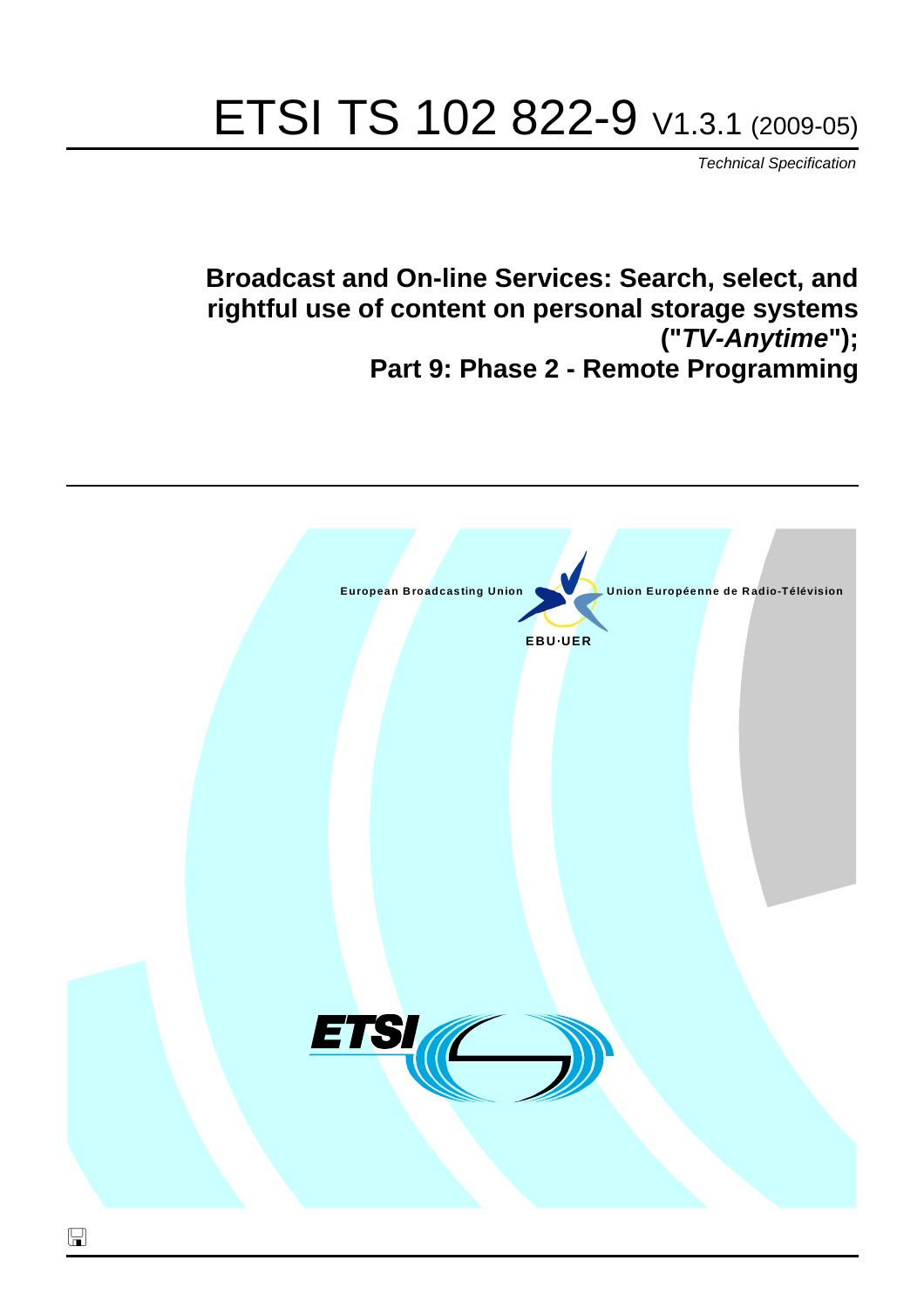Reference

RTS/JTC-TVA-PH1-41-09

Keywords broadcasting, content, system, TV, video

#### *ETSI*

#### 650 Route des Lucioles F-06921 Sophia Antipolis Cedex - FRANCE

Tel.: +33 4 92 94 42 00 Fax: +33 4 93 65 47 16

Siret N° 348 623 562 00017 - NAF 742 C Association à but non lucratif enregistrée à la Sous-Préfecture de Grasse (06) N° 7803/88

#### *Important notice*

Individual copies of the present document can be downloaded from: [http://www.etsi.org](http://www.etsi.org/)

The present document may be made available in more than one electronic version or in print. In any case of existing or perceived difference in contents between such versions, the reference version is the Portable Document Format (PDF). In case of dispute, the reference shall be the printing on ETSI printers of the PDF version kept on a specific network drive within ETSI Secretariat.

Users of the present document should be aware that the document may be subject to revision or change of status. Information on the current status of this and other ETSI documents is available at <http://portal.etsi.org/tb/status/status.asp>

If you find errors in the present document, please send your comment to one of the following services: [http://portal.etsi.org/chaircor/ETSI\\_support.asp](http://portal.etsi.org/chaircor/ETSI_support.asp)

#### *Copyright Notification*

No part may be reproduced except as authorized by written permission. The copyright and the foregoing restriction extend to reproduction in all media.

> © European Telecommunications Standards Institute 2009. © European Broadcasting Union 2009. All rights reserved.

**DECT**TM, **PLUGTESTS**TM, **UMTS**TM, **TIPHON**TM, the TIPHON logo and the ETSI logo are Trade Marks of ETSI registered for the benefit of its Members. **3GPP**TM is a Trade Mark of ETSI registered for the benefit of its Members and of the 3GPP Organizational Partners.

**LTE**™ is a Trade Mark of ETSI currently being registered

for the benefit of its Members and of the 3GPP Organizational Partners.

**GSM**® and the GSM logo are Trade Marks registered and owned by the GSM Association.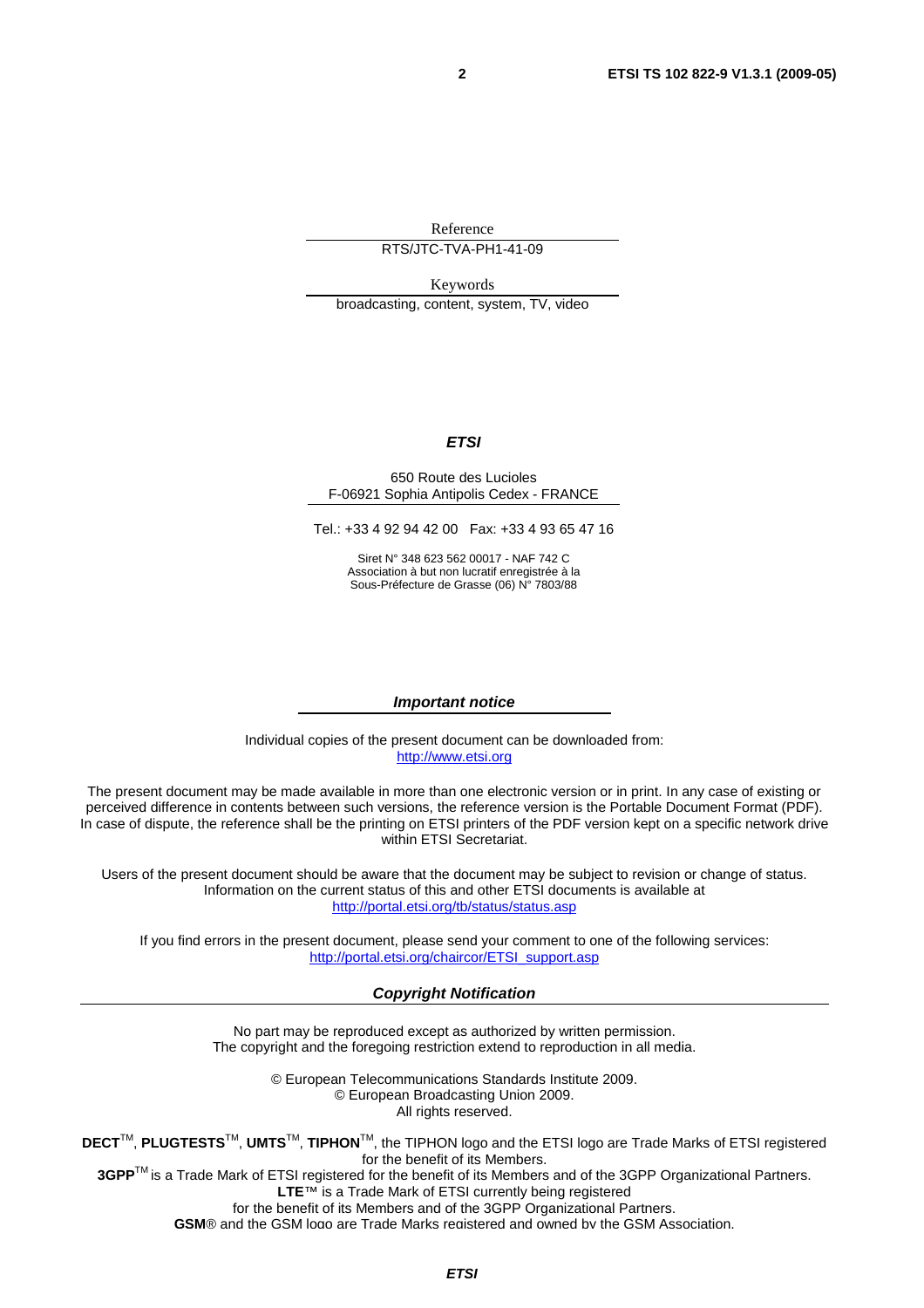# Contents

| 1<br>2<br>2.1<br>2.2<br>3<br>3.1<br>3.2                                                                 |
|---------------------------------------------------------------------------------------------------------|
|                                                                                                         |
|                                                                                                         |
|                                                                                                         |
|                                                                                                         |
|                                                                                                         |
|                                                                                                         |
|                                                                                                         |
|                                                                                                         |
|                                                                                                         |
|                                                                                                         |
| $\overline{4}$                                                                                          |
| 4.1                                                                                                     |
| 4.1.1                                                                                                   |
| 4.1.2                                                                                                   |
| 4.2                                                                                                     |
|                                                                                                         |
| 5                                                                                                       |
| 5.1<br>5.2                                                                                              |
| 5.2.1                                                                                                   |
| 5.2.1.1                                                                                                 |
| 5.2.1.2                                                                                                 |
| 5.2.2                                                                                                   |
| 5.2.2.1                                                                                                 |
| 5.2.2.2                                                                                                 |
| 5.2.2.3                                                                                                 |
| 5.2.2.3.1                                                                                               |
| 5.2.2.3.2                                                                                               |
| 5.2.2.3.3                                                                                               |
| 5.2.2.4                                                                                                 |
| 5.2.2.4.1                                                                                               |
| 5.2.2.4.2                                                                                               |
| 5.2.2.4.3                                                                                               |
| 5.2.3                                                                                                   |
| 5.2.3.1                                                                                                 |
| 5.2.3.2                                                                                                 |
| 5.2.3.3                                                                                                 |
| 5.2.4<br>5.3                                                                                            |
| 5.3.1                                                                                                   |
| 5.3.2                                                                                                   |
| 5.4                                                                                                     |
| 5.4.1                                                                                                   |
| 5.4.1.1                                                                                                 |
| 5.4.1.2                                                                                                 |
| 5.4.1.2.1                                                                                               |
| 5.4.1.2.2                                                                                               |
| 5.4.1.3                                                                                                 |
| 5.4.2                                                                                                   |
| 5.5                                                                                                     |
| Annex A (normative):                                                                                    |
| Examples of control_NDR operation's service capability descriptions 33<br><b>Annex B</b> (informative): |

 $\mathbf{3}$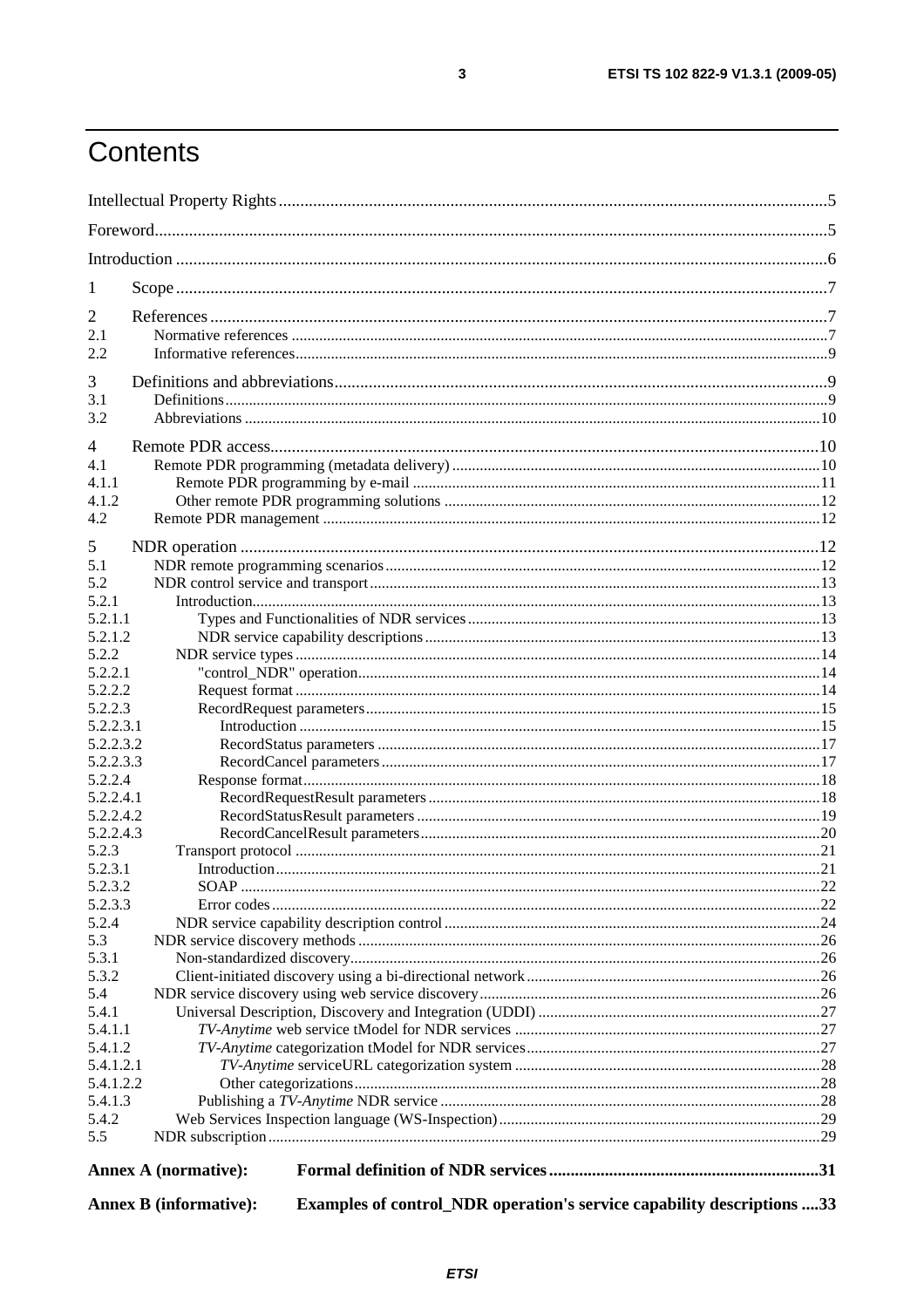| B.1 |                                                                                |                                                                             |  |
|-----|--------------------------------------------------------------------------------|-----------------------------------------------------------------------------|--|
| B.2 |                                                                                |                                                                             |  |
|     | <b>Annex C</b> (normative):                                                    |                                                                             |  |
| C.1 |                                                                                |                                                                             |  |
| C.2 | Classification scheme for DeliveryProtocolType (DeliveryProtocolTypeCS.xml) 39 |                                                                             |  |
| C.3 |                                                                                | Classification scheme for ControlProtocolType (ControlProtocolTypeCS.xml)39 |  |
|     | <b>Annex D</b> (informative):                                                  |                                                                             |  |
| D.1 |                                                                                |                                                                             |  |
| D.2 |                                                                                |                                                                             |  |
| D.3 |                                                                                |                                                                             |  |
| D.4 |                                                                                |                                                                             |  |
|     | <b>Annex E</b> (informative):                                                  |                                                                             |  |
| E.1 |                                                                                |                                                                             |  |
| E.2 |                                                                                |                                                                             |  |
|     | <b>Annex F</b> (informative):                                                  | Referencing a WSDL implementation description using                         |  |
|     | <b>Annex G (normative):</b>                                                    | TV-Anytime description schemes and classification schemes45                 |  |
|     | <b>Annex H</b> (informative):                                                  |                                                                             |  |
|     |                                                                                |                                                                             |  |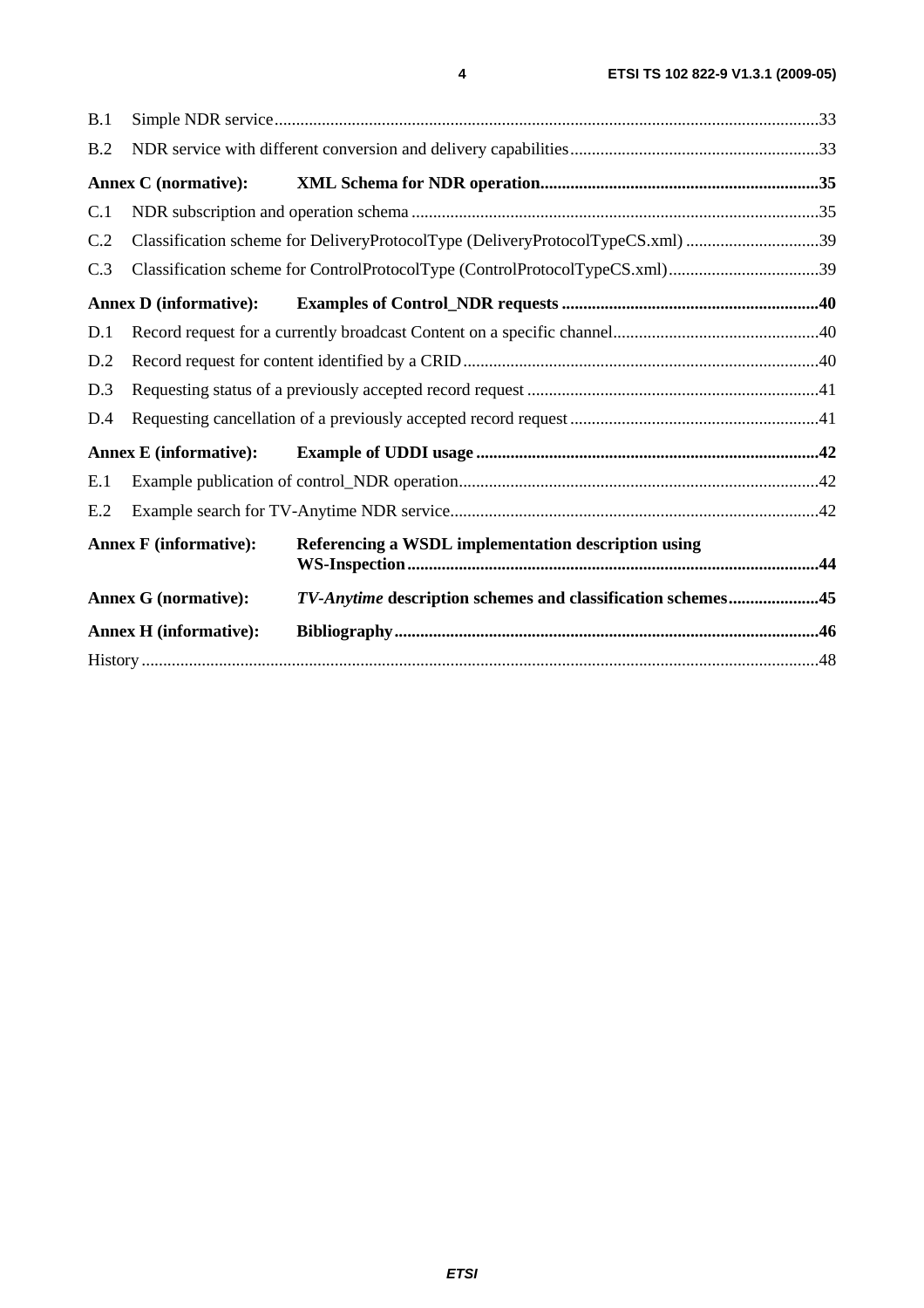# Intellectual Property Rights

IPRs essential or potentially essential to the present document may have been declared to ETSI. The information pertaining to these essential IPRs, if any, is publicly available for **ETSI members and non-members**, and can be found in ETSI SR 000 314: *"Intellectual Property Rights (IPRs); Essential, or potentially Essential, IPRs notified to ETSI in respect of ETSI standards"*, which is available from the ETSI Secretariat. Latest updates are available on the ETSI Web server ([http://webapp.etsi.org/IPR/home.asp\)](http://webapp.etsi.org/IPR/home.asp).

Pursuant to the ETSI IPR Policy, no investigation, including IPR searches, has been carried out by ETSI. No guarantee can be given as to the existence of other IPRs not referenced in ETSI SR 000 314 (or the updates on the ETSI Web server) which are, or may be, or may become, essential to the present document.

### Foreword

This Technical Specification (TS) has been produced by Joint Technical Committee (JTC) Broadcast of the European Broadcasting Union (EBU), Comité Européen de Normalisation ELECtrotechnique (CENELEC) and the European Telecommunications Standards Institute (ETSI).

NOTE: The EBU/ETSI JTC Broadcast was established in 1990 to co-ordinate the drafting of standards in the specific field of broadcasting and related fields. Since 1995 the JTC Broadcast became a tripartite body by including in the Memorandum of Understanding also CENELEC, which is responsible for the standardization of radio and television receivers. The EBU is a professional association of broadcasting organizations whose work includes the co-ordination of its members' activities in the technical, legal, programme-making and programme-exchange domains. The EBU has active members in about 60 countries in the European broadcasting area; its headquarters is in Geneva.

European Broadcasting Union CH-1218 GRAND SACONNEX (Geneva) Switzerland Tel: +41 22 717 21 11 Fax: +41 22 717 24 81

The present document is part 9 of a multi-part deliverable covering Broadcast and On-line Services: Search, select and rightful use of content on personal storage systems ("*TV-Anytime*"), as identified below:

- Part 1: "Benchmark Features";
- Part 2: "Phase 1 System description";
- Part 3: "Metadata";
- Part 4: "Phase 1 Content referencing":
- Part 5: "Rights Management and Protection (RMP)";
- Part 6: "Delivery of metadata over a bi-directional network";
- Part 7: "Bi-directional metadata delivery protection";
- Part 8: "Phase 2 Interchange Data Format";
- **Part 9: "Phase 2 Remote Programming".**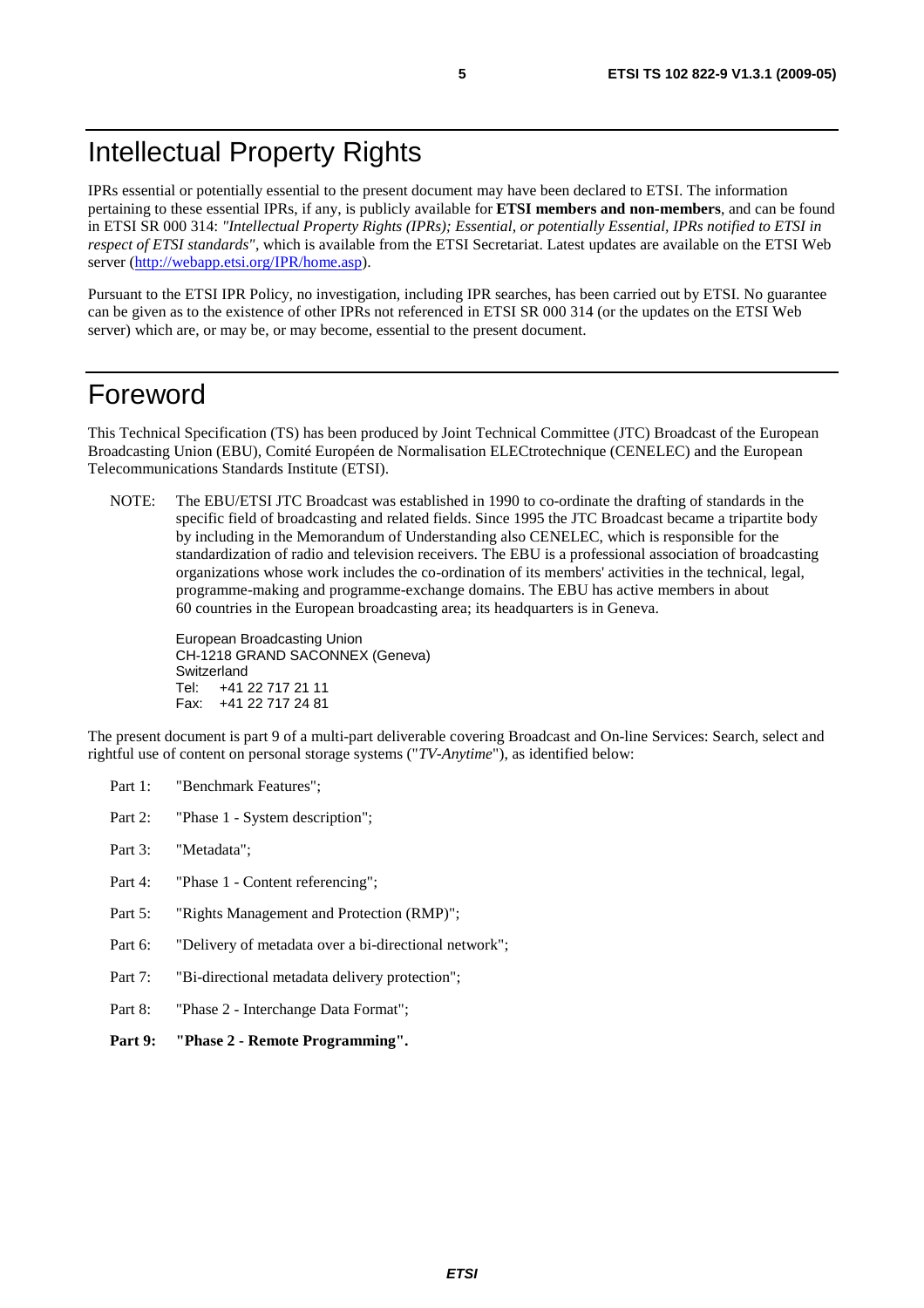### Introduction

The present document is based on a submission by the *TV-Anytime* forum [\(http://www.TV-Anytime.org](http://www.tv-anytime.org/)).

*"TV-Anytime"* (TVA) is a synchronized set of specifications established by the *TV-Anytime* Forum. TVA features enable the search, selection, acquisition and rightful use of content on local and/or remote personal storage systems from both broadcast and online services.

TS 102 822-1 [1] and TS 102 822-2 [2] set the context and system architecture in which the standards for Metadata, Content referencing, Bi-directional metadata and Metadata protection are to be implemented in the *TV-Anytime* environment. TS 102 822-1 [1] provides benchmark business models against which the *TV-Anytime* system architecture is evaluated to ensure that the specification enable key business applications. TS 102 822-2 [2] presents the *TV-Anytime* System Architecture. These two documents are placed ahead of the others for their obvious introductory value. Note that these first two documents are largely informative, while the remainder of the series is normative.

The features are supported and enabled by the specifications for Metadata (TS 102 822-3-1 [3], TS 102 822-3-2 [4], TS 102 822-3-3 [5] and TS 102 822-3-4 [6]), Content Referencing (TS 102 822-4 [7]), Rights Management (TS 102 822-5-1 [8] and TS 102 822-5-2 [9]), Bi-directional Metadata Delivery (TS 102 822-6-1 [10], TS 102 822-6-2 [11] and TS 102 822-6-3 [12]) and Protection (TS 102 822-7 [13]), Interchange Data Format (TS 102 822-8 [14]) and Remote Programming (TS 102 822-9). This list of Features is to be used as guidance to manufacturers, service providers and content providers regarding the implementation of the Phase 1 and Phase 2 *TV-Anytime* specifications.

Although each in the series of documents is intended to stand alone, a complete and coherent sense of the *TV-Anytime* system standard can be gathered by reading all the specification documents in numerical order.

The *TV-Anytime* Phase 1 metadata specification address a data model that allowed a broadcaster to describe the content available within the broadcast system and to therefore "attract" a user to acquire and consume the content.

The present document defines methods for remotely controlling personal and network digital recorders (PDRs and NDRs).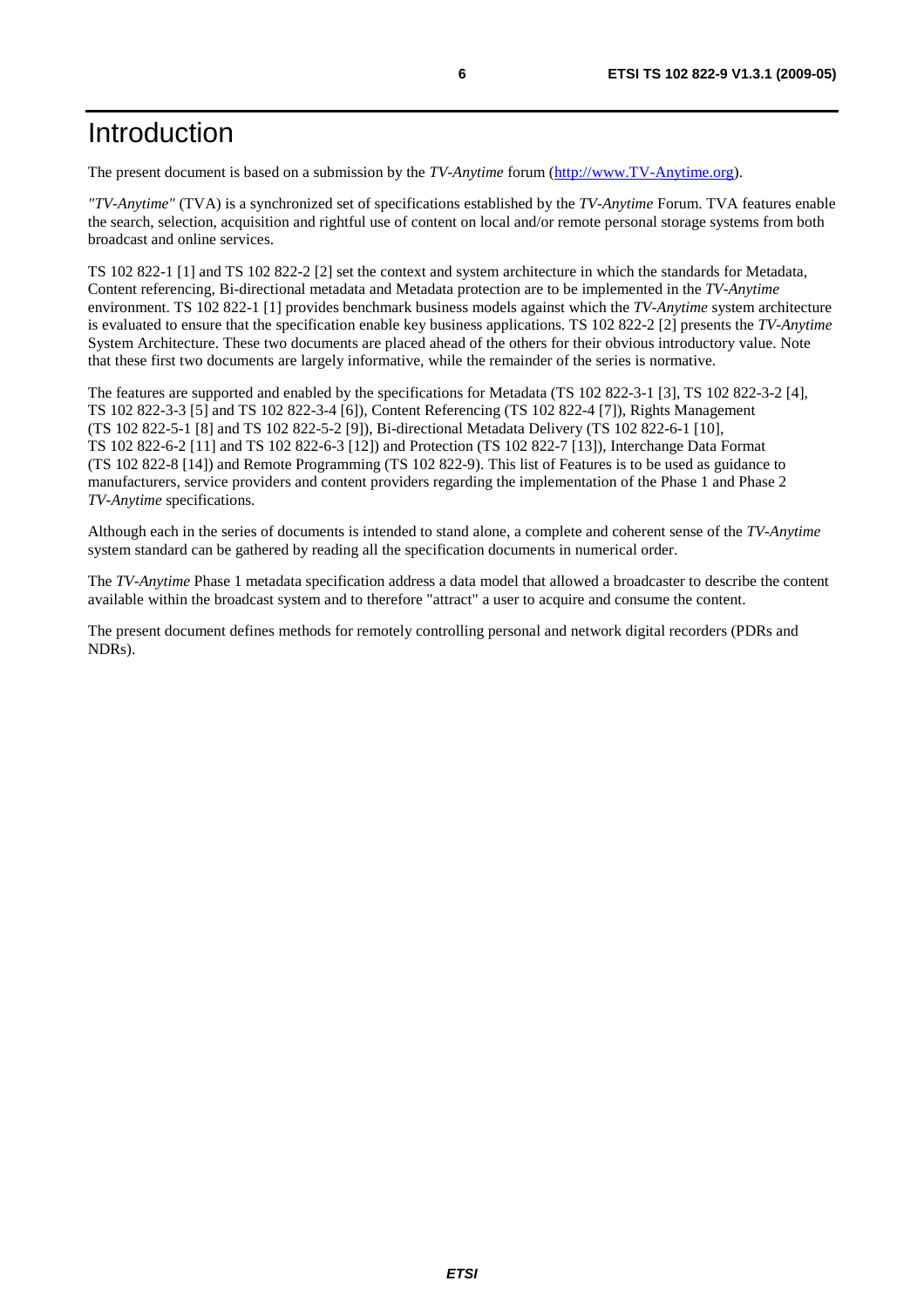### 1 Scope

The present document is one in a series of Technical Specification documents produced by the *TV-Anytime* Forum. These documents establish the fundamental specifications for the services, systems and devices that will conform to the *TV-Anytime* standard, to a level of detail that is implementable for compliant products and services.

TS 102 822-1 [1] and TS 102 822-2 [2] set the context and system architecture in which the standards for Metadata, Content referencing, Bi-directional metadata and Metadata protection are to be implemented in the *TV-Anytime* environment. TS 102 822-1 [1] provides benchmark business models against which the *TV-Anytime* system architecture is evaluated to ensure that the specification enable key business applications. TS 102 822-2 [2] presents the *TV-Anytime* System Architecture and the relationship between Phase 1 and Phase 2 technologies. These first two documents are largely informative, while the remainder of the series is normative.

The present document has been developed during the second phase of TV-Anytime and covers the definition of the interchange data format for the delivery of TV-Anytime metadata and content referencing information from different data sources.

The *TV-Anytime* Forum has defined a number of data types that can be exchanged between *TV-Anytime* devices. These include program metadata, content referencing information, and user-centric metadata.

There is an interest to remotely control a PDR from other devices and locations such as a personal computer in the office or a PDA on the move. The present document defines how a mailing service may be used to remotely control a home PDR from outside.

There is also an interest to make use of an NDR (Network Digital Recorder) when the home PDR is not in a position to record content the end-user wants to obtain. The present document defines how to declare an NDR service, how to discover it and how to make use of it to record content to be delivered to the end-user.

### 2 References

References are either specific (identified by date of publication and/or edition number or version number) or non-specific.

- For a specific reference, subsequent revisions do not apply.
- Non-specific reference may be made only to a complete document or a part thereof and only in the following cases:
	- if it is accepted that it will be possible to use all future changes of the referenced document for the purposes of the referring document;
	- for informative references.

Referenced documents which are not found to be publicly available in the expected location might be found at [http://docbox.etsi.org/Reference.](http://docbox.etsi.org/Reference)

NOTE: While any hyperlinks included in this clause were valid at the time of publication ETSI cannot guarantee their long term validity.

### 2.1 Normative references

The following referenced documents are indispensable for the application of the present document. For dated references, only the edition cited applies. For non-specific references, the latest edition of the referenced document (including any amendments) applies.

- [1] ETSI TS 102 822-1: "Broadcast and On-line Services: Search, select, and rightful use of content on personal storage systems ("TV-Anytime"); Part 1: Benchmark Features".
- [2] ETSI TS 102 822-2: "Broadcast and On-line Services: Search, select, and rightful use of content on personal storage systems ("TV-Anytime"); Part 2: Phase 1 - System description".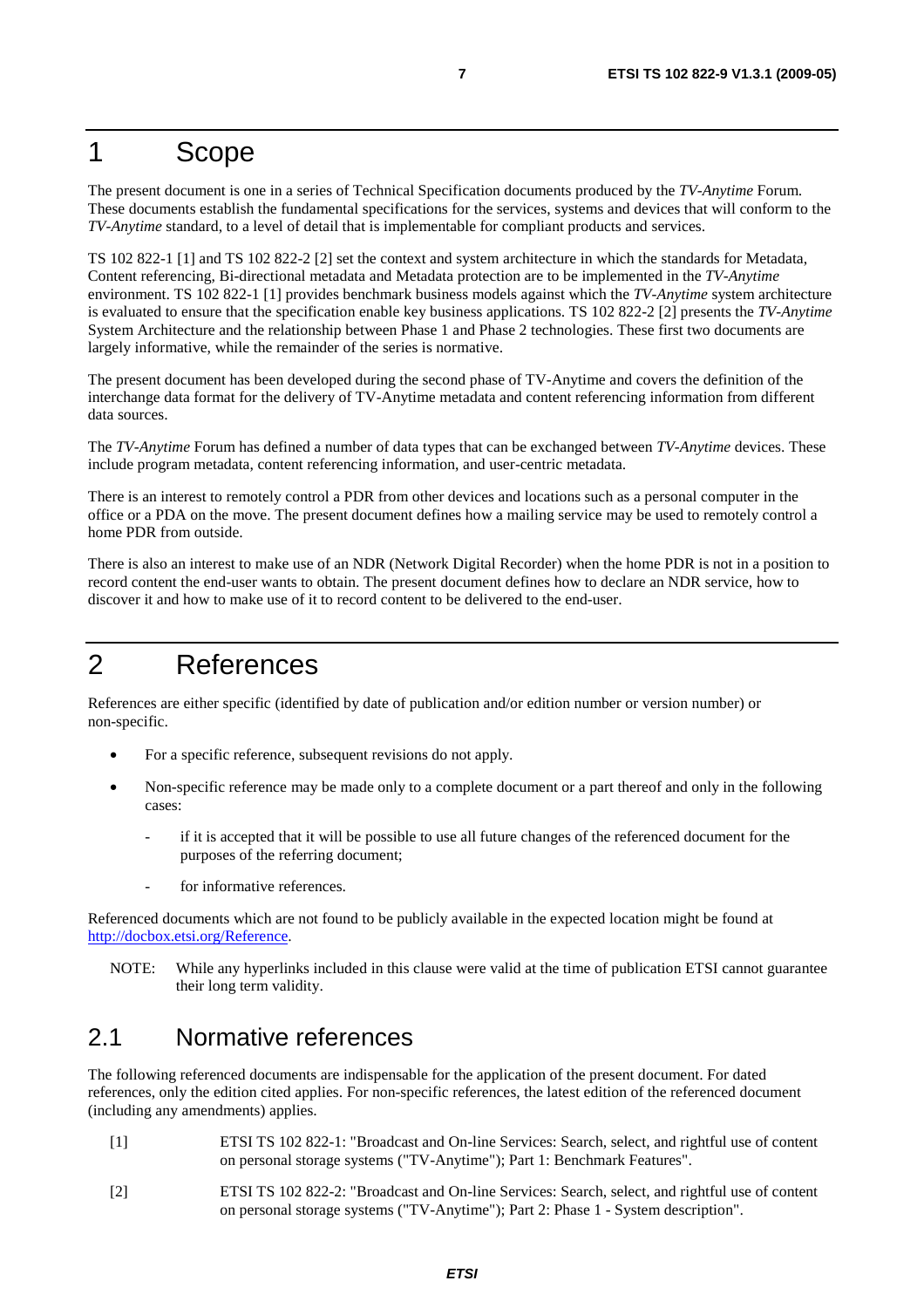- [3] ETSI TS 102 822-3-1: "Broadcast and On-line Services: Search, select, and rightful use of content on personal storage systems ("TV-Anytime"); Part 3: Metadata; Sub-part 1: Phase 1 - Metadata schemas".
- [4] ETSI TS 102 822-3-2: "Broadcast and On-line Services: Search, select, and rightful use of content on personal storage systems ("TV-Anytime"); Part 3: Metadata; Sub-part 2: System aspects in a uni-directional environment".
- [5] ETSI TS 102 822-3-3: "Broadcast and On-line Services: Search, select, and rightful use of content on personal storage systems ("TV-Anytime"); Part 3: Metadata; Sub-part 3: Phase 2 - Extended Metadata Schema".
- [6] ETSI TS 102 822-3-4: "Broadcast and On-line Services: Search, select, and rightful use of content on personal storage systems ("TV-Anytime"); Part 3: Metadata; Sub-part 4: Phase 2 - Interstitial metadata".
- [7] ETSI TS 102 822-4: "Broadcast and On-line Services: Search, select, and rightful use of content on personal storage systems ("TV-Anytime"); Part 4: Phase 1 - Content referencing".
- [8] ETSI TS 102 822-5-1: "Broadcast and On-line Services: Search, select, and rightful use of content on personal storage systems ("TV-Anytime"); Part 5: Rights Management and Protection (RMP) Sub-part 1: Information for Broadcast Applications".
- [9] ETSI TS 102 822-5-2: "Broadcast and On-line Services: Search, select, and rightful use of content on personal storage systems ("TV-Anytime"); Part 5: Rights Management and Protection (RMP) Sub-part 2: RMPI binding".
- [10] ETSI TS 102 822-6-1: "Broadcast and On-line Services: Search, select, and rightful use of content on personal storage systems ("TV-Anytime "); Part 6: Delivery of metadata over a bi-directional network; Sub-part 1: Service and transport".
- [11] ETSI TS 102 822-6-2: "Broadcast and On-line Services: Search, select, and rightful use of content on personal storage systems ("TV-Anytime"); Part 6: Delivery of metadata over a bi-directional network; Sub-part 2: Phase 1 - Service discovery".
- [12] ETSI TS 102 822-6-3: "Broadcast and On-line Services: Search, select, and rightful use of content on personal storage systems ("TV-Anytime"); Part 6: Delivery of metadata over a bi-directional network; Sub-part 3: Phase 2 - Exchange of Personal Profile".
- [13] ETSI TS 102 822-7: "Broadcast and On-line Services: Search, select, and rightful use of content on personal storage systems ("TV-Anytime Phase 1"); Part 7: Bi-directional metadata delivery protection".
- [14] ETSI TS 102 822-8: "Broadcast and On-line Services: Search, select, and rightful use of content on personal storage systems ("TV-Anytime"); Part 8: Phase 2 - Interchange data format".
- [15] XML Schema, W3C Recommendations (version 20010502).
- NOTE: Available at: [http://www.w3.org/TR/2001/REC-xmlschema-0-20010502,](http://www.w3.org/TR/2001/REC-xmlschema-0-20010502) [http://www.w3.org/TR/2001/REC-xmlschema-1-20010502,](http://www.w3.org/TR/2001/REC-xmlschema-1-20010502) [http://www.w3.org/TR/2001/REC-xmlschema-2-20010502.](http://www.w3.org/XML/Schema)
- [16] Namespaces in XML, W3C Recommendation, 14 January 1999 T. Bray, D. Hollander, A. Layman.
- NOTE: Available at: [http://www.w3.org/TR/1999/REC-xml-names-19990114.](http://www.w3.org/TR/1999/REC-xml-names-19990114)
- [17] IETF RFC 1945: "Hypertext Transfer Protocol, HTTP/1.0".
- NOTE: Available at: [http://www.ietf.org/rfc/rfc1945.txt.](http://www.ietf.org/rfc/rfc1945.txt)
- [18] Simple Object Access Protocol (SOAP) 1.1, W3C Note, 8 May 2000.
- NOTE: Available at: <http://www.w3.org/TR/2000/NOTE-SOAP-20000508/>.

*ETSI*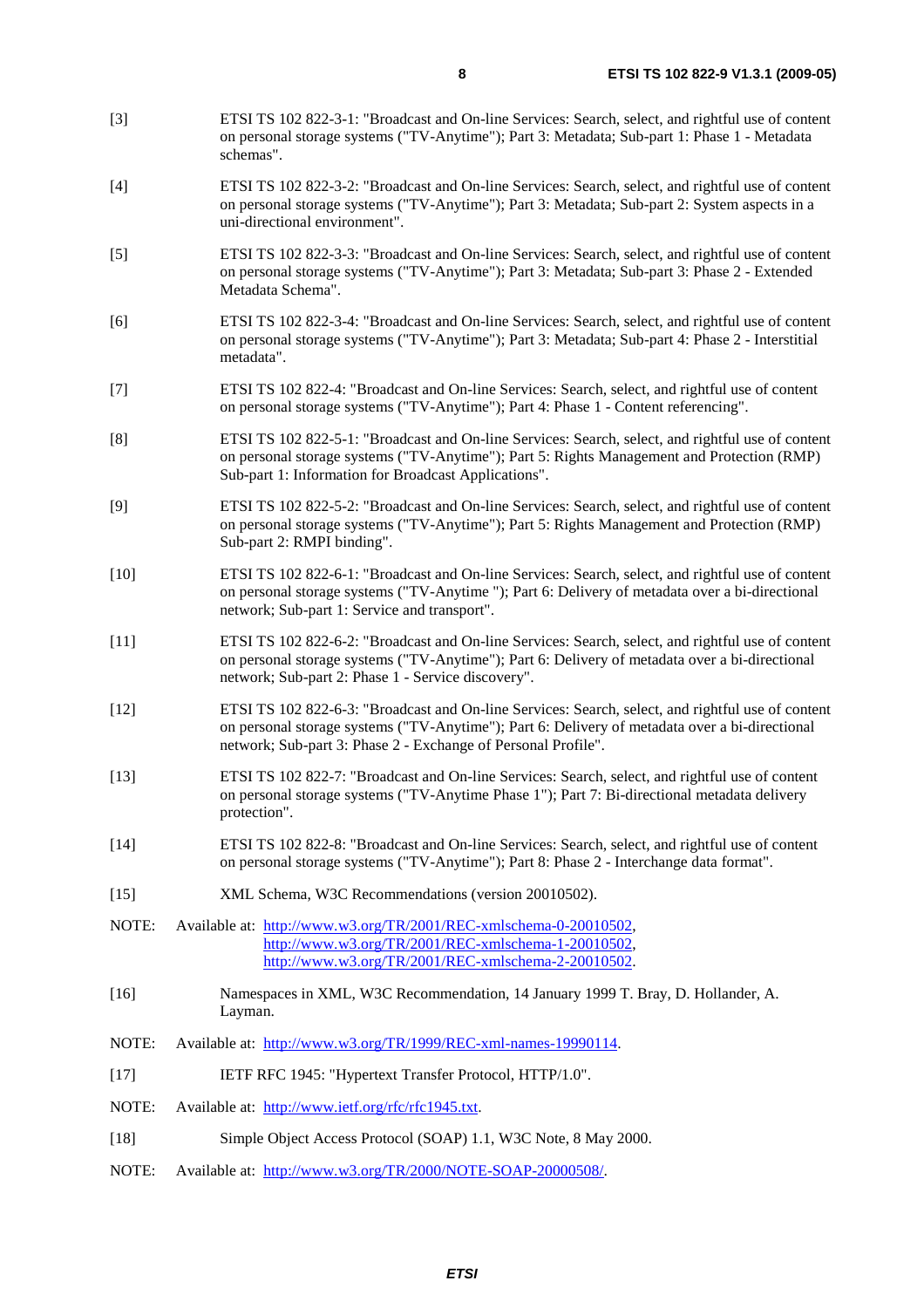| [19]   | Universal Description Discovery & Integration (UDDI), Version 3.0.                        |
|--------|-------------------------------------------------------------------------------------------|
| NOTE:  | Available at: http://uddi.org/pubs/uddi-v3.00-published-20020719.htm.                     |
| [20]   | Web Services Description Language, Version 1.1, W3C Note 15 March 2001.                   |
| NOTE:  | Available at: http://www.w3.org/TR/2001/NOTE-wsdl-20010315.                               |
| [21]   | Web Services Inspection Language, Version 1.0.                                            |
| NOTE:  | Available at: http://www.ibm.com/developerworks/webservices/library/ws-wsilspec.html.     |
| $[22]$ | The WS-Inspection and UDDI Relationship.                                                  |
| NOTE:  | Available at: http://www-106.ibm.com/developerworks/webservices/library/ws-wsiluddi.html. |
| $[23]$ | IETF RFC 822: "ARPA Internet Text Messages".                                              |
| NOTE:  | Available at: http://www.faqs.org/rfcs/rfc822.html.                                       |
|        |                                                                                           |

### 2.2 Informative references

The following referenced documents are not essential to the use of the present document but they assist the user with regard to a particular subject area**.** For non-specific references, the latest version of the referenced document (including any amendments) applies.

Not applicable.

### 3 Definitions and abbreviations

### 3.1 Definitions

For the purposes of the present document, the following terms and definitions apply:

**acquisition:** process of retrieving selected content

**application:** specific set of functions running on the PDR

NOTE: Some applications use metadata, either automatically or under consumer control.

**authority:** organization that generates CRIDs

**bi-directional network:** network that supports two way, point-to-point, one-to-many, and many-to-many data delivery

NOTE: Internet is an example of such a network. A PDR may access a bi-directional network using its return path.

**capture:** process of storing the acquired content (e.g. to local storage)

**client:** personal digital recorder or any device connected to the Internet

**content:** audio, video or other types of material the viewer would like to access

NOTE: Movies, games, TV programmes, radio programmes, etc.

**content reference:** pointer to a specific content item

**location resolution:** process of establishing the address (location and time) of a specific content instance from its CRID

**locator:** time and place from where content can be acquired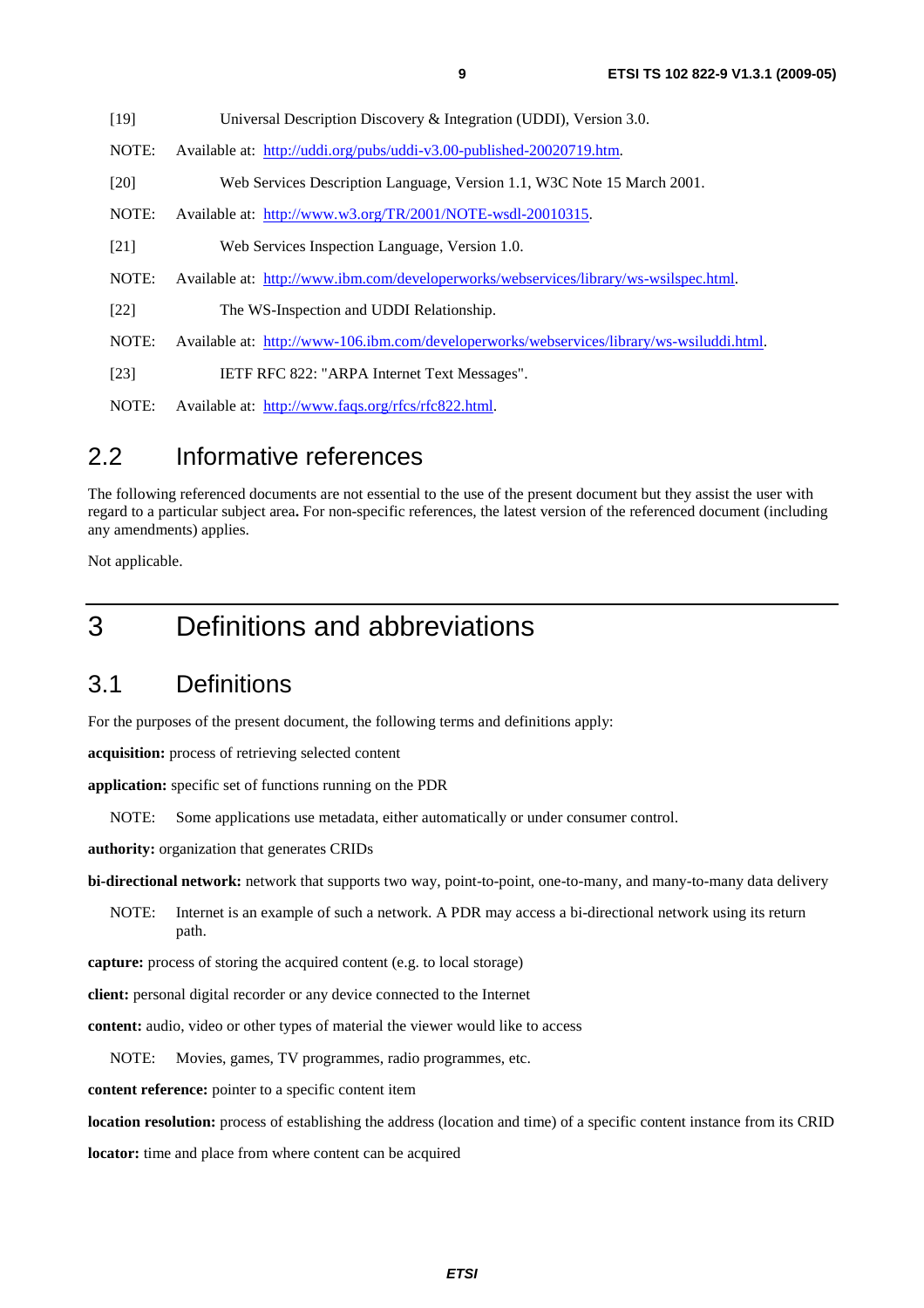**metadata:** data about content

EXAMPLE: The title, genre and summary of a television programme.

NOTE: In the context of *TV-Anytime*, metadata also includes consumer profile and history data.

**metadata service:** service that provides TV-Anytime data via a server on a bi-directional network using the data and protocols defined in the present document

**programme:** editorially coherent piece of content that is acquired by a PDR as a whole

**return path:** path of the bi-directional distribution system from a consumer to a service provider

**service provider:** aggregator and supplier of content or metadata which may include gateway and management roles

### 3.2 Abbreviations

For the purposes of the present document, the following abbreviations apply:

| <b>CRID</b>   | Content Reference IDentifier                                                                 |
|---------------|----------------------------------------------------------------------------------------------|
| NOTE:         | An identifier for content that is independent of its location specified by TS 102 822-4 [7]. |
| <b>HTTP</b>   | <b>HyperText Transfer Protocol</b>                                                           |
| IMI.          | Instance Metadata Identifier                                                                 |
| <b>IP</b>     | <b>Internet Protocol</b>                                                                     |
| <b>MIME</b>   | Multipurpose Internet Mail Extension                                                         |
| NDR.          | Network Digital Recorder                                                                     |
| PС            | Personal Computer                                                                            |
| PDA.          | Personal Digital Assistant                                                                   |
| <b>PDR</b>    | Personal Digital Recorder                                                                    |
| SOAP          | Simple Object Access Protocol                                                                |
| TVA           | TV-Anytime                                                                                   |
| <b>UDDI</b>   | Universal Description Discovery and Integration                                              |
| <b>URI</b>    | Uniform Resource Identifier                                                                  |
| URL           | Uniform Resource Locator                                                                     |
| W3C           | World Wide Web Consortium                                                                    |
| WSDL          | Web Services Description Language                                                            |
| WS-Inspection | Web Services Inspection                                                                      |
| XML           | eXtensible Markup Language                                                                   |

### 4 Remote PDR access

### 4.1 Remote PDR programming (metadata delivery)

There is a desire to be able to remotely control a PDR, primarily to allow remote booking of recordings.

Remote booking will enable a user to program their PDR from their office PC, from their mobile, whilst on holiday etc. In addition it will also provide a mechanism for a metadata provider to recommend programs to be booked. This could be achieved by a PDR user subscribing to a recommendation engine. The recommendation engine would then periodically mail the PDR to book content to be recorded depending on the user's profile.

The namespace for TV-Anytime remote PDR programming has been defined as:

urn:tva:ndr:2008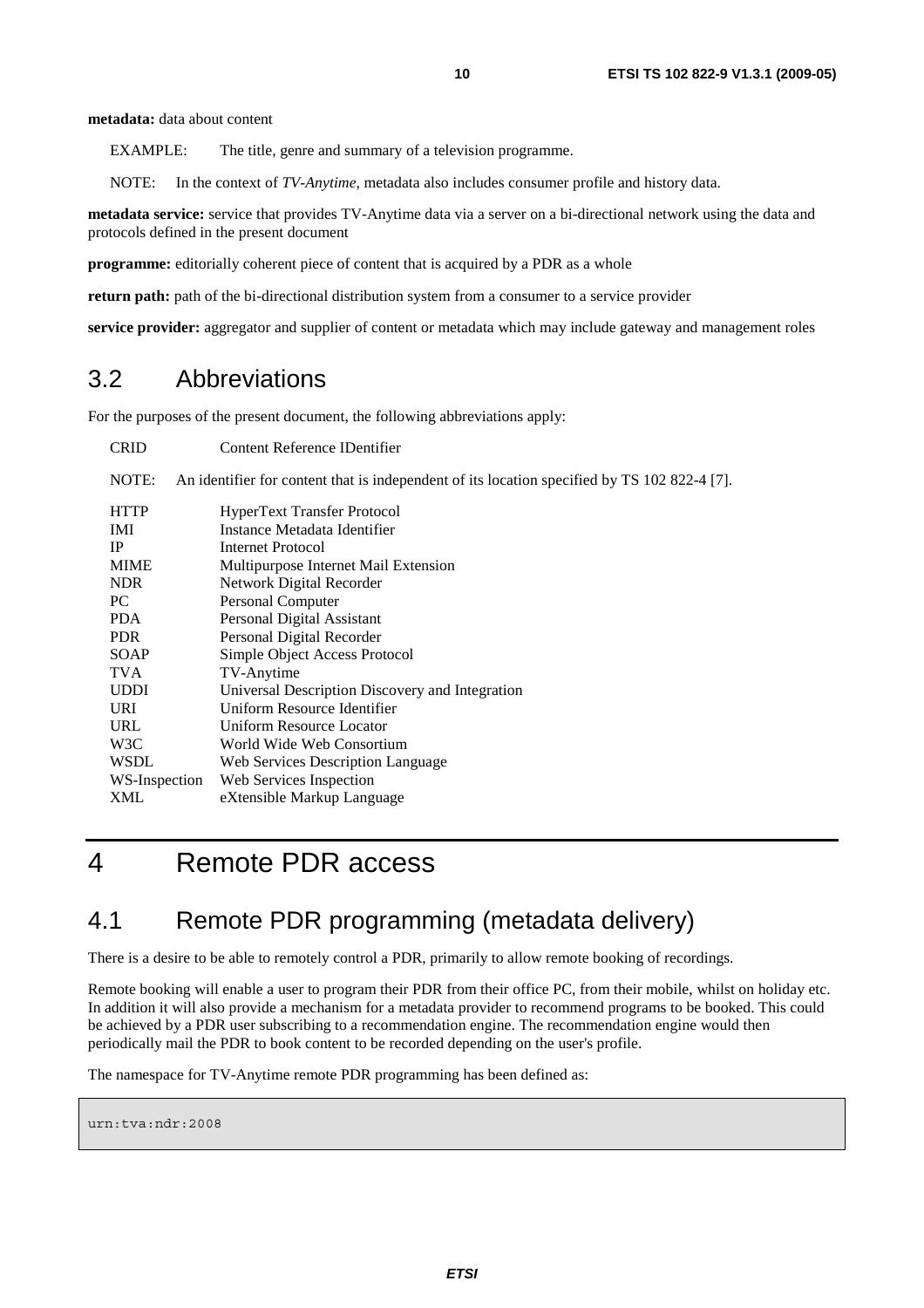

### 4.1.1 Remote PDR programming by e-mail

**Figure 1: Architecture** 

The e-mail shall conform to RFC 822 (ARPA Internet Text Messages) [23].

The Subject line shall contain the CRID [7] or CRIDs to be recorded. When multiple CRIDs are provided they shall be separated by one or more space characters e.g. CRID://foo.co.uk/Westenders.

Optionally the e-mail message body may contain an XML instance as specified in TS 102 822-8 [14]. When included the Content-Type parameter within the e-mail header shall be set to "text/xml".

The "core\_data" instance allows you to define the CRIDs to be booked. When these are included they take precedence over those contained within the subject line of the e-mail message header.

The actual RemoteBooking message shall form the "body" of the message.

The following is an example of an e-mail using only the Subject line.

```
From: user@mailserver.com
To: Bookings.user2pdr@pdr.com
Subject: CRID://foo.co.uk/Westenders 
Date: Thu, 3 Feb 2009 13:20:00 
Message-Id: 
The following is an example of an e-mail using the message body:
From: user@mailserver.com
To: Bookings.user2pdr@pdr.com
Subject: Recommended content 
Date: Thu, 3 Feb 2009 13:20:00 
Message-Id: 
Content-Type: text/xml; charset=UTF-8 
<?xml version="1.0" encoding="UTF-8"?> 
<CoreData xmlns="urn:tva:CoreData:2008" xmlns:tva="urn:tva:metadata:2008" 
xmlns:CR="urn:tva:ContentReferencing:2008" 
xmlns:xsi:schemaLocation="urn:tva:CoreData:2008 tva_core_data_8_v131.xsd"> 
   <SelectedContent id="CRID://foo.co.uk/Westenders"> 
     <tva:TVAMain version="03" xml:lang="en" publisher="..." publicationTime="2001-04- 
     05T21:00:00.00+01:00"> 
      <tva:CopyrightNotice>...</tva:CopyrightNotice> 
      <tva:ProgramDescription> 
         <tva:ProgramInformationTable> 
          <tva:ProgramInformation programId="CRID://foo.co.uk/Westenders">
```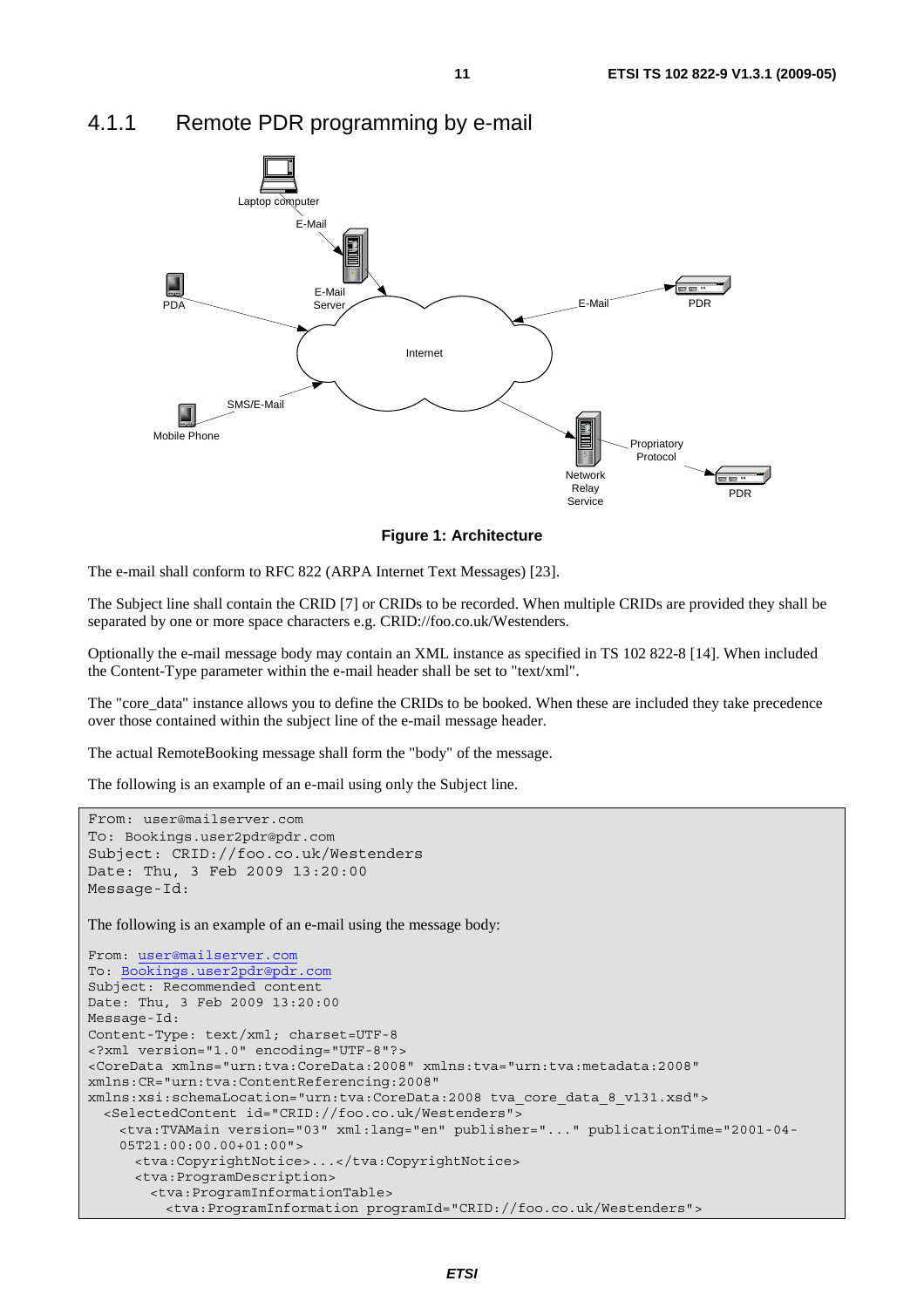```
 <tva:BasicDescription> 
              <tva:Title>Eastenders</tva:Title> 
              <tva:Keyword>Soap</tva:Keyword> 
            </tva:BasicDescription> 
          </tva:ProgramInformation> 
        </tva:ProgramInformationTable> 
      </tva:ProgramDescription> 
    </tva:TVAMain> 
    <WSIFServerAddress>http://www.TV-AllChannels.com</WSIFServerAddress> 
    <Action> 
      <Type href="urn:tva:CoreData:cs:CoreDataActionTypeCS:2005:5"> 
       <tva:Name xml:lang="en">recommend</tva:Name>
        <tva:Definition xml:lang="en">preselection coming from me or suggestion coming 
       from any user</tva:Definition>
      </Type> 
    </Action> 
  </SelectedContent> 
</CoreData>
```
### 4.1.2 Other remote PDR programming solutions

Other mechanisms may be considered to program a PDR from a remote device and location (e.g. a Web site or an SMS service) that are not defined in the present document.

### 4.2 Remote PDR management

Although certain remote PDR management functions such as "list content", "search", "delete", "show recording list", "transfer content to and from another device" are useful, the present document only defines the "recording request" function and the "related status request" function.

# 5 NDR operation

### 5.1 NDR remote programming scenarios

The use of an NDR is of interest in a number of situations where:

- the end-user is outside their home with no possibility to access his home PDR;
- content the end-user is interested in, is out of reach of his PDR (content broadcast on a channel not delivered to the end-user's receiver, conflict between recording requests, conflict between live event viewing and a recording request on a limited reception resource, etc.).

Different NDR usage scenarios illustrated in figure 2:

- recording request from a PDR for a content to be delivered to the PDR;
- recording request from a PDR for a content to be delivered to a PC or PDA;
- recording request from a PC or PDA for a content to be delivered to a PDR;
- recording request from a PC or PDA for a content to be delivered to the same equipment.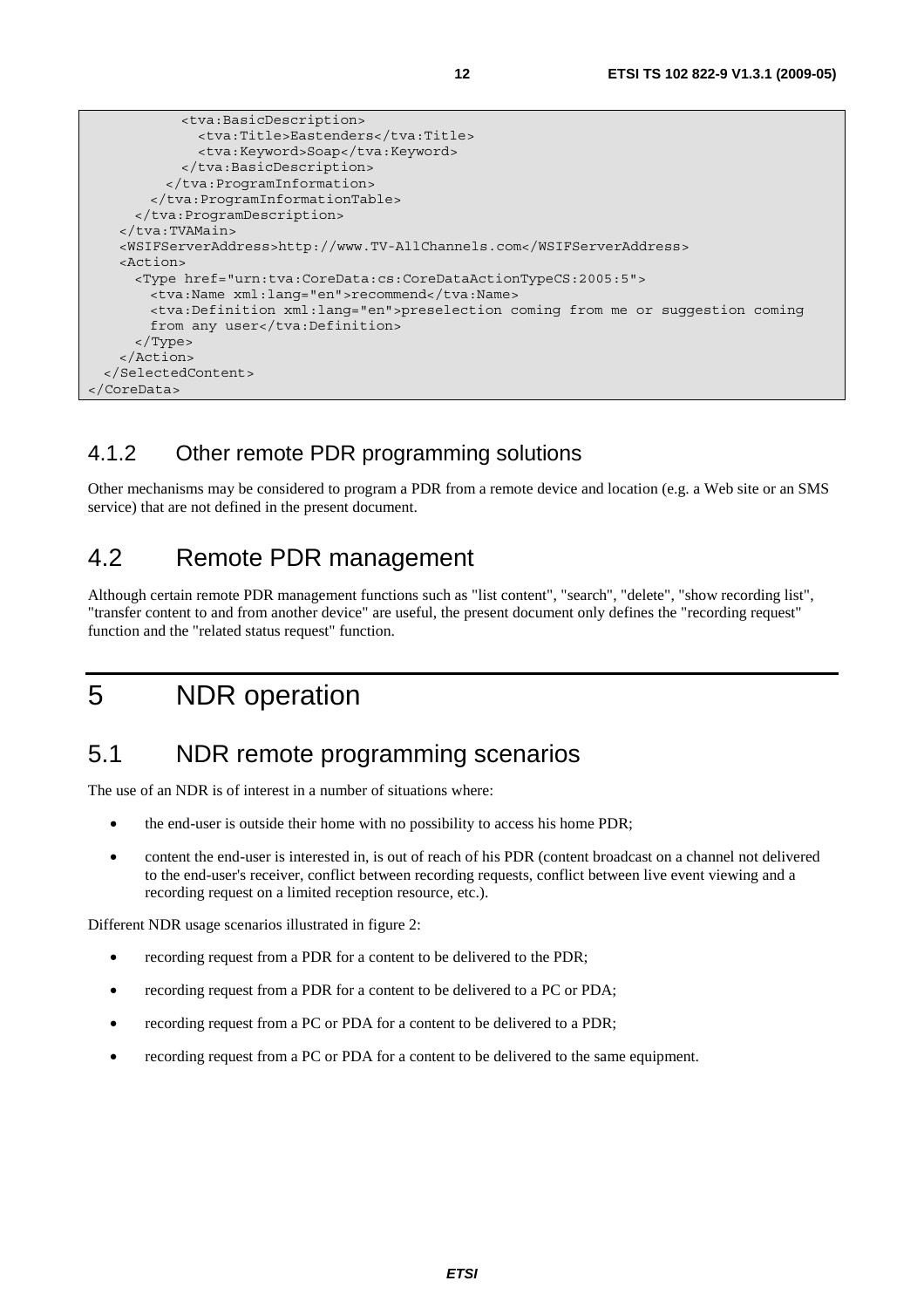

**Figure 2: Remote programming scenarios** 

### 5.2 NDR control service and transport

### 5.2.1 Introduction

The following service description is based on the "NDR Service operation and transport" structure defined in TS 102 822-6-1 [10], and on the "NDR Service discovery" mechanisms defined in TS 102 822-6-2 [11].

#### 5.2.1.1 Types and Functionalities of NDR services

*TV-Anytime* NDR services specified are all request-response based. The network transaction is always point-to-point (client to server), and the transaction is always initiated by the client.

#### **NDR control:**

NDR control occurs when a client wishes to record broadcast content.

For the *TV-Anytime* control NDR operation that is provided, there is a corresponding operation, describe\_control\_NDR. These two operations (an operation, *X*, and its corresponding *describe*\_*X* operation) together form a port (see annex A). Since a port always has a single binding and endpoint, the URL of the operation, *X*, and its corresponding *describe\_X* operation must be the same. A "describe" operation is responsible for returning a capability description for the corresponding operation of the same port. A "describe" operation has no input parameters.

#### 5.2.1.2 NDR service capability descriptions

In order to exploit usefully the NDR service described in the previous clause, the client needs information about the nature of the NDR service being offered. This is because different NDR services will provide different functionalities and optional features. For example, some NDR services may offer just content recording, whilst others may provide transrating or transcoding.

To address this issue, each NDR service provides, on request from a client, a capability description. This capability description allows a client to know about the features supported by the NDR service.

Furthermore, it allows NDR service providers to introduce new features and to make this known by end users.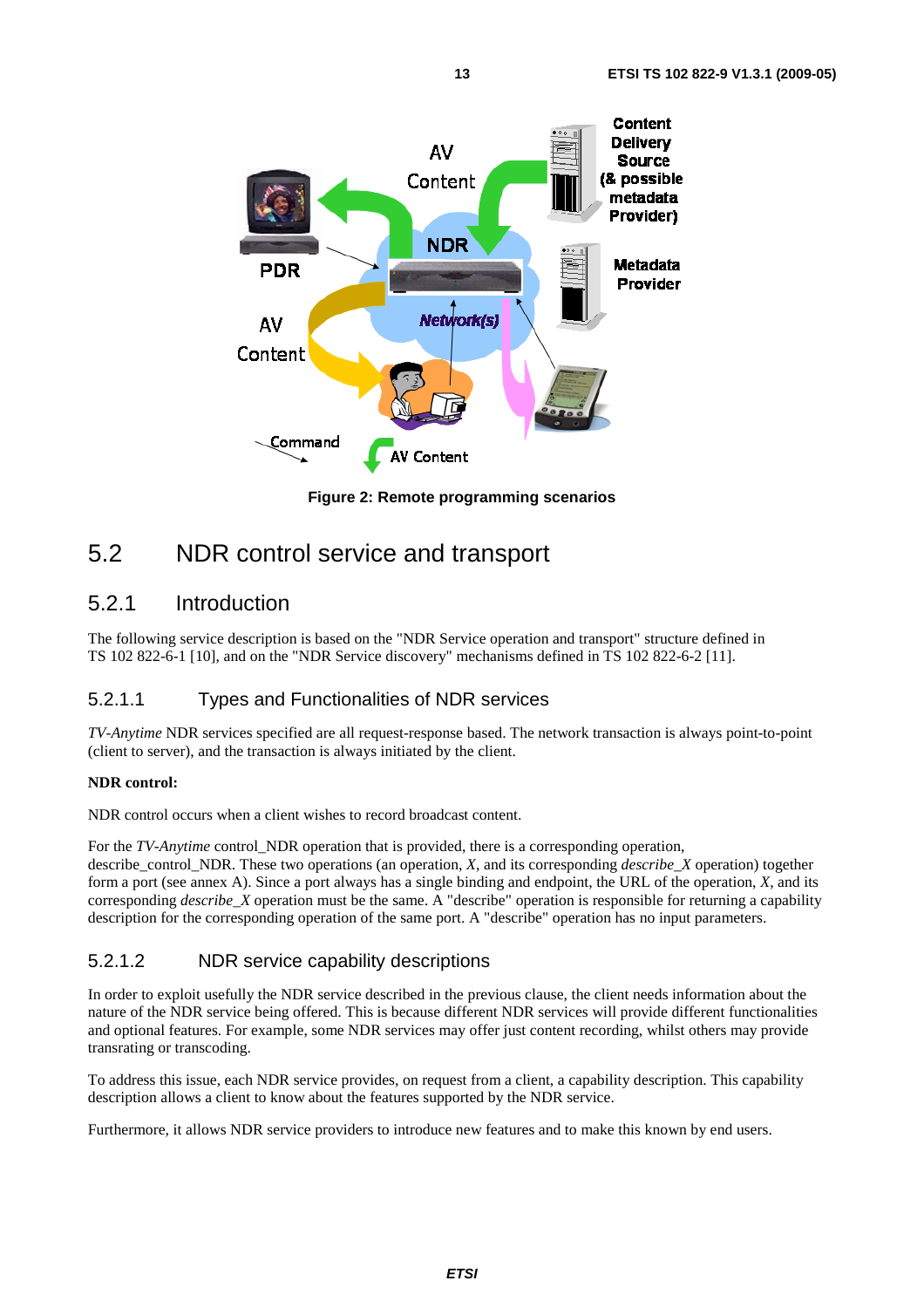### 5.2.2 NDR service types

*TV-Anytime* defines one type of NDR web service, which can be thought of as a remote procedure with a well-defined set of inputs and outputs and a well-defined behaviour. In WSDL [20] terminology, this remote procedure is known as an "operation" (see annex A). The NDR control operation is called the control\_NDR operation.

The types used in the requests and responses to TV-Anytime NDR services are defined in the target namespace [16]: "urn:tva:ndr:2005". This allows Schema aware tools to validate the various messages. The types defined in the metadata specification TS 102 822-3-1 [3] and content referencing specification TS 102 822-4 [7] schemas are referenced in the transport namespace (using XML Schema's import mechanism [15]).

The schema fragments in clause 5.2.2 are all defined within this namespace. The corresponding namespace qualifier used in these schema fragments is "ndr". The complete XML schema file (tva\_ndr\_9\_v111.xsd) may be found attached in annex C.

#### 5.2.2.1 "control\_NDR" operation

The control NDR operation allows a client to query a server in order to control the hosted NDR function. The following list gives a few examples of the types of functionality that a *TV-Anytime* NDR provider can offer using a control\_NDR operation:

- operation that takes a certain channel and a command Record to get the content currently broadcast on this channel recorded from now on till the end and returns a positive response;
- operation that takes a certain channel and a command Record to get the content currently broadcast on this channel recorded from now until the end and returns a negative response (unknown channel);
- operation that takes a CRID and an IMI and a command Record to get the corresponding content recorded and returns an availability date and time to ask for content availability;
- operation that takes an accepted requestId and a command Cancel to cancel a previously accepted record request;
- operation that takes an accepted requestId and a command Status and returns the availability of the content or the date and time to ask again for content availability if the content is not yet available.

A control\_NDR operation can support all these types of queries.

#### 5.2.2.2 Request format

The request format allows the client to specify four types of commands. The semantics and structure of these commands are explained in more detail in clause 5.2.2.3.

```
 <complexType name="Control_NDRType"> 
  <choice> 
    <element name="RecordRequest" type="ndr:RecordRequestType"/> 
    <element name="RecordStatus" type="ndr:RecordStatusType"/> 
    <element name="RecordCancel" type="ndr:RecordCancelType"/> 
     <element name="RecordListRequest" type="ndr:RecordListRequestType"/> 
  </choice> 
 </complexType> 
 <element name="Control_NDR" type="ndr:Control_NDRType"/>
```

| <b>Name</b>         | <b>Definition</b>                                                              |
|---------------------|--------------------------------------------------------------------------------|
| Control_NDRType     | A complex type to describe all the requests which can be sent to an NDR.       |
| RecordRequest       | An element used to request the recording of a specific content currently       |
|                     | broadcast or to be broadcast.                                                  |
| RecordStatus        | An element used to ask for the status of a previously accepted Record Request. |
| <b>RecordCancel</b> | An element used to cancel a previously accepted record request.                |
| RecordListRequest   | An element used to ask for the list of previously accepted record requests     |
|                     | arisen by a user.                                                              |
| Control_NDR         | An element used to contain a request to an NDR.                                |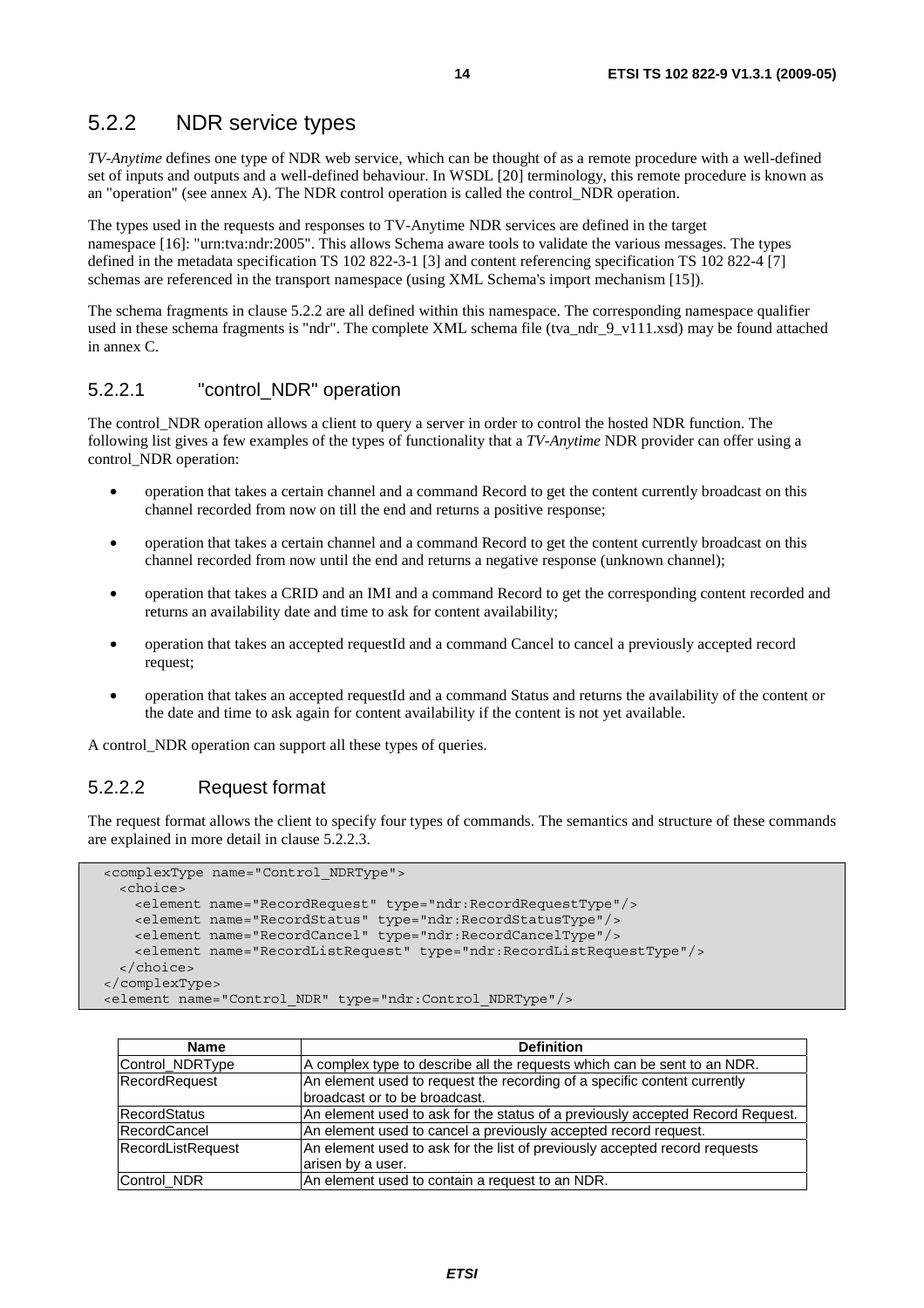#### 5.2.2.3 RecordRequest parameters

#### 5.2.2.3.1 Introduction

The RecordRequest command may contain a number of parameters to allow several types of record request:

- a record request for the content currently broadcast on a channel (no ContentId element);
- a record request for future broadcast content (all elements may be needed);
- any record request may include a request for format conversion, bit rate conversion or use of a specific delivery protocol as allowed by the NDR capability description.

If a CRID is supplied, it is a request for a complete recording and allows the NDR to reresolve it.

A partial locator contains only the serviceURL.

A full locator contains a serviceURL, start time and duration.

We do not allow for a mix of partial and full locators in a record request.

- Case A: A partial locator (immediate recording and results in partial recording).
- Case B: CRID plus a list of partial locators (results in complete recording).
- Case C: A full locator (partial or complete recording).
- Case D: A list of full locators (partial or complete recording).
- Case E: A CRID plus a list of full locators (complete recording).
- Case F: A CRID plus a list of IMI(s) (complete recording)

A Record request is defined as follows.

```
 <complexType name="ContentIdType"> 
  <sequence> 
    <element name="InstanceMetadataId" type="tva:InstanceMetadataIdType" 
    minOccurs="0" maxOccurs="unbounded"/> 
  </sequence> 
  <attribute name="CRID" type="tva:CRIDType" use="required"/> 
 </complexType> 
 <complexType name="DeliveryProtocolType"> 
  <complexContent> 
    <extension base="tva:ControlledTermType"> 
      <attribute name="version" type="float" use="optional"/> 
    </extension> 
  </complexContent> 
 </complexType> 
 <complexType name="ControlProtocolType"> 
   <complexContent> 
    <extension base="tva:ControlledTermType"> 
      <attribute name="version" type="float" use="optional"/> 
    </extension> 
  </complexContent> 
 </complexType> 
 <complexType name="ProtocolSetType"> 
  <sequence> 
    <element name="DeliveryProtocol" type="ndr:DeliveryProtocolType" minOccurs="0"/> 
    <element name="ControlProtocol" type="ndr:ControlProtocolType" minOccurs="0"/> 
   </sequence> 
 </complexType> 
 <complexType name="RecordRequestType"> 
  <sequence> 
    <element name="SubscriptionId" type="string"/> 
    <element name="ContentId" type="ndr:ContentIdType" minOccurs="0"/> 
    <element name="Locator" type="cr:LocatorType" minOccurs="0" maxOccurs="unbounded"/> 
     <element name="DeliveryMediaFormat" type="tva:AVAttributesType" minOccurs="0"/>
```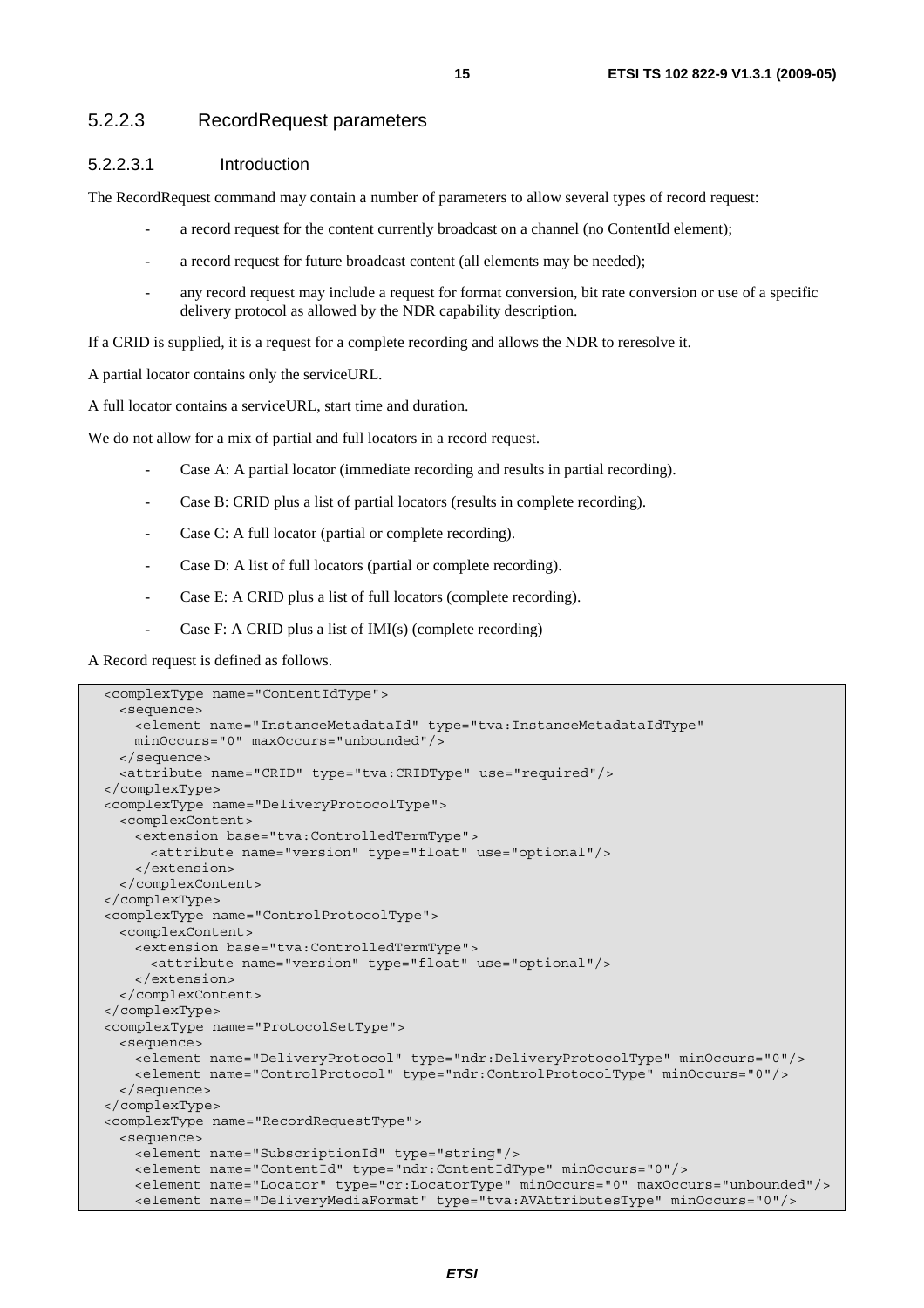```
 <element name="ProtocolSet" type="ndr:ProtocolSetType" minOccurs="0"/> 
 <element name="StartTime" type="dateTime" minOccurs="0"/> 
 <element name="EndTime" type="dateTime" minOccurs="0"/> 
      <element name="FilteringAndSearchPreferences" 
      type="mpeg7:FilteringAndSearchPreferencesType" minOccurs="0"/> 
    </sequence>
```
</complexType>

| <b>Name</b>                   | <b>Definition</b>                                                                                                                                                                                                                                                                                                                                                                                                 |
|-------------------------------|-------------------------------------------------------------------------------------------------------------------------------------------------------------------------------------------------------------------------------------------------------------------------------------------------------------------------------------------------------------------------------------------------------------------|
| ContentIdType                 | A complex type identifying content to be recorded.                                                                                                                                                                                                                                                                                                                                                                |
| InstanceMetadataId            | This element containing a reference to a specific instance of the<br>content to be recorded.                                                                                                                                                                                                                                                                                                                      |
| CRID                          | An attribute containing the Content Reference IDentifier (CRID [7]) of                                                                                                                                                                                                                                                                                                                                            |
|                               | the selected content to be recorded.                                                                                                                                                                                                                                                                                                                                                                              |
| DeliveryProtocolType          | A complex type to identify a delivery protocol supported by the NDR.                                                                                                                                                                                                                                                                                                                                              |
| version                       | An optional attribute to identify the version of the delivery protocol. The<br>default value is the initial version of the delivery protocol.                                                                                                                                                                                                                                                                     |
| ControlProtocolType           | A complex type to identify a control protocol supported by the NDR.                                                                                                                                                                                                                                                                                                                                               |
| version                       | An optional attribute to identify the version of the supported control<br>protocol. The default value is the initial version of the control protocol.                                                                                                                                                                                                                                                             |
| ProtocolSetType               | A complex type to develop a delivery protocol and the associated<br>control protocol if any.                                                                                                                                                                                                                                                                                                                      |
| DeliveryProtocol              | An element providing the identification of a delivery protocol supported<br>by the NDR.                                                                                                                                                                                                                                                                                                                           |
| ControlProtocol               | An element providing the identification of the control protocol<br>supported by the NDR associated to the delivery protocol if any.<br>E.g. There is no control protocol associated with the FTP delivery<br>protocol. The RTSP control protocol can be associated to RTP, UDP<br>or HTTP.                                                                                                                        |
| RecordRequestType             | A complex type used to define an NDR record request.                                                                                                                                                                                                                                                                                                                                                              |
| SubscriptionId                | This element identifies the subscription made by the end-user. This<br>SubscriptionId is obtained by the end-user as the result of subscription<br>made over the Internet with the subscription server indicated by the<br>"SubscriptionURL" element located in the NDR service capability<br>description.                                                                                                        |
| ContentId                     | This element identifies the content to be recorded. If this element is<br>missing, the content to be recorded is the content currently broadcast<br>on the channel indicated by the element "Locator".                                                                                                                                                                                                            |
| Locator                       | This element defined in TS 102 822-4 [7] identifies the channel from<br>which the selected content should be recorded. It might include in<br>addition date and time and IMI.                                                                                                                                                                                                                                     |
| DeliveryMediaFormat           | An optional element allowing to specify content to be recorded in an<br>encoding format different than the one used by the broadcaster and/or<br>a different bit rate for the encoding of the recorded content before<br>delivery to the end-user. Default value is delivery media format<br>identical to source media format.                                                                                    |
| ProtocolSet                   | An optional element indicating the protocols to be used for the delivery<br>and the control of the content to be recorded, among all values defined<br>in the DeliveryProtocolType classification scheme given in clause C.2.<br>(DeliveryProtocolTypeCS.xml) and in the ControlProtocolType<br>classification scheme given in clause C.3<br>(ControlProtocolTypeCS.xml). The default value are "rtp" and "rtsp". |
| StartTime                     | An optional element indicating the time at which the recording should<br>start.                                                                                                                                                                                                                                                                                                                                   |
| EndTime                       | An optional element indicating the time at which the recording should<br>end.                                                                                                                                                                                                                                                                                                                                     |
| FilteringAndSearchPreferences | An element indicating the presence of FilteringAndSearchPreferences<br>to be used by the NDR Service, in case there is a need to reresolve a<br>CRID.                                                                                                                                                                                                                                                             |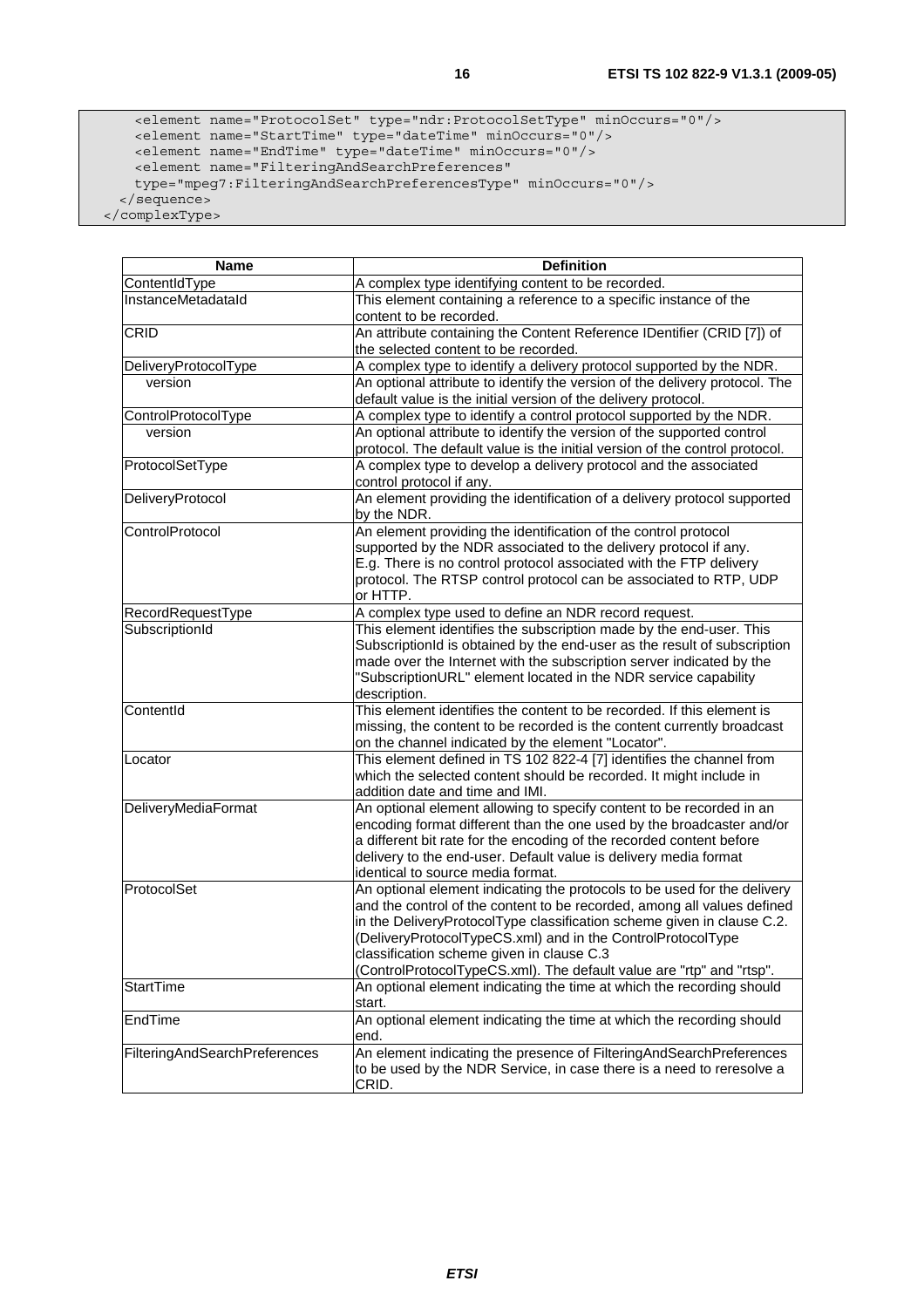#### 5.2.2.3.2 RecordStatus parameters

When a PDR or end-user wants to know if a previously accepted record request is completed or not, it issues a RecordStatus command, as follows.

```
<!-- ########### Schema of the status of a record request ########### --> 
  <complexType name="RecordStatusType"> 
   <attribute name="requestId" type="string" use="required"/> 
  </complexType>
```

| <b>Name</b>        | <b>Definition</b>                                                         |
|--------------------|---------------------------------------------------------------------------|
| RecordStatusType   | A complex describing a record status.                                     |
| <b>I</b> requestId | An attribute containing the record request identifier returned by the NDR |
|                    | service when a record Request is accepted.                                |

#### 5.2.2.3.3 RecordCancel parameters

When a PDR or end-user wants to cancel a previously accepted record request, it issues a RecordCancel command as follows.

```
<!-- ########### Schema of the cancel of a record request ########### --> 
  <complexType name="RecordCancelType"> 
   <attribute name="requestId" type="string" use="required"/> 
  </complexType> 
</schema>
```

| <b>Name</b>      | <b>Definition</b>                                                         |
|------------------|---------------------------------------------------------------------------|
| RecordCancelType | A complex type describing a record cancel request.                        |
| reauestId        | An attribute containing the record request identifier returned by the NDR |
|                  | service when a record request is accepted.                                |

#### 5.2.2.3.4 RecordListRequest parameters

When a PDR or end-user wants to know the list of previously accepted record requests which he generated, it issues a RecordListRequest command, as follows.

```
<!-- ######## Schema of the list of previously accepted record requests ######## --> 
  <complexType name="RecordListRequestType"> 
    <sequence> 
      <element name="SubscriptionId" type="string"/> 
     </sequence> 
   </complexType>
```

| <b>Name</b>           | <b>Definition</b>                                                                                                                                                                                                                                                                                          |
|-----------------------|------------------------------------------------------------------------------------------------------------------------------------------------------------------------------------------------------------------------------------------------------------------------------------------------------------|
| RecordListRequestType | A complex type used to define an NDR record list request. As a result, it<br>provides the list of previously accepted record requests arisen by the<br>user with ID, SubscriptionId.                                                                                                                       |
| SubscriptionId        | This element identifies the subscription made by the end-user. This<br>SubscriptionId is obtained by the end-user as the result of subscription<br>made over the Internet with the subscription server indicated by the<br>"SubscriptionURL" element located in the NDR service capability<br>description. |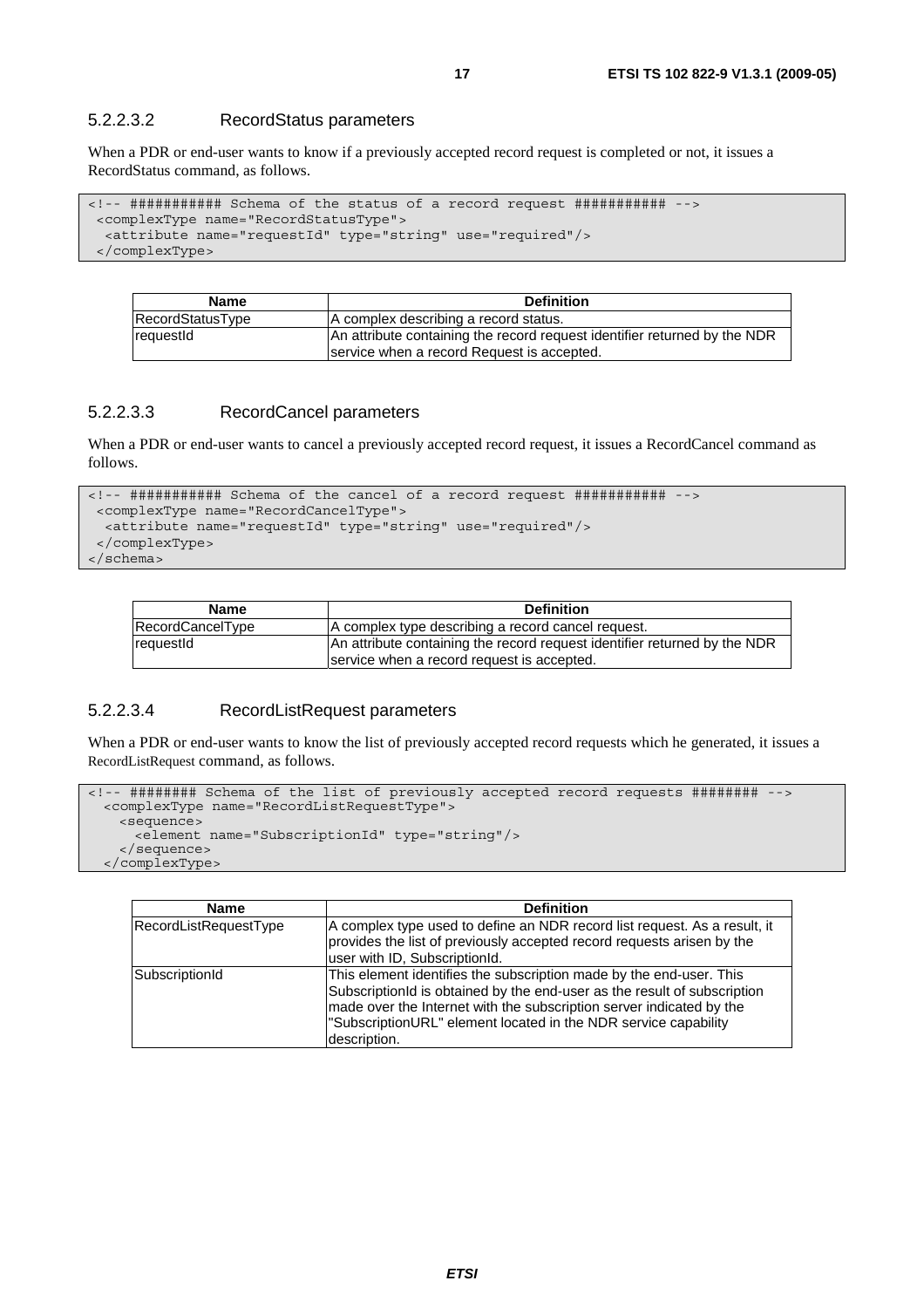#### 5.2.2.4 Response format

A control\_NDR response to a request contains a TVAMain XML instance document specific to each request.

```
 <complexType name="ControlNDRResultType"> 
    <choice> 
      <element name="RecordRequestResult" type="ndr:RecordRequestResultType"/> 
 <element name="RecordStatusResult" type="ndr:RecordStatusResultType"/> 
 <element name="RecordCancelResult" type="ndr:RecordCancelResultType"/> 
      <element name="RecordListRequestResult" type="ndr:RecordListRequestResultType"/> 
    </choice> 
  </complexType> 
  <element name="Control_NDR_Result" type="ndr:ControlNDRResultType"/>
```

| Name                      | <b>Definition</b>                                                            |
|---------------------------|------------------------------------------------------------------------------|
| ControlNDRResultType      | A complex type that defines the responses to the different requests that can |
|                           | be sent to an NDR service provider.                                          |
| RecordRequestResult       | An element provided by the NDR Service that contains the response to a       |
|                           | record request command.                                                      |
| <b>RecordStatusResult</b> | An element provided by the NDR Service that contains the response to a       |
|                           | record status command.                                                       |
| <b>RecordCancelResult</b> | An element provided by the NDR Service that contains the response to a       |
|                           | record cancel command.                                                       |
| RecordListRequestResult   | An element to collect the results of a request to identify a record list.    |
| Control_NDR_Result        | An element describing an NDR response to a request.                          |

#### 5.2.2.4.1 RecordRequestResult parameters

```
 <!-- ########### Description of the response to a record request ########### --> 
 <complexType name="RecordRequestOKType"> 
  <sequence> 
    <element name="RequestId" type="string"/> 
    <element name="Time2Call" type="dateTime"/> 
    <element name="RecordingCharge" type="tva:PriceType" minOccurs="0"/> 
    <element name="ConservationDelay" type="duration" minOccurs="0"/> 
  </sequence> 
 </complexType> 
 <simpleType name="RecordRequestErrorType"> 
   <restriction base="string"> 
    <enumeration value="unknownSubscriptionId"/> 
    <enumeration value="unknownCRID"/> 
    <enumeration value="unavailableServiceURL"/> 
    <enumeration value="unavailableNDRService"/> 
    <enumeration value="unknownDeliveryProtocol"/> 
    <enumeration value="unknownControlProtocol"/> 
    <enumeration value="unsupportedDeliveryProtocol"/> 
    <enumeration value="unsupportedControlProtocol"/> 
    <enumeration value="unknownOriginalMediaFormat"/> 
    <enumeration value="unsupportedOriginalMediaFormat"/> 
    <enumeration value="unknownDeliveryMediaFormat"/> 
    <enumeration value="unsupportedDeliveryMediaFormat"/> 
  </restriction> 
 </simpleType> 
 <complexType name="RecordRequestResultType"> 
  <sequence> 
    <choice> 
      <element name="RecordRequestOK" type="ndr:RecordRequestOKType"/> 
      <element name="RecordRequestError" type="ndr:RecordRequestErrorType"/> 
    </choice> 
  </sequence> 
   <attribute name="serviceVersion" type="unsignedInt" use="required"/> 
 </complexType>
```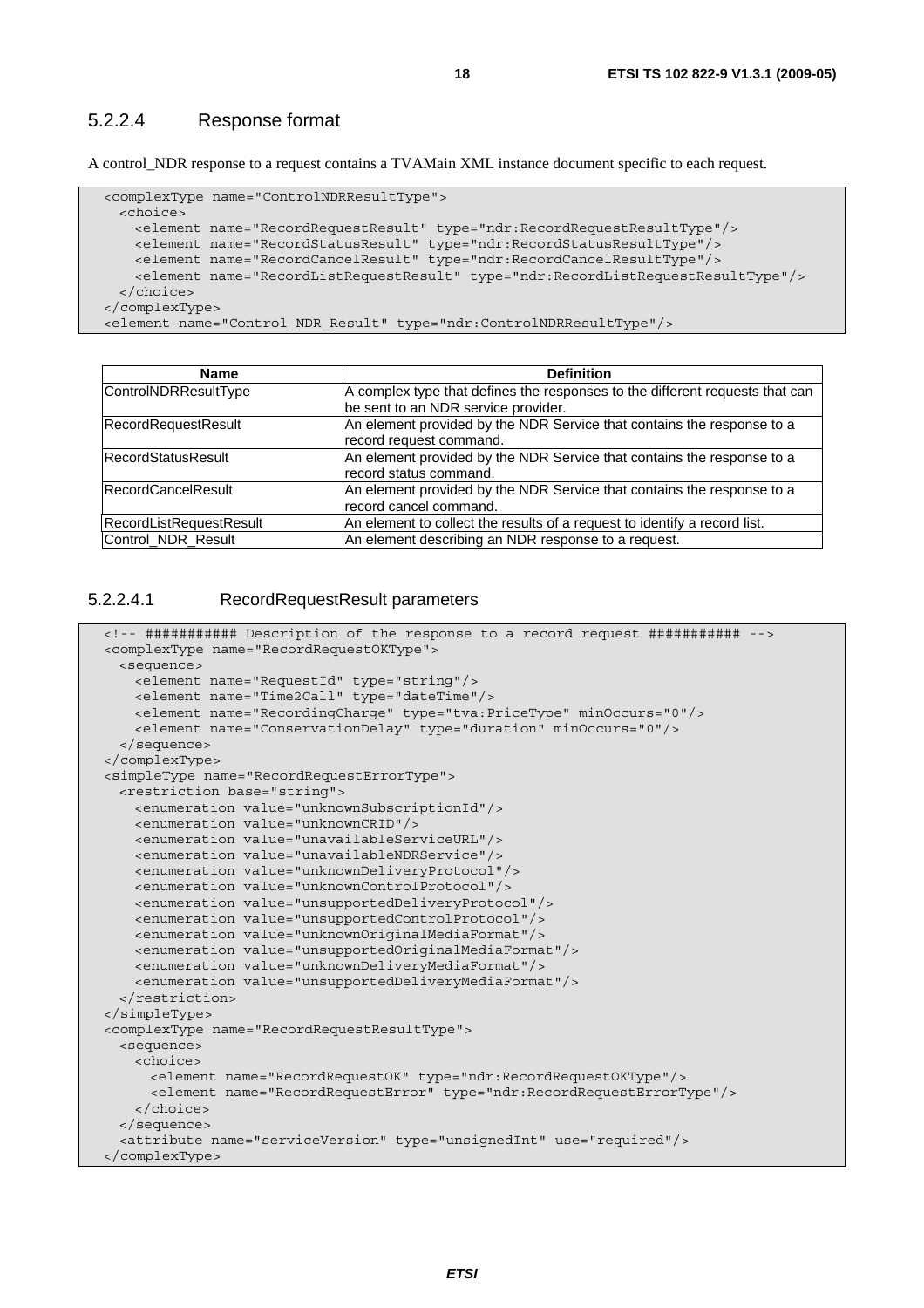| <b>Name</b>             | <b>Definition</b>                                                                                                                                                                                                                                                                                                                                                                                                                                                                                 |
|-------------------------|---------------------------------------------------------------------------------------------------------------------------------------------------------------------------------------------------------------------------------------------------------------------------------------------------------------------------------------------------------------------------------------------------------------------------------------------------------------------------------------------------|
| RecordRequestOKType     | A complex type providing additional information when the request<br>can be fulfilled.                                                                                                                                                                                                                                                                                                                                                                                                             |
| RequestId               | An element containing the record request identifier returned by<br>the NDR service when a record request is accepted.                                                                                                                                                                                                                                                                                                                                                                             |
| Time2Call               | This element provided by the NDR service contains the date and<br>time at which it is likely that the selected content will be available<br>for delivery to the end-user using the selected delivery protocol.                                                                                                                                                                                                                                                                                    |
| RecordingCharge         | This element provided by the NDR service contains the charge to<br>be applied to the requested recording.                                                                                                                                                                                                                                                                                                                                                                                         |
| ConservationDelay       | This element provided by the NDR service contains the life time of<br>the selected content recording.                                                                                                                                                                                                                                                                                                                                                                                             |
| RecordRequestErrorType  | A simple type describing possible error messages to be returned<br>when a record request cannot be fulfilled:<br>unknownCRID: this error appears when the CRID provided in the<br>record request does not exist;<br>unavailableServiceURL: this error appears when the NDR Service<br>has no access to the TV Channel indicated by "ServiceURL";<br>unavailableNDRService: this error appears when the NDR<br>Service is not able to accept the request at this time.                             |
| RecordRequestResultType | A complex type describing the results of a record request.                                                                                                                                                                                                                                                                                                                                                                                                                                        |
| <b>RecordRequestOK</b>  | When the record request is accepted by the NDR service, an<br>element provides the necessary information about the progress of<br>the recording, to the attention of the user.                                                                                                                                                                                                                                                                                                                    |
| RecordRequestError      | An element providing the reason why a record request could not<br>be fulfilled.                                                                                                                                                                                                                                                                                                                                                                                                                   |
| serviceVersion          | An attribute also available in the NDR service capability<br>description. It indicates the version of the NDR service capability<br>description. When the NDR service makes a modification to the<br>NDR service capability description, it increases the<br>serviceVersion. This allows the client to discover that a new<br>version of the NDR service capability description is available. It<br>should make a request to update its own version of the NDR<br>service capability description. |

#### 5.2.2.4.2 RecordStatusResult parameters

```
 <!-- ########### Description of the response to a record status request ######### --> 
 <simpleType name="FailureType"> 
  <restriction base="string"> 
    <enumeration value="unknownRequest"/> 
    <enumeration value="cancelledBroadcast"/> 
    <enumeration value="cancelledByNDR"/> 
  </restriction> 
 </simpleType> 
 <complexType name="RecordStatusResultType"> 
  <choice> 
    <element name="Running"> 
      <complexType> 
        <sequence> 
          <element name="Time2Call" type="dateTime"/> 
        </sequence> 
      </complexType> 
    </element> 
    <element name="ContentAvailable"> 
       <complexType> 
        <sequence> 
          <element name="ContentURL" type="anyURI"/> 
          <element name="ConservationDeadline" type="dateTime" minOccurs="0"/> 
        </sequence> 
       </complexType> 
    </element> 
    <element name="Failure" type="ndr:FailureType"/> 
  </choice> 
   <attribute name="requestId" type="string" use="required"/> 
 </complexType>
```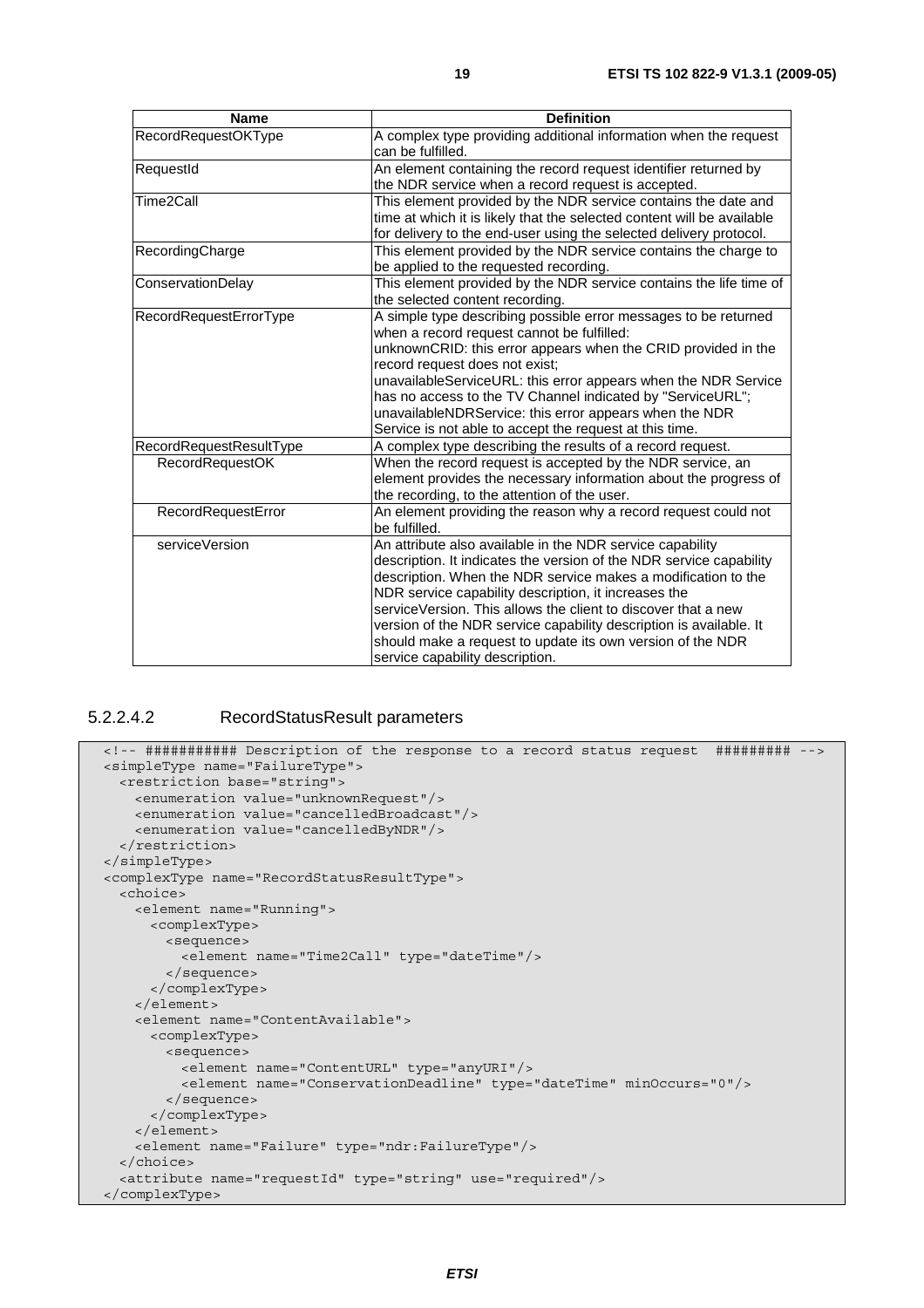| <b>Name</b>                 | <b>Definition</b>                                                     |
|-----------------------------|-----------------------------------------------------------------------|
| FailureType                 | A simple type to express the reason why the record request            |
|                             | referred by the record status request has failed.                     |
| RecordStatusResultType      | A complex type describing the status of a record request.             |
| Running                     | The presence of this element indicates that the content is not yet    |
|                             | recorded.                                                             |
| Time2Call                   | An element indicating at what time the content is likely to be        |
|                             | available for delivery to the end user.                               |
| ContentAvailable            | The presence of this element indicates that the content is available  |
|                             | but maybe not yet completely recorded. This depends on the            |
|                             | protocols to be used for control and delivery to the end-user.        |
| ContentURL                  | This element contains the URI to be used to get the recorded          |
|                             | content from the NDR Service.                                         |
| <b>ConservationDeadline</b> | This element provided by the NDR Service contains the deadline to     |
|                             | get the selected content recording.                                   |
| Failure                     | This optional element contains the reason why the referred record     |
|                             | request has failed.                                                   |
| requestid                   | An attribute containing the record request identifier returned by the |
|                             | NDR service when a record request is accepted.                        |

#### 5.2.2.4.3 RecordCancelResult parameters

```
 <!-- ########### Description of the response to a cancel request ########### --> 
 <simpleType name="RecordCancelResultType"> 
  <restriction base="string"> 
    <enumeration value="unknownRequest"/> 
    <enumeration value="OK"/> 
    <enumeration value="removedAfterRecording"/> 
  </restriction> 
 </simpleType>
```

| RecordCancelResult1<br>' vne | , complex type used to describe the result of a cancellation request. |
|------------------------------|-----------------------------------------------------------------------|

#### 5.2.2.4.4 RecordListRequestResult parameters

```
<complexType name="RecordListRequestResultType"> 
    <sequence> 
      <element name="RecordRequestStatus" 
      type="ndr:RecordStatusResultType" minOccurs="0" maxOccurs="unbounded"/> 
    </sequence> 
    <attribute name="serviceVersion" type="unsignedInt" use="required"/> 
</complexType>
```

| <b>Name</b>                 | <b>Definition</b>                                                                                                                                                                                                                                                                                                                                                                                                                                                                              |
|-----------------------------|------------------------------------------------------------------------------------------------------------------------------------------------------------------------------------------------------------------------------------------------------------------------------------------------------------------------------------------------------------------------------------------------------------------------------------------------------------------------------------------------|
| RecordListRequestResultType | A complex type describing the results of a record list request.                                                                                                                                                                                                                                                                                                                                                                                                                                |
| <b>RecordRequestStatus</b>  | An element containing information on the status of a request.                                                                                                                                                                                                                                                                                                                                                                                                                                  |
| serviceVersion              | An attribute also available in the NDR service capability description. It<br>indicates the version of the NDR service capability description. When<br>the NDR service makes a modification to the NDR service capability<br>description, it increases the serviceVersion. This allows the client to<br>discover that a new version of the NDR service capability description is<br>available. It should make a request to update its own version of the<br>NDR service capability description. |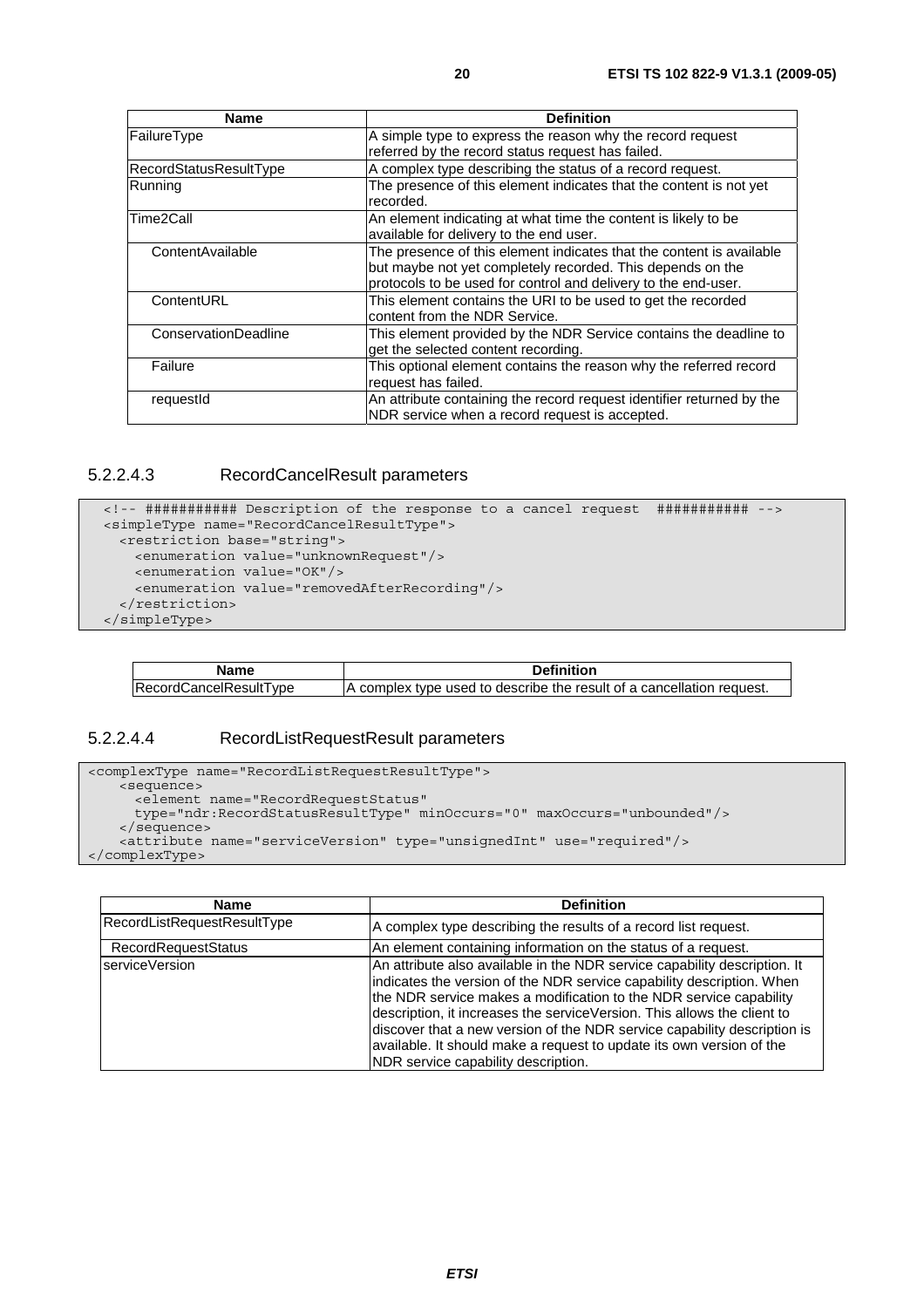### 5.2.3 Transport protocol

#### 5.2.3.1 Introduction

SOAP [18] and HTTP [17] are used for delivering *TV-Anytime* XML data over the IP networks, since this combination is very well suited to the point-to-point, request-response nature of the *TV-Anytime* operations. The exact usage of SOAP and HTTP is given in the next two clauses. Figure 3 provides a semantic representation of the network stack.



#### **Figure 3: The bi-directional network transport stack**

The architecture depicted in figure 3 results in HTTP requests of the following form.

```
POST /tva/md-service HTTP/1.0 
Host: www.example.com 
Content-Type: text/xml; charset="utf-8" 
Content-Length: nnnn 
Accept-Encoding: deflate 
SOAPAction: "control_NDR" 
<?xml version="1.0" encoding="UTF-8"?> 
<Envelope xmlns="http://schemas.xmlsoap.org/soap/envelope/"> 
   <Body> 
    <ndr:Control_NDR xmlns:NDR="urn:tva:ndr:2008" xmlns:tva="urn:tva:metadata:2008" 
xmlns:mpeg7="urn:tva:mpeg7:2008" xmlns:xsi="http://www.w3.org/2001/XMLSchema-instance" 
xsi:schemaLocation="urn:tva:ndr:2008 tva_ndr_9_v131.xsd"> 
     <RecordRequest> 
      <SubscriptionId>3456-4567-5677-4321</SubscriptionId> 
      <ContentId CRID="crid://www.broadcaster.com/ajcnd"/> 
      <Locator>dvb://1.4ee2.3fa;4f5</Locator> 
      <ProtocolSet> 
       <DeliveryProtocol href="urn:tva:ndr:cs:DeliveryProtocolTypeCS:2005:ftp"/> 
      </ProtocolSet> 
     </RecordRequest> 
    </ndr:Control_NDR> 
   </Body> 
</Envelope>
```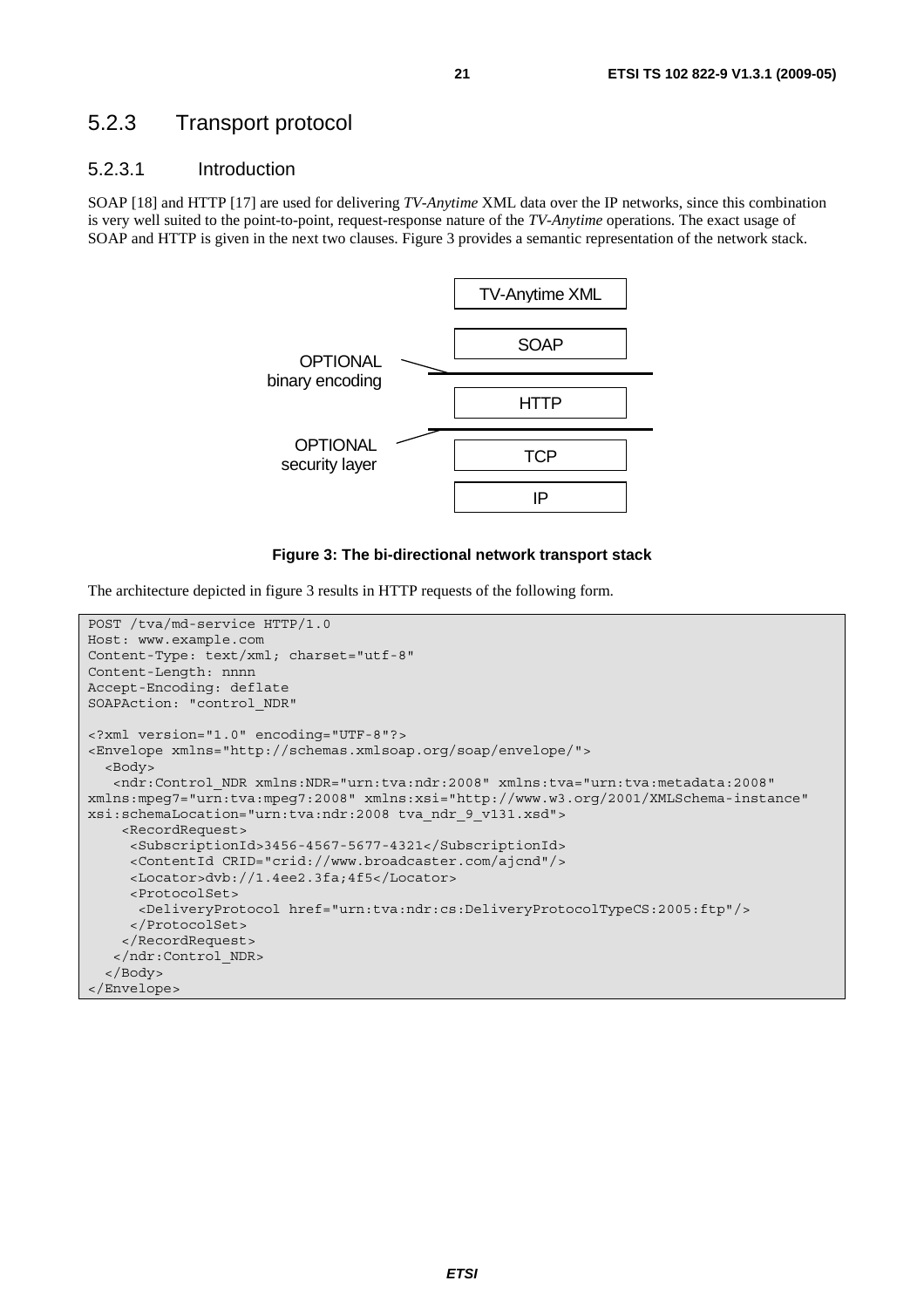The architecture depicted in figure 3 results in HTTP responses of the following form.

```
HTTP/1.1 200 OK 
Content-Type: text/xml; charset="utf-8" 
Content-Length: nnnn 
Content-Encoding: deflate 
<?xml version="1.0" encoding="UTF-8"?> 
<Envelope xmlns="http://www.w3.org/2002/06/soap-envelope"> 
   <Body> 
<ndr:Control_NDR_Result xmlns:NDR="urn:tva:ndr:2008" xmlns:tva="urn:tva:metadata:2008" 
xmlns:mpeg7="urn:tva:mpeg7:2008" xmlns:xsi="http://www.w3.org/2001/XMLSchema-instance" 
xsi:schemaLocation="urn:tva:ndr:2008 tva_ndr_9_v131.xsd"> 
   <RecordRequestResult serviceVersion="12"> 
    <RecordRequestOK> 
       <RequestId>45U753-452</RequestId> 
       <Time2Call>2009-07-15T20:35:00.00</Time2Call> 
      <RecordingCharge currency="EUR">2</RecordingCharge> 
      <ConservationDelay>PT12H</ConservationDelay> 
    </RecordRequestOK> 
   </RecordRequestResult> 
</ndr:Control_NDR_Result> 
  </Body> 
</Envelope>
```
#### 5.2.3.2 SOAP

The following usage of SOAP [18] is mandated:

- *TV-Anytime* metadata services will provide an HTTP binding, and may support other transport bindings where appropriate.
- SOAP supports different messaging styles, but is most commonly used for remote procedure calls. *TV-Anytime* does not use remote procedure call messaging style, since this implies that every parameter must be included in a procedure call, which is not appropriate for *TV-Anytime* operations that have several optional parameter types. However, the remote procedure call convention of naming the root element in the SOAP body according to the name of the operation is followed.
- SOAP encoding is not used in the request or the response (i.e. the element in the root of the SOAP body will belong to the *TV-Anytime* transport types namespace (urn:tva:transport:2005). Servers will reject any request that arrives with a SOAP encoding attribute with the appropriate SOAP Fault.
- The SOAP Actor feature is not supported and servers will reject any request that arrives with a SOAP Actor attribute in the SOAP Header with the appropriate SOAP Fault.
- The following clause defines application specific fault conditions to be used in the SOAP Fault element.

This usage of SOAP is more formally defined using the WSDL [20] interface definition that can be found in annex A.

#### 5.2.3.3 Error codes

The first line of error reporting is governed by the SOAP specification [18]. SOAP fault reporting and fault codes will be returned for most invalid requests or any request where the intent of the caller cannot be determined.

In a manner consistent with the SOAP processing rules, HTTP [17] status codes will be used for communicating status information in HTTP. As is the case for SOAP, success reporting will use a 200-status code to indicate that the client's request including the SOAP component was successfully processed.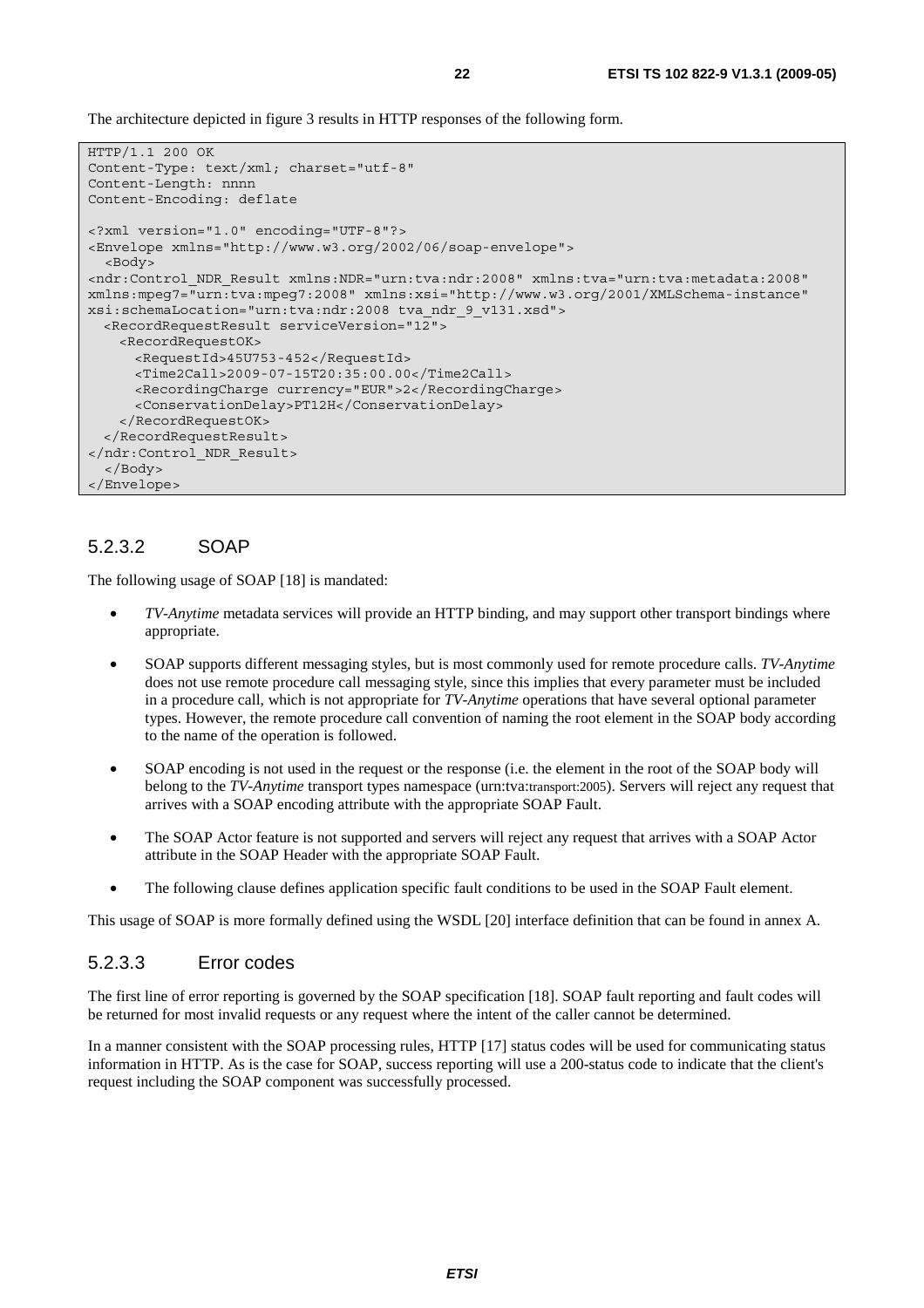The ErrorReport element is defined to allow servers to report application-level errors that are specific to *TV-Anytime* metadata services. In accordance with the SOAP specification, if the content of the SOAP message's body cannot be processed successfully, the SOAP fault must contain a detail element (which in turn contains an ErrorReport). The inability to process a well-formed Body element is also termed an "application-level error", since the error cannot be detected by the SOAP processor and instead relies on application-level knowledge. The error report contains error information that includes descriptions and a code that can be used to determine the cause of the error. Errors that arise due to problems with in the HTTP layer or SOAP layer (e.g. the SOAP message does not conform to the SOAP specification) should be reported using the error mechanisms provided by those layers and MUST NOT be reported inside a SOAP fault's detail element.

*TV-Anytime* application-level errors should be conveyed using standard HTTP status codes, where a 500-level code indicates a server-induced error. In such cases, the metadata service must issue an HTTP 500 "Internal Server Error" response and return an ErrorReport inside a SOAP fault report.

Any errors detected in the request will invalidate the entire request, and cause an ErrorReport to be generated within a SOAP fault as described below. A server may report multiple errors, although there is no requirement for the metadata service to continue processing the request after detecting the first error. In accordance with the SOAP specification, additional application response elements should not be included in the Body of the SOAP request. In other words, it is not possible for the server to indicate an error condition and also make a best-effort at providing a response.

The ErrorReport element takes the following form.

```
 <!-- ########### Description of the error reports ########### --> 
 <simpleType name="errorCodeType"> 
  <restriction base="string"> 
    <enumeration value="FatalError"/> 
    <enumeration value="InvalidRequest"/> 
    <enumeration value="Unsupported"/> 
    <enumeration value="UnrecognizedVersion"/> 
     <enumeration value="UnspecifiedError"/> 
  </restriction> 
 </simpleType> 
 <complexType name="ErrorReportType"> 
   <sequence> 
     <element name="Error" type="ndr:ErrorType" maxOccurs="unbounded"/> 
  </sequence> 
 </complexType> 
 <complexType name="ErrorType"> 
  <sequence> 
    <element name="Reason" type="mpeg7:TextualType" minOccurs="0" 
    maxOccurs="unbounded"/> 
  </sequence> 
   <attribute name="errorCode" type="ndr:errorCodeType" use="required"/> 
 </complexType> 
 <element name="ErrorReport" type="ndr:ErrorReportType"/>
```

| <b>Name</b>      | <b>Definition</b>                                                                                                      |
|------------------|------------------------------------------------------------------------------------------------------------------------|
| errorCodeType    | A simple type defining a required string that precisely defines<br>the nature of the error.                            |
| ErrorReportType  | A complex type to enumerate the application level errors that<br>have occurred as a result of invoking an NDR service. |
| Error            | This element describes a single NDR-level error.                                                                       |
| ErrorType        | A complex type defining the type of the error reported in the<br>error report.                                         |
| Reason           | An optional human meaningful description of the error.                                                                 |
| <b>errorCode</b> | An attribute describing the error.                                                                                     |
| ErrorReport      | An element describing errors when sending requests to an<br>NDR service.                                               |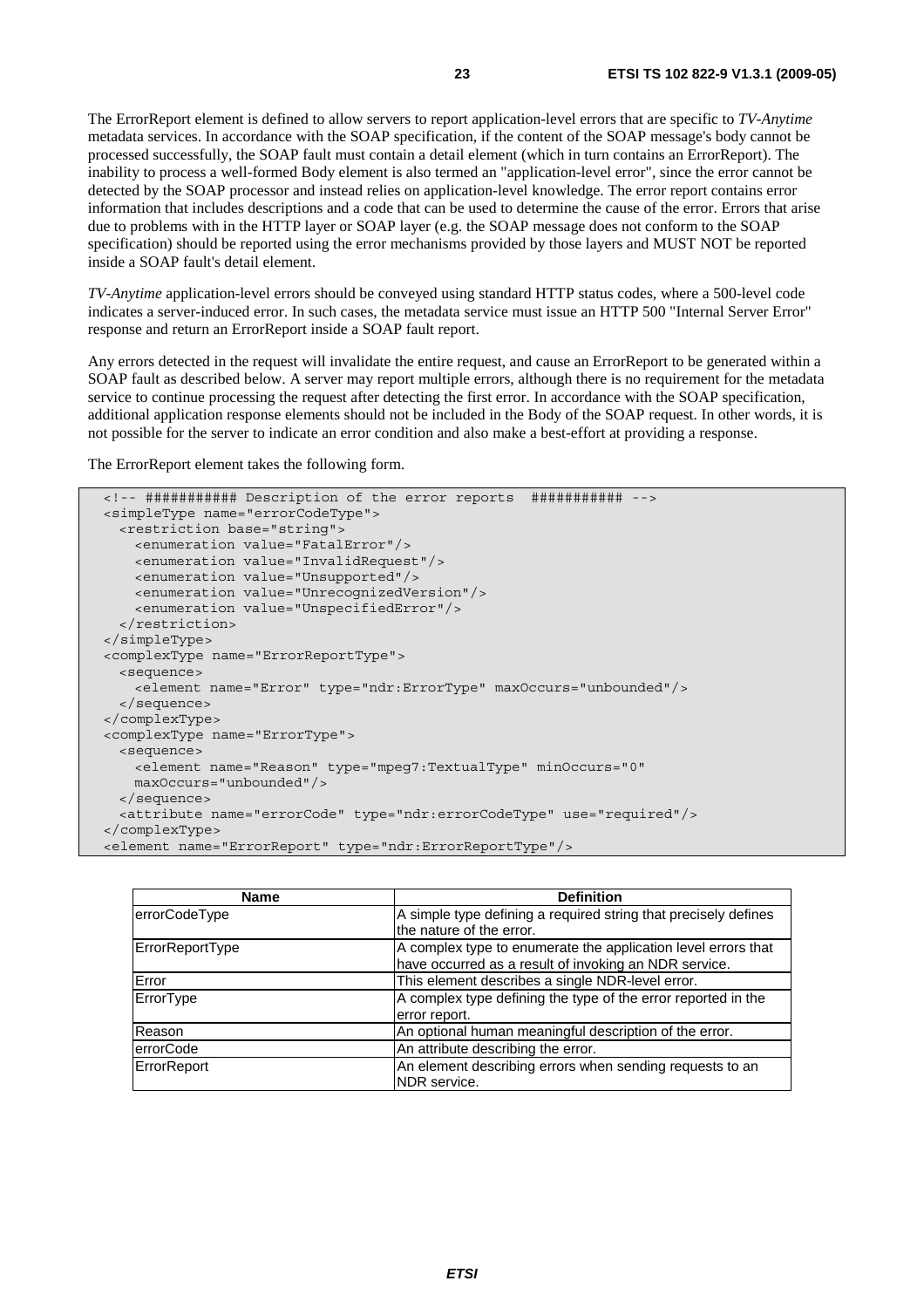The following general error conditions are defined as error codes that may be returned by invoking any of the operations defined in the present document:

- **FatalError:** Signifies that a serious technical error has occurred whilst processing the request.
- **InvalidRequest:** The query is well-formed but not valid according to the schema defined by the present document.
- **Unsupported:** Signifies that the NDR service does not support an optional feature that is required in order to correctly process the request. A possible reason for this error is that the client has assumed a functionality that is at odds with the functionality described in the capability description.
- **UnrecognizedVersion:** Signifies that the namespace of the child element inside the Body element of the request (e.g. urn:tva:ndr:2004 instead of urn:tva:ndr:2005) is not supported by this NDR service.
- **UnspecifiedError:** Signifies any other error.

### 5.2.4 NDR service capability description control

For each *TV-Anytime* Control\_NDR operation that is provided, there is a corresponding operation, describe control NDR. This operation (an operation, *X*, and its corresponding *describe* X operation) together form a port (see annex A). Since a port always has a single binding and endpoint, the URL of the operation, *X*, and its corresponding *describe\_X* operation must be the same. A "describe" operation is responsible for returning a service capability description for the corresponding operation of the same port. A "describe" operation has no input parameters.

The describe control NDR service capability description provides the following type of information about the operation:

- Human-readable descriptive information about the operation.
- If media bit rate conversion capability is available.
- If media format conversion capability is available.
- If several delivery and control protocols are available.

The definition of the NDR service capability description is as follows.

```
 <complexType name="ServiceURLListType"> 
   <sequence> 
    <element name="ServiceURL" type="anyURI" maxOccurs="unbounded"/> 
   </sequence> 
 </complexType> 
 <complexType name="ConversionOfferType"> 
  <sequence> 
    <element name="OriginalMediaFormat" type="tva:AVAttributesType" minOccurs="0"/> 
     <element name="DeliveryMediaFormat" type="tva:AVAttributesType" minOccurs="0"/> 
   </sequence> 
 </complexType> 
 <complexType name="ConversionListType"> 
  <sequence> 
    <element name="ConversionOffer" type="ndr:ConversionOfferType" 
    maxOccurs="unbounded"/> 
  </sequence> 
 </complexType> 
 <complexType name="ProtocolSetListType"> 
  <sequence> 
    <element name="ProtocolSet" type="ndr:ProtocolSetType" maxOccurs="unbounded"/> 
  </sequence> 
 </complexType> 
 <complexType name="describe_control_NDR_ResultType"> 
   <sequence> 
    <element name="Name" type="mpeg7:TextualType" minOccurs="0" maxOccurs="unbounded"/>
```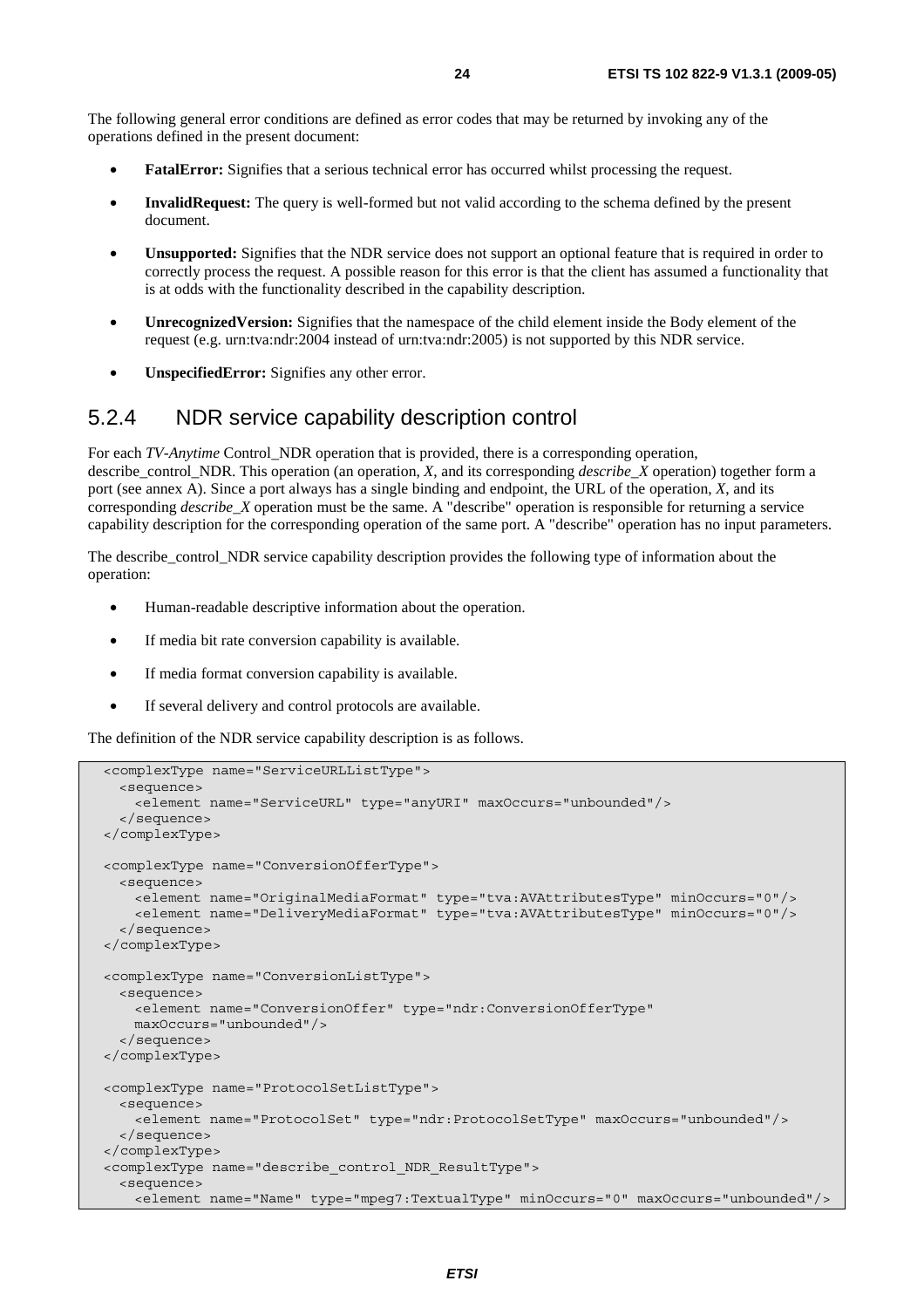```
 <element name="Description" type="mpeg7:TextualType" minOccurs="0" 
      maxOccurs="unbounded"/> 
      <element name="SubscriptionURL" type="anyURI" minOccurs="0"/> 
      <element name="ServiceURLList" type="ndr:ServiceURLListType"/> 
 <element name="ConversionList" type="ndr:ConversionListType" minOccurs="0"/> 
 <element name="ProtocolSetList" type="ndr:ProtocolSetListType" 
      minOccurs="0"/> 
      <element name="PlayWhileRecording" type="boolean" minOccurs="0"/> 
      <element name="SupportForFilteringAndSearchPreferences" type="boolean" 
      minOccurs="0"/> 
    </sequence> 
    <attribute name="serviceVersion" type="unsignedInt" use="required"/> 
  </complexType> 
  <element name="describe_control_NDR_Result"
```

```
 type="ndr:describe_control_NDR_ResultType"/>
```

| <b>Name</b>                     | <b>Definition</b>                                                                                                                                                                                                                                                                                                                                                                                                                |
|---------------------------------|----------------------------------------------------------------------------------------------------------------------------------------------------------------------------------------------------------------------------------------------------------------------------------------------------------------------------------------------------------------------------------------------------------------------------------|
| ServiceURLListType              | A complex type to develop a list of service URLs.                                                                                                                                                                                                                                                                                                                                                                                |
| ServiceURL                      | This element contains an URL which allows the receiver<br>to identify the associated physical service. This element<br>should be consistent with the possible BroadcastURL in<br>events that reference this ServiceInformation element.                                                                                                                                                                                          |
| ConversionOfferType             | A complex type describing a conversion mode that can be<br>performed by an NDR.                                                                                                                                                                                                                                                                                                                                                  |
| OriginalMediaFormat             | An optional element describing the original media format<br>in which content is broadcast by the source.                                                                                                                                                                                                                                                                                                                         |
| DeliveryMediaFormat             | An optional element describing the media format for<br>delivery if the NDR is able to convert the source<br>broadcast media format in this other format.                                                                                                                                                                                                                                                                         |
| ConversionListType              | A complex type to develop a list of conversions that an<br>NDR can perform.                                                                                                                                                                                                                                                                                                                                                      |
| ConversionOffer                 | Description of a media conversion the NDR is able to do.                                                                                                                                                                                                                                                                                                                                                                         |
| ProtocolSetListType             | A complex type to develop a list of possible delivery and<br>control protocols from the NDR.                                                                                                                                                                                                                                                                                                                                     |
| ProtocolSet                     | An element providing the identification of an association<br>of a control protocol and a delivery protocol that can be<br>used by the NDR for later delivery of the recorded<br>content, e.g. rtsp with http, ftp, rtsp with rtp, etc. All the<br>possible values are identified in the protocol type<br>classification schemes (DeliveryProtocolTypeCS.xml and<br>ControlProtocolTypeCS.xml) located in<br>clauses C.2 and C.3. |
| describe_control_NDR_ResultType | A complex type defining the relevant parameters<br>describing NDR service capability.                                                                                                                                                                                                                                                                                                                                            |
| Name                            | An optional element giving the name of the NDR service,<br>in a human readable form.                                                                                                                                                                                                                                                                                                                                             |
| Description                     | An optional element giving a textual description of the<br>NDR service, in a human readable form. This allows an<br>application exploiting the NDR service to indicate to the<br>user information about the NDR service that he is using<br>(e.g. "Record all French channels").                                                                                                                                                 |
| SubscriptionURL                 | An optional element with a URL from where the user can<br>obtain information on subscription conditions to a NDR<br>service.                                                                                                                                                                                                                                                                                                     |
| ServiceURLList                  | A required element with a list of serviceURL the NDR is<br>able to record for the user.                                                                                                                                                                                                                                                                                                                                          |
| ConversionList                  | An optional element providing a list of conversion<br>capabilities. This element can be omitted if no conversion<br>is provided.                                                                                                                                                                                                                                                                                                 |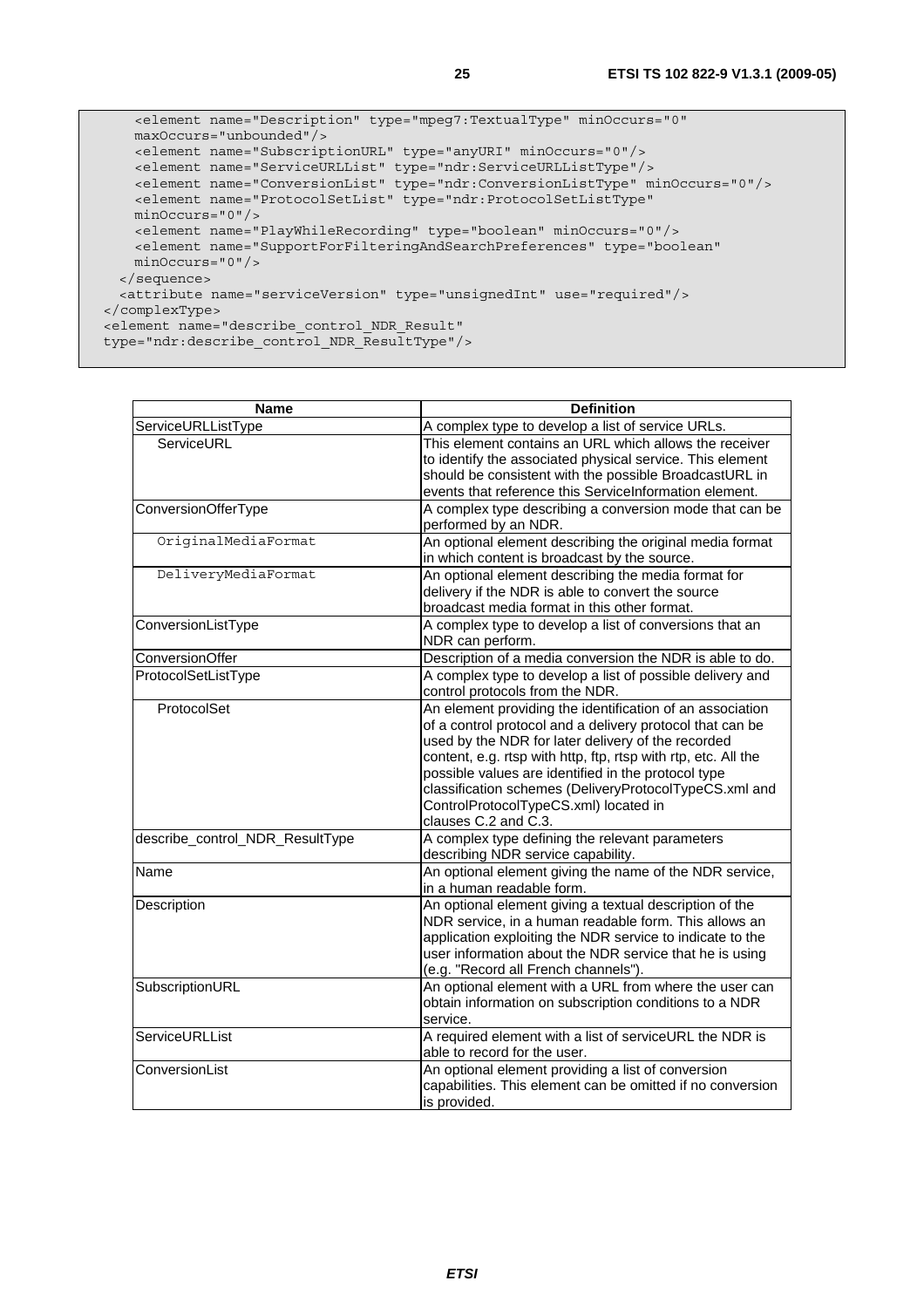| Name                                    | <b>Definition</b>                                                                                                                                                                                                                                                                                                                                                                      |
|-----------------------------------------|----------------------------------------------------------------------------------------------------------------------------------------------------------------------------------------------------------------------------------------------------------------------------------------------------------------------------------------------------------------------------------------|
| ProtocolSetList                         | An optional element providing a list of protocols that can<br>be used for later delivery of the recorded content. The<br>default value is "rtp with rtsp".                                                                                                                                                                                                                             |
| PlayWhileRecording                      | An optional element allowing the NDR to declare that it is<br>able to deliver the content while the content is still<br>broadcast. Default value is "false".                                                                                                                                                                                                                           |
| SupportForFilteringAndSearchPreferences | An optional element This allows the NDR to declare that it<br>is able to support Filtering And Search preferences to select<br>a specific instance of the content to be recorded. Default<br>value is "false".                                                                                                                                                                         |
| serviceVersion                          | A required attribute containing a number that must equal<br>the version number returned as part of the corresponding<br>operation's result. The intention of this number is to make<br>the client aware when an operation has been upgraded<br>(e.g. can be searched on new channels or for new<br>features) and to refresh the cached capability description<br>information (if any). |
| describe control NDR Result             | An element providing information on the NDR service<br>capability.                                                                                                                                                                                                                                                                                                                     |

### 5.3 NDR service discovery methods

NDR service discovery is the process by which a client establishes a URL where a *TV-Anytime* NDR service can be found. There are a number of ways this process can occur, but only the last method (clause 5.4.) is addressed by the present document.

### 5.3.1 Non-standardized discovery

A number of methods exist for discovering the URLs of NDR services that are not standardized by *TV-Anytime*. The following list gives some examples:

- the client might be pre-programmed with a set of URLs that refer to one or more NDR services. This will typically be useful in a vertical market, or tightly controlled horizontal market;
- a user might manually enter a URL of a new NDR service he is interested in, using some means of text input;
- a client software may be updated using software updates delivered via a unidirectional broadcast, or over the return channel.

### 5.3.2 Client-initiated discovery using a bi-directional network

This mode of NDR service discovery involves using the bi-directional network to access a "Yellow Pages" of *TV-Anytime* NDR services. The mechanism is based upon W3C standards for web service discovery (UDDI [19] and WS*-*Inspection [21]), the use of which is standardized by *TV-Anytime*, according to the rules given in clause 5.4. Support for these discovery techniques by clients and servers is optional.

### 5.4 NDR service discovery using web service discovery

The present document describes how standard web service discovery techniques can be used to allow PDRs and other *TV-Anytime* clients to discover *TV-Anytime* NDR services. The relevant standards are UDDI [19] and WS*-*Inspection [21] that enable different but complementary modes of discovery. A provider can choose to enable neither, both, or only one of these mechanisms.

For a useful overview of these two standards please refer to: "The WS-Inspection and UDDI Relationship" [22].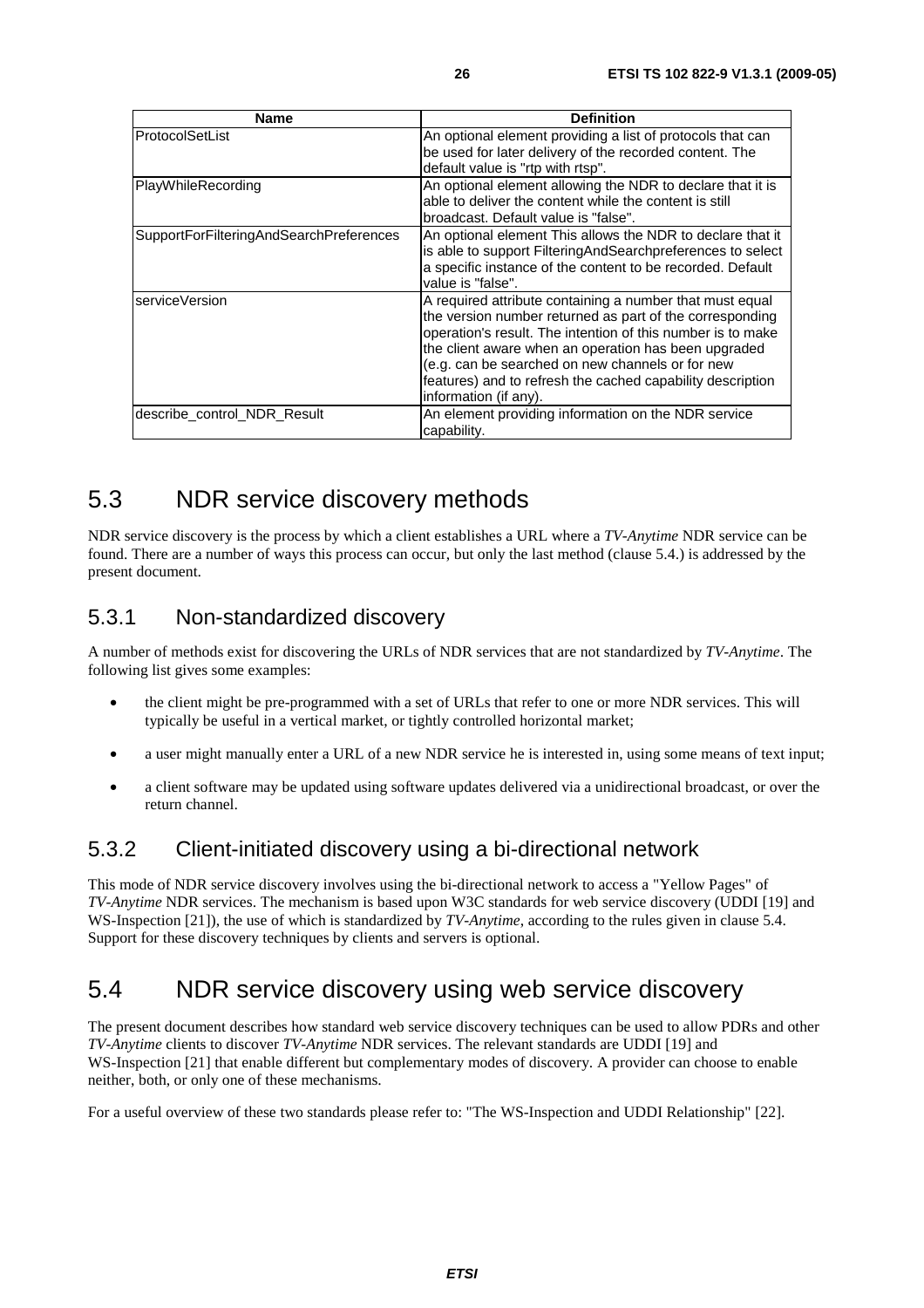### 5.4.1 Universal Description, Discovery and Integration (UDDI)

UDDI [19] allows PDRs, and other clients with Internet connectivity, to discover *TV-Anytime* NDR services without the client requiring any prior knowledge of the NDR service, nor any information from a unidirectional metadata service. NDR service providers may publish details of their *TV-Anytime* NDR service(s) to the UDDI Business Registry. Any client can then use a node in the UDDI Business Registry (which have well-known addresses) to browse and locate *TV-Anytime* NDR services.

The present document relies on the use of version 3 of the UDDI specification. Clients wishing to discover *TV-Anytime* web services using UDDI must conform to the behaviour described in the UDDI specification [19]. To assist NDR service providers in describing and categorizing their services, *TV-Anytime* has selected the UDDI tModel described in clauses 5.4.1.1 and 5.4.1.2 (see clause 1.6.4 of the UDDI specification [19] for a definition of "tModel").

#### 5.4.1.1 *TV-Anytime* web service tModel for NDR services

This tModel is used when a business publishes details of their bindingTemplate structures to indicate an NDR web service compliant with the present document. Clients issuing UDDI inquiry requests can use this tModel key to find only web services that are *TV-Anytime* NDR services.

This following technical model represents a "*TV-Anytime* control\_NDR tModel port" as described in clause 4.1.

| Name:                                                                                                                                                                                                             | TV-Anytime-org:control_NDR_v10.                        |  |
|-------------------------------------------------------------------------------------------------------------------------------------------------------------------------------------------------------------------|--------------------------------------------------------|--|
| <b>Description:</b>                                                                                                                                                                                               | <i>TV-Anytime</i> WSDL interface for control NDR port. |  |
| <b>UDDI</b> Key $(V3)$ :                                                                                                                                                                                          | uddi:TV-Anytime.org:control_NDR_v10.                   |  |
| Categorization:                                                                                                                                                                                                   | Specification, xmlSpec, soapSpec, wsdlSpec.            |  |
| <tmodel tmodelkey="uddi:TV-Anytime.org:control NDR v10"><br/><name>TV-Anytime-org:control NDR v10</name><br/><description xml:lanq="en">TV-Anytime WSDL interface for control NDR<br/>port</description></tmodel> |                                                        |  |

```
 <overviewDoc> 
     <overviewURL useType="text"> 
        http://Location_At_ETSI_Website/Filename_for_TS102822-9 
     </overviewURL> 
   </overviewDoc> 
   <categoryBag> 
     <keyedReference keyName="uddi-org:types:wsdl" keyValue="wsdlSpec" 
        tModelKey="uddi:uddi.org:categorization:types"/> 
     <keyedReference keyName="uddi-org:types:soap" keyValue="soapSpec" 
        tModelKey="uddi:uddi.org:categorization:types"/> 
     <keyedReference keyName="uddi-org:types:xml" keyValue="xmlSpec" 
        tModelKey="uddi:uddi.org:categorization:types"/> 
     <keyedReference keyName="uddi-org:types:specification" 
 keyValue="specification" tModelKey="uddi:uddi.org:categorization:types"/> 
   </categoryBag> 
 </tModel>
```
#### 5.4.1.2 *TV-Anytime* categorization tModel for NDR services

These tModels allow an NDR service provider to categorize their services. The NDR service provider assigns the categories at the point of publication (see clause 5.4.1.3 ). This enables clients to issue more refined UDDI searches for NDR services. By categorizing an NDR service as richly and accurately as possible, an NDR service provider maximizes the possibility of the NDR service being discovered using UDDI.

The use of this taxonomy is mandatory.

This taxonomy does not make strong guarantees about the behaviour of any services that use them. Therefore, having discovered an NDR service, a client should always retrieve a service capability description of that service. In some cases, this involves no extra steps as the capability description will be included inside the bindingTemplate for that operation.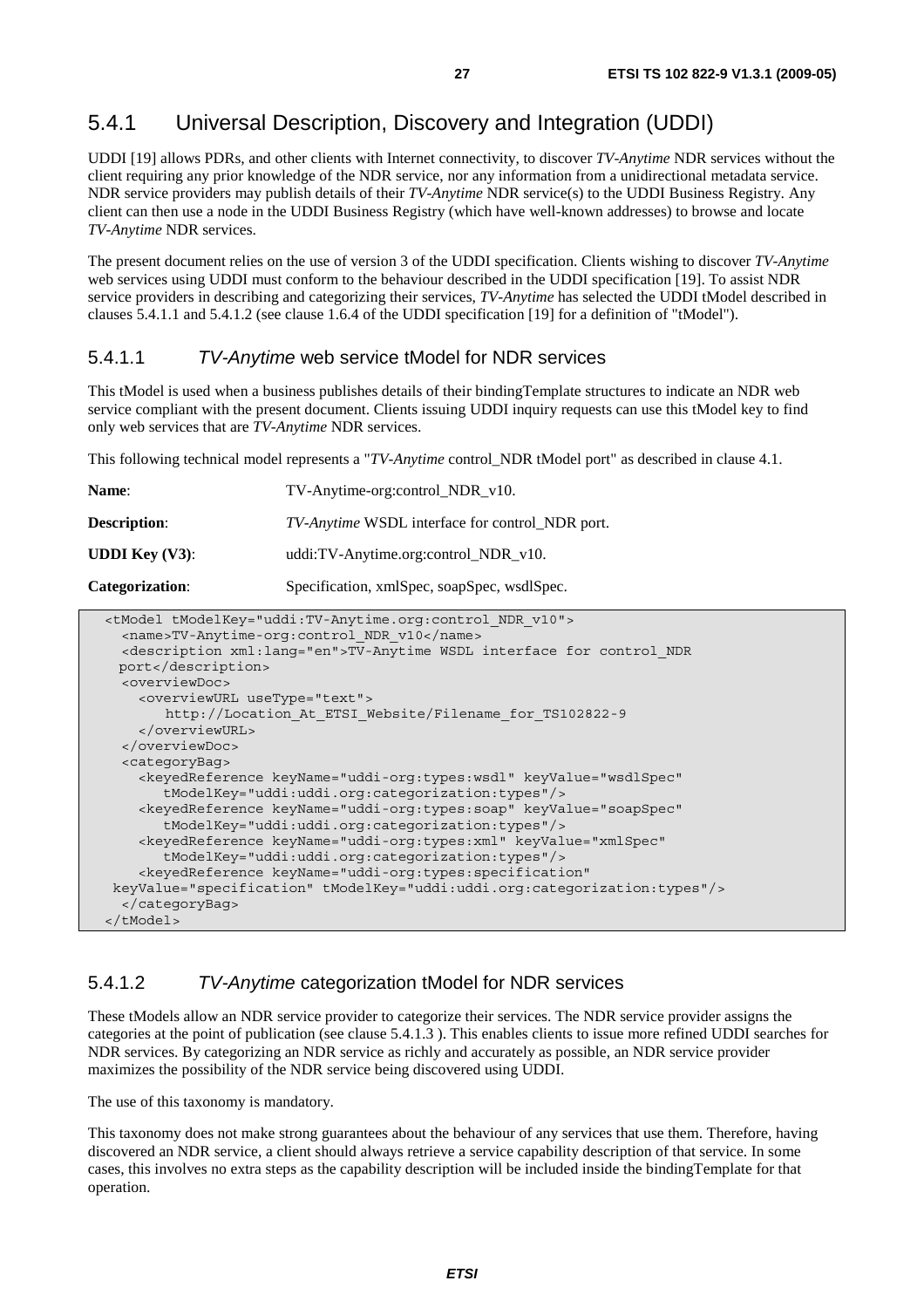#### 5.4.1.2.1 *TV-Anytime* serviceURL categorization system

The serviceURL tModel is used to represent the content delivery services (e.g. channels) for which this NDR service provides content recording.

This serviceURL tModel is already defined in TS 102 822-2 [2].

| Name:                    | TV-Anytime-org:serviceURL.                                                                                                                        |  |
|--------------------------|---------------------------------------------------------------------------------------------------------------------------------------------------|--|
| <b>Description:</b>      | Category system for the content services handled by an NDR service.                                                                               |  |
| <b>UDDI</b> Key $(V3)$ : | uddi:TV-Anytime.org:serviceURL.                                                                                                                   |  |
| Valid values:            | A valid value must comply with the rules defined in the Metadata Specification [12] for the<br>serviceURL element in the ServiceInformationTable. |  |
| <b>Example usage:</b>    | A client searches for TV-Anytime recording capability on a particular content service.                                                            |  |
|                          |                                                                                                                                                   |  |

| <tmodel tmodelkey="uddi:TV-Anytime.org:serviceURL"></tmodel>                                       |
|----------------------------------------------------------------------------------------------------|
| <name>TV-Anytime-org:serviceURL</name>                                                             |
| <description xml:lang="en">Category system for the content services handled by a NDR</description> |
| service                                                                                            |
| <overviewdoc></overviewdoc>                                                                        |
| <overviewurl usetype="text"></overviewurl>                                                         |
| http://Location At ETSI Website/Filename for TS102822-9                                            |
|                                                                                                    |
|                                                                                                    |
| <categorybag></categorybag>                                                                        |
| <keyedreference <="" keyname="uddi-org:types:categorization" td=""></keyedreference>               |
| keyValue="categorization" tModelKey="uddi:uddi.org:categorization:types"/>                         |
| <keyedreference <="" keyname="uddi-org:types:unchecked" td=""></keyedreference>                    |
| keyValue="unchecked" tModelKey="uddi:uddi.org:categorization:types"/>                              |
|                                                                                                    |
| $\langle$ /tModel>                                                                                 |

#### 5.4.1.2.2 Other categorizations

The other categorizations provided by Universal Business Registry are not used for NDR Service discovery.

#### 5.4.1.3 Publishing a *TV-Anytime* NDR service

A *TV-Anytime* NDR service provider can publish details of their service to any node in the UDDI Business Registry. The manner in which this is done will depend upon the operator of that node (see the UDDI specification [19]).

An example of the publication process can be found in annex A.

A businessService is created for each NDR service that needs to be registered by that business. The businessService element contains a bindingTemplate for the binding offered by that NDR service (control\_NDR).

When publishing a control\_NDR operation, it is recommended that the instanceParms element (inside the tModelInstanceInfo) contains a service capability description. This allows the client to acquire the service capability description of the NDR service (and so determine its usefulness), without having to issue a describe\_*X* request. Since the size of the instanceParms element is restricted, the service capability description will sometimes need truncating, in which case the capability description must remain schema valid.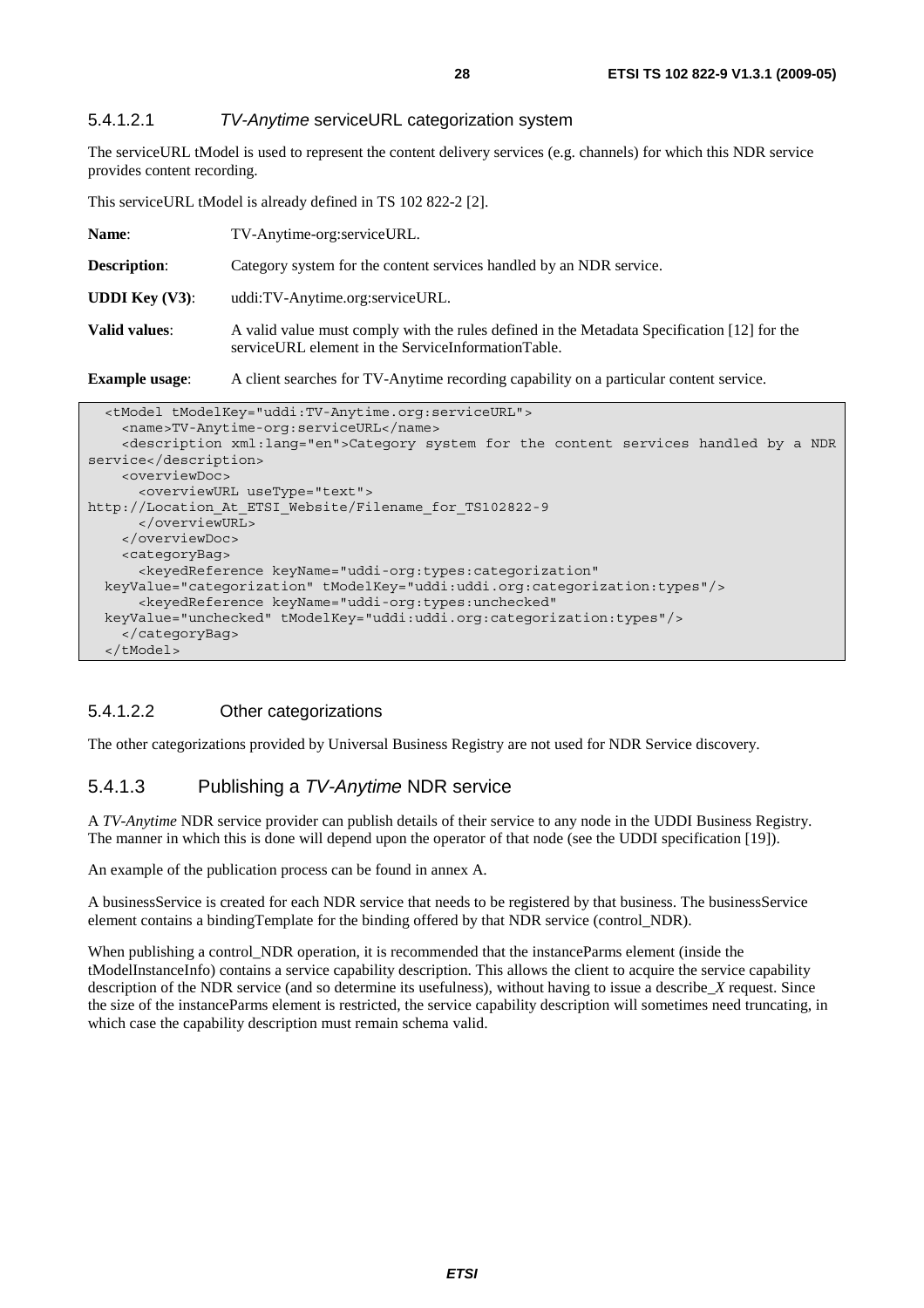### 5.4.2 Web Services Inspection language (WS-Inspection)

A *TV-Anytime* web server may declare the presence of its NDR service using WS-Inspection [21]. This allows clients to discover service descriptions (i.e. WSDL implementation definitions) for the web services available on that website. The WS-Inspection file may also lead to the discovery of other types of web services, as well as *TV-Anytime* NDR services available on other web sites.

It is recommended that each description element use a WSDL extensibility reference as follows:

- the endpointPresent attribute should be set to "true" (since a client is looking for existing services, and not abstract service definitions);
- an implementedBinding element should be included for each portType offered by the TV-Anytime service. In this way, the client can establish whether the corresponding service actually offers TV-Anytime ports and, if so, which portTypes are present, without having to download and parse the WSDL implementation description.

An example WS-Inspection file, along with its corresponding WSDL implementation definition, can be found in annex B.

To assist a client in finding a WS-Inspection file, clause 6.1 of the WS-Inspection specification [21] states that the document may have a well-known name (inspection.wsil) and be placed at a "common entry point" of the web-site. Because the term "common entry point" is vague, *TV-Anytime* has defined the following rule to make it easier for embedded clients to retrieve a WS-Inspection document.

An NDR service provided by a web server with machine name <hostname>, which wishes to provide a WS*-*Inspection file, should place the document at the root of its web server. As a consequence, an HTTP GET request to http://<hostname>/inspection.wsil will retrieve the file if it exists.

### 5.5 NDR subscription

The "SubscriptionURL" in the control\_NDR service capability description provides a way to access a server where the client can get information about the NDR service conditions such as storage capacity, recording allowance, storage duration and so on.

In addition to this, the subscription server allows the client to subscribe to the NDR service.

After NDR service description the client is invited to click on a link to get a file containing subscription information and in particular the "SubscriptionId" which is to be used later in the "RecordRequest" commands.

The "Content-Type" in the HTTP header of the response shall contain the following MIME type to launch the TVA recorder program: "application/x-tva-NDR-subscription".

The file extension "nst" is allocated to the NDR Subscription table.

The structure of the NDR Subscription table is as follows.

```
 <xs:element name="NDR_Subscription_data" type="ndr:NDR_Subscription_dataType"> 
 </xs:element> 
 <xs:complexType name="NDR_Subscription_dataType"> 
  <xs:sequence> 
    <xs:choice> 
      <xs:element name="Name" type="mpeg7:TextualType" maxOccurs="unbounded"/> 
      <xs:element name="SubscriptionURL" type="anyURI"/> 
    </xs:choice> 
     <xs:element name="SubscriptionId" type="string"/> 
  </xs:sequence> 
 </xs:complexType>
```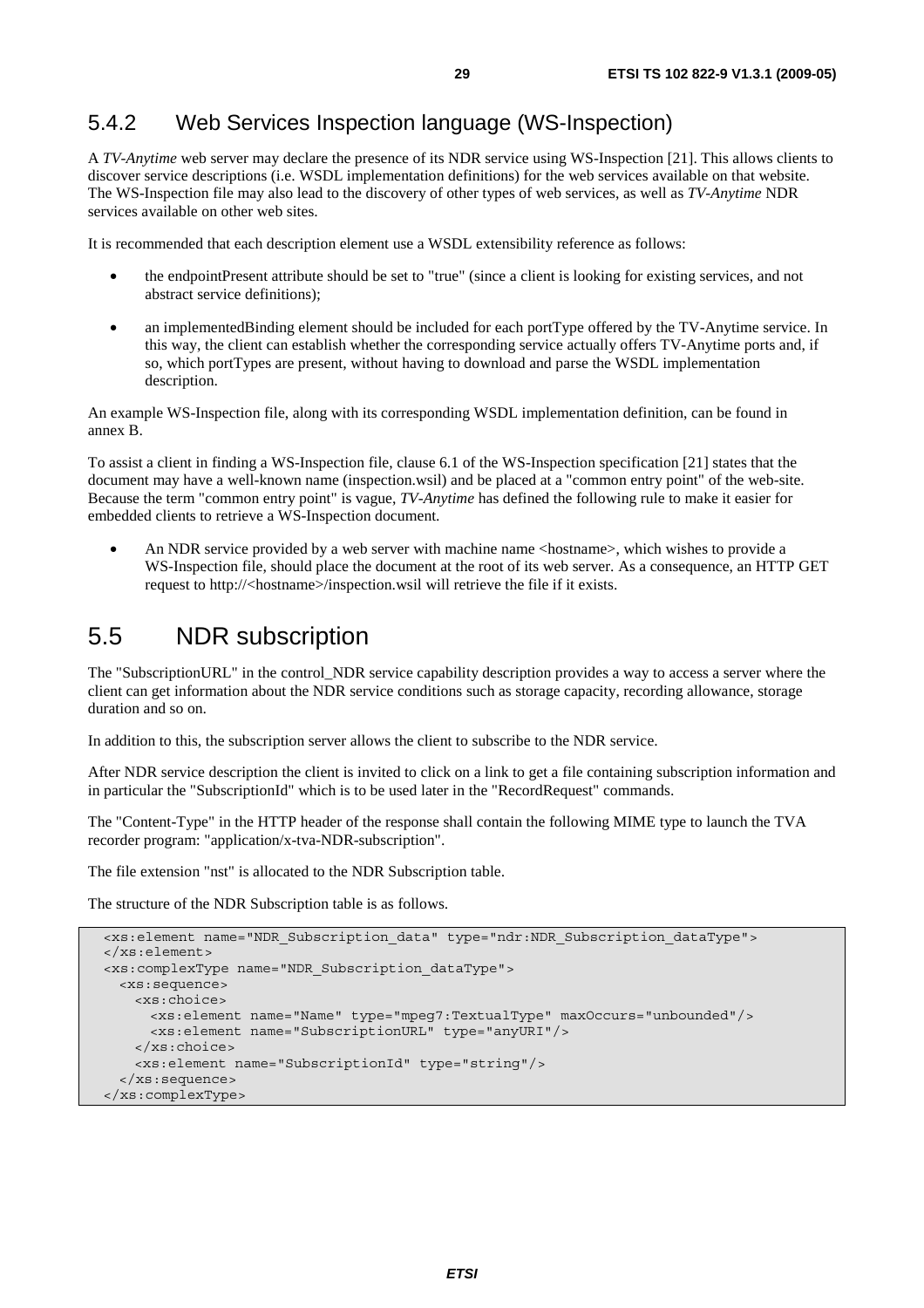| <b>Name</b>               | <b>Definition</b>                                                                                                                                                                                    |
|---------------------------|------------------------------------------------------------------------------------------------------------------------------------------------------------------------------------------------------|
| NDR_Subscription_data     | An element describing the subscription.                                                                                                                                                              |
| NDR_Subscription_dataType | A complex type describing the subscription.                                                                                                                                                          |
| Name                      | Same element as in the NDR service capability<br>description.                                                                                                                                        |
| SubscriptionURL           | Same element as in the NDR service capability<br>description.                                                                                                                                        |
| SubscriptionId            | This mandatory element contains the identification of the<br>subscription made by the client to the referred NDR<br>Service. This "SubscriptionId" is to be used in the<br>"RecordRequest" commands. |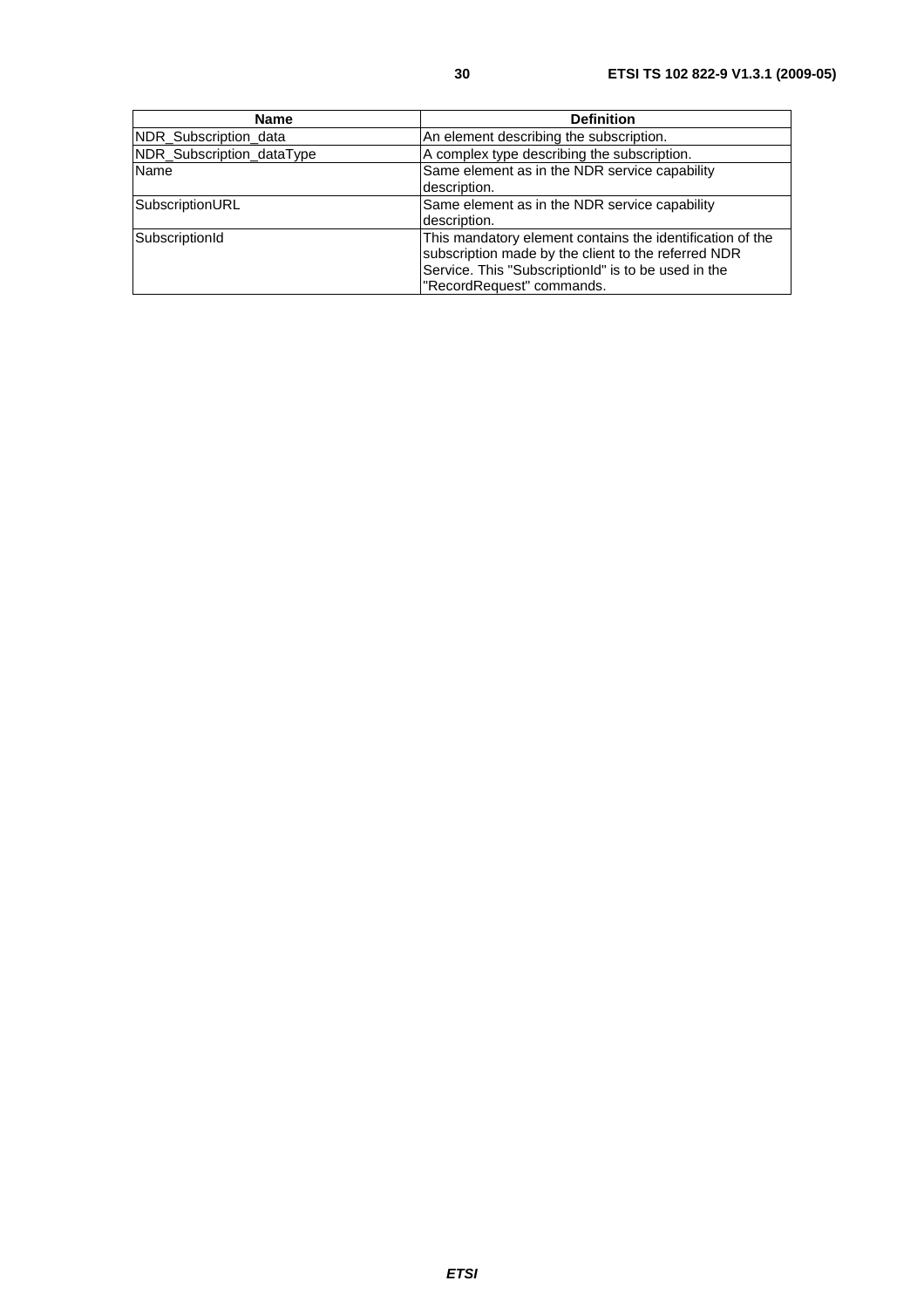# Annex A (normative): Formal definition of NDR services

This annex provides a WSDL [20] interface definition for all TV-Anytime NDR services. WSDL defines a number of terms used to describe web services. The way in which these relate to TV-Anytime NDR services is given below:

- **Operation.** All *TV-Anytime operations* are request-response based, so can be thought of as a type of remote procedure call. An example of a *TV-Anytime operation* is control\_NDR or describe\_control\_NDR.
- **PortType.** A collection of *operations*. When given a *binding* and a concrete endpoint the *portType* is known as a *port*. All *operations* in a given *port* must be present (i.e. it is not possible to offer only some of the *operations* in a *port*) and must have the same *binding*. The *TV-Anytime* Forum defines a *portType* for the NDR control (control\_NDR), which has two *operations*, the basic functionality (control\_NDR) and the corresponding describe *operation* (describe\_control\_NDR).
- **Binding.** A particular protocol binding (e.g. SOAP or HTTP GET) for a *portType*. There may be more than one *binding* for each *portType*. Each one is a different *port* and offers an alternative means for accessing the same *portType*. A *TV-Anytime* server could choose to provide other *bindings*, such as an HTTP POST implementation. By mandating a SOAP *binding*, a minimum level of interoperability is guaranteed.
- **Service.** A family of WSDL *ports* that are related in some way. A *TV-Anytime* NDR service contains a control\_NDR port. In practice, most *TV-Anytime* servers will have just one WSDL *service*.

The following document is a WSDL interface definition that defines the behaviour of all *TV-Anytime* defined NDR web services. It plays two roles:

- The WSDL interface formally specifies the inputs, outputs, encodings and transport bindings used by all TV-Anytime NDR web services. The definitions given correspond to the specification of *TV-Anytime* NDR services in the present document.
- NDR service providers wishing to provide WSDL implementation definitions for their NDR services can import this WSDL interface definition. Annex F gives an example of how such a WSDL implementation can be referenced from a WS-Inspection [21] description.

```
<definitions targetNamespace="urn:tva:transport_wsdl:2008" 
xmlns="http://schemas.xmlsoap.org/wsdl/" 
xmlns:soap="http://schemas.xmlsoap.org/wsdl/soap/" 
xmlns:tns="urn:tva:transport_wsdl:2008" xmlns:xsd="http://www.w3.org/2001/XMLSchema" 
xmlns:ndr="urn:tva:ndr:2008" elementFormDefault="qualified" 
attributeFormDefault="unqualified"> 
   <documentation>WSDL for TV-Anytime Recording Service</documentation> 
   <import namespace="urn:tva:ndr:2008" location="tva_ndr_9_v131.xsd"/> 
   <message name="control_NDR_Result"> 
     <part element="ndr:Control_NDR_Result" name="body"/> 
   </message> 
   <message name="control_NDR"> 
    <part element="ndr:Control_NDR" name="body"/> 
   </message> 
   <message name="describe_control_NDR_Result"> 
    <part element="ndr:describe_control_NDR_Result" name="body"/> 
   </message> 
   <message name="ErrorReportMessage"> 
     <part element="ndr:ErrorReport" name="body"/> 
   </message> 
   <message name="describe_control_NDR"> 
    <part element="ndr:describe_control_NDR" name="body"/> 
   </message> 
   <portType name="control_NDR_Port"> 
    <operation name="control_NDR"> 
      <input message="tns:control_NDR"/> 
      <output message="tns:control_NDR_Result"/> 
       <fault message="tns:ErrorReportMessage" name="error"/> 
    </operation>
```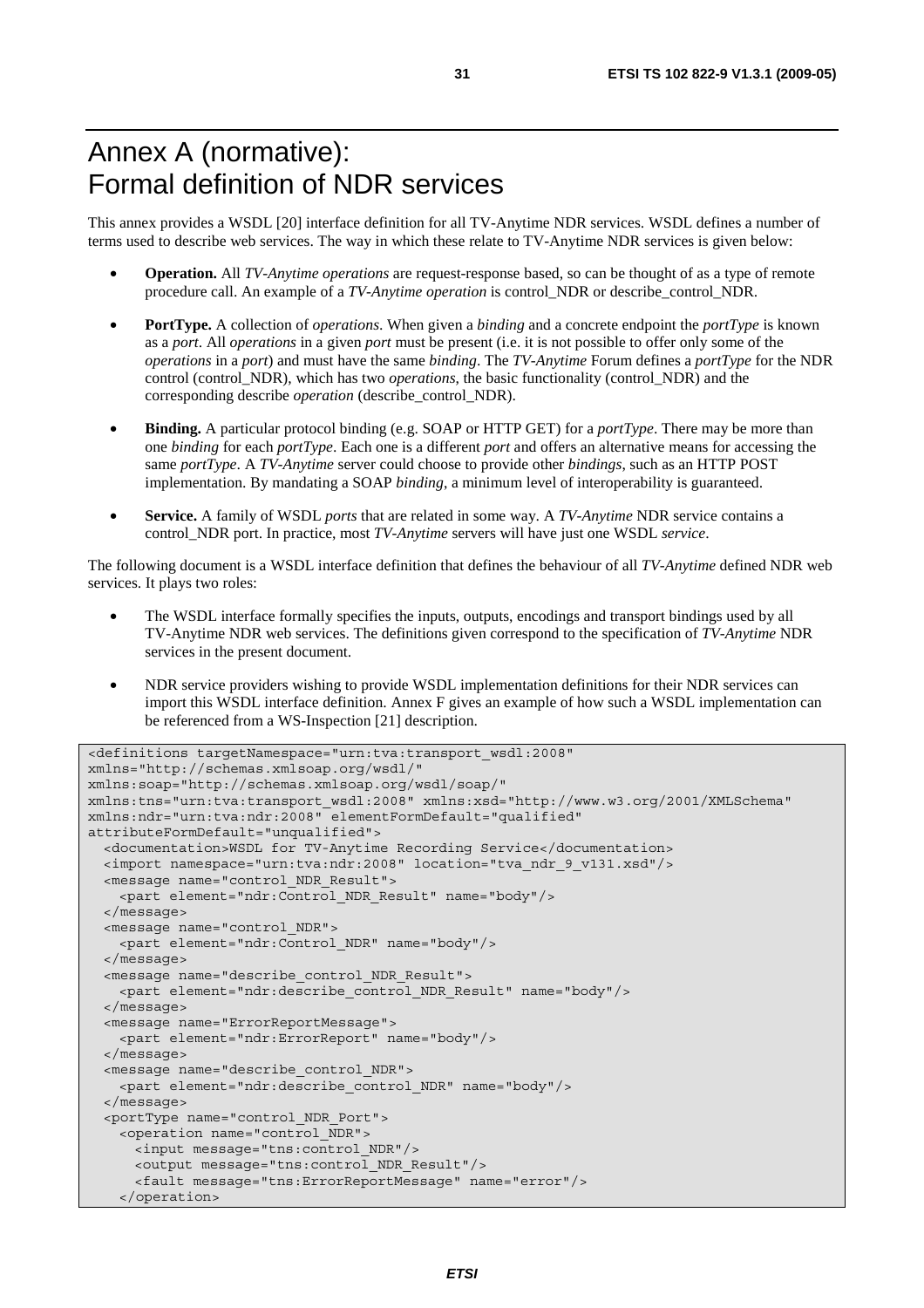```
 <operation name="describe_control_NDR"> 
    <input message="tns:describe_control_NDR"/> 
    <output message="tns:describe_control_NDR_Result"/> 
    <fault message="tns:ErrorReportMessage" name="error"/> 
 <binding name="control_NDR_SOAP" type="tns:control_NDR_Port"> 
  <documentation>TV Anytime control_NDR binding</documentation>
```
 </operation> </portType>

```
 <soap:binding style="document" transport="http://schemas.xmlsoap.org/soap/http"/> 
    <operation name="control_NDR"> 
      <soap:operation soapAction="control_NDR"/> 
      <input> 
        <soap:body parts="body" use="literal"/> 
      </input> 
      <output> 
        <soap:body parts="body" use="literal"/> 
      </output> 
      <fault name="error"> 
        <soap:fault use="literal"/> 
      </fault> 
    </operation> 
    <operation name="describe_control_NDR"> 
     -<br><soap:operation soapAction="describe control NDR"/>
      <input> 
       <soap:body parts="body" use="literal"/>
      </input> 
      <output> 
        <soap:body parts="body" use="literal"/> 
      </output> 
      <fault name="error"> 
        <soap:fault use="literal"/> 
      </fault> 
     </operation> 
   </binding> 
</definitions>
```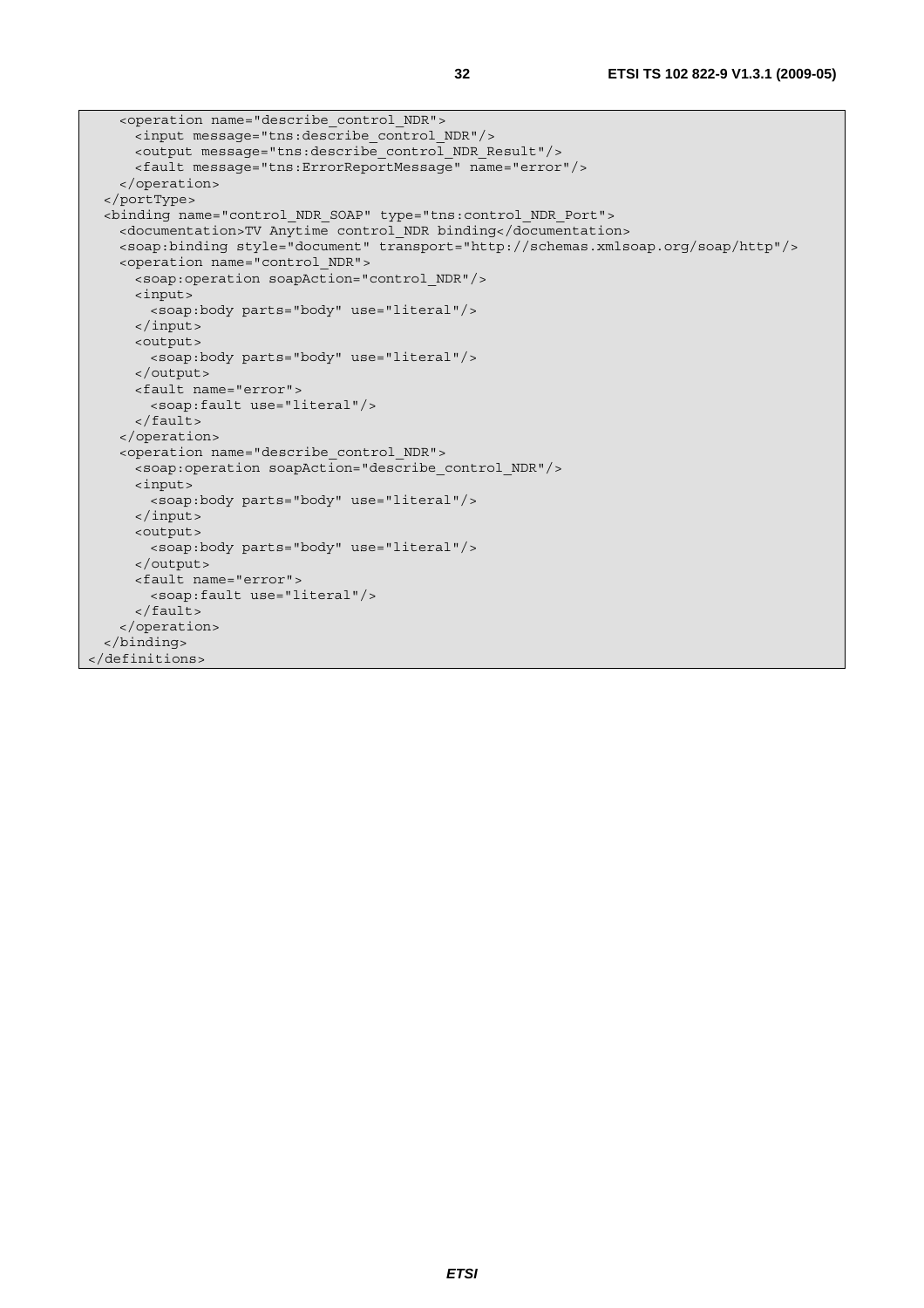# Annex B (informative): Examples of control\_NDR operation's service capability descriptions

This annex gives some examples of the different types of functionality a control\_NDR operation might offer in real*-*life *TV-Anytime* NDR service deployments.

# B.1 Simple NDR service

This clause contains the service capability description of an NDR Service provider which provides a simple store*-*and*-*forward content recording service.

```
<?xml version="1.0" encoding="UTF-8"?> 
<ndr:describe_control_NDR_Result xmlns:NDR="urn:tva:ndr:2008" 
xmlns:tva="urn:tva:metadata:2008" xmlns:mpeg7="urn:mpeg:mpeg7:2008" 
xmlns:xsi="http://www.w3.org/2001/XMLSchema-instance" 
xsi:schemaLocation="urn:tva:ndr:2008 tva_ndr_9_v131.xsd" serviceVersion="148"> 
   <Name xml:lang="en">Voila Recording Service</Name> 
   <Description xml:lang="fr">Le magnetoscope réseau de Voila.fr</Description> 
   <SubscriptionURL>http://www.voila.fr/subscription.php</SubscriptionURL> 
   <ServiceURLList> 
     <ServiceURL>dvb://1.2.a</ServiceURL> 
     <ServiceURL>dvb://1.2.f</ServiceURL> 
   </ServiceURLList> 
</ndr:describe_control_NDR_Result>
```
# B.2 NDR service with different conversion and delivery capabilities

This clause contains the service capability description of an NDR Service provider which provides content recording service with media format conversion features and different delivery protocols to be used to deliver the recorded contents.

```
<?xml version="1.0" encoding="UTF-8"?> 
<ndr:describe_control_NDR_Result xmlns:ndr="urn:tva:ndr:2008" 
xmlns:tva="urn:tva:metadata:2008" xmlns:mpeg7="urn:tva:mpeg7:2008" 
xmlns:xsi="http://www.w3.org/2001/XMLSchema-instance" 
xsi:schemaLocation="urn:tva:ndr:2008 tva_ndr_9_v131.xsd" serviceVersion="148"> 
   <Name xml:lang="en">Voila Recording Service</Name> 
   <Description xml:lang="fr">Le magnetoscope réseau de Voila.fr</Description> 
   <SubscriptionURL>http://www.voila.fr/subscription.php</SubscriptionURL> 
   <ServiceURLList> 
     <ServiceURL>dvb://1.2.a</ServiceURL> 
     <ServiceURL>dvb://1.2.f</ServiceURL> 
   </ServiceURLList> 
   <ConversionList> 
    <ConversionOffer> 
       <DeliveryMediaFormat> 
        <tva:BitRate variable="false">3500000</tva:BitRate> 
        <tva:AudioAttributes> 
          <tva:Coding href="urn:mpeg:mpeg7:cs:AudioCodingFormatCS:2001:6"> 
            <tva:Name xml:lang="en">AMR</tva:Name> 
           </tva:Coding> 
         </tva:AudioAttributes> 
         <tva:VideoAttributes> 
          <tva:Coding href="urn:mpeg:mpeg7:cs:VisualCodingFormatCS:2001:3.1"> 
            <tva:Name xml:lang="en">MPEG-4 Visual Simple Profile</tva:Name>
```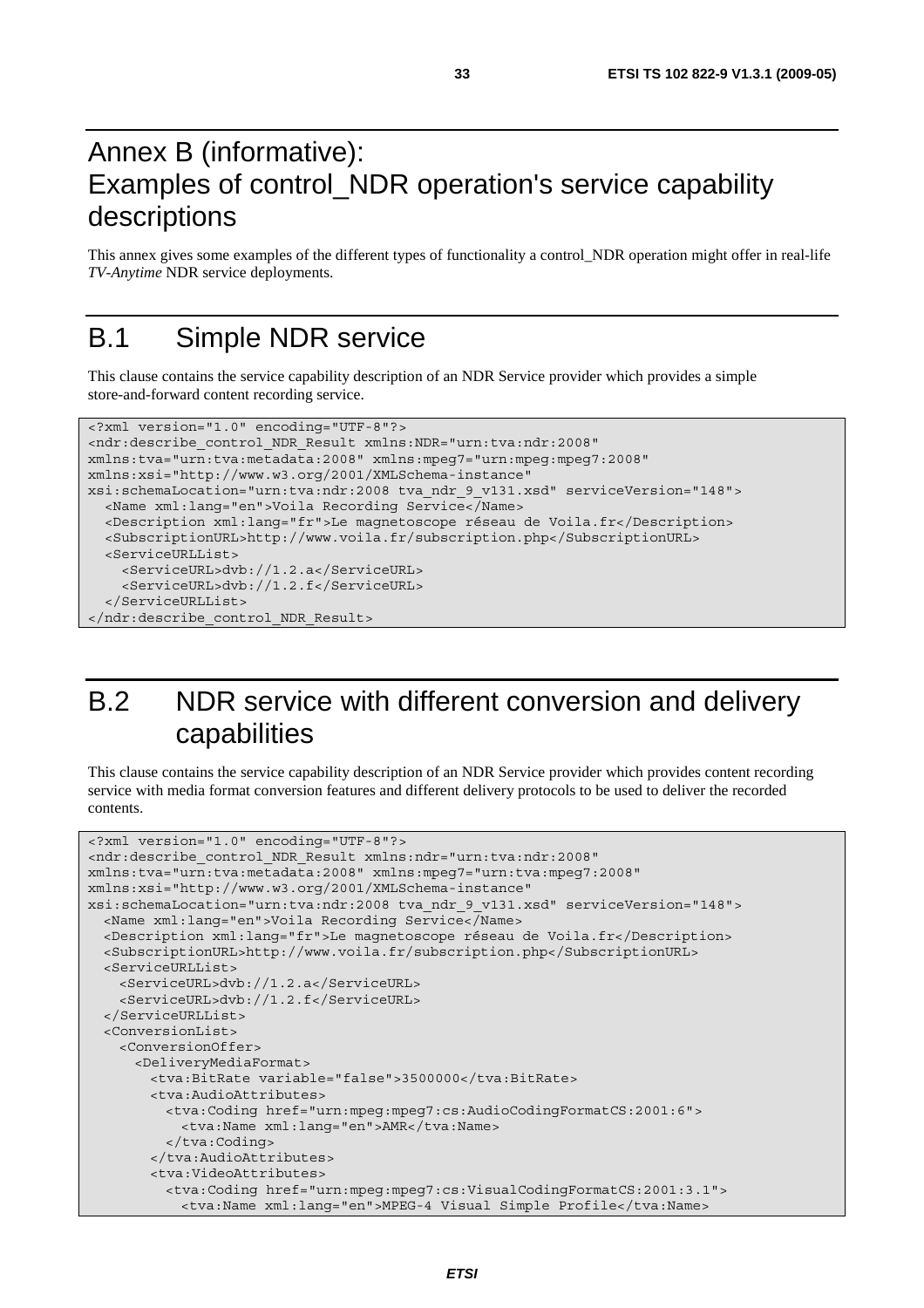</tva:Coding> </tva:VideoAttributes> </DeliveryMediaFormat> </ConversionOffer> </ConversionList> <ProtocolSetList> <ProtocolSet> <DeliveryProtocol href="urn:tva:ndr:cs:DeliveryProtocolTypeCS:2005:udp"/> <ControlProtocol href="urn:tva:ndr:cs:ControlProtocolTypeCS:2005:rtsp"/> </ProtocolSet> <ProtocolSet> <DeliveryProtocol version="1.1" href="urn:tva:ndr:cs:DeliveryProtocolTypeCS:2005:http"/> </ProtocolSet> </ProtocolSetList> <PlayWhileRecording>true</PlayWhileRecording> <SupportForFilteringAndSearchPreferences>true</SupportForFilteringAndSearchPreferences> </ndr:describe\_control\_NDR\_Result>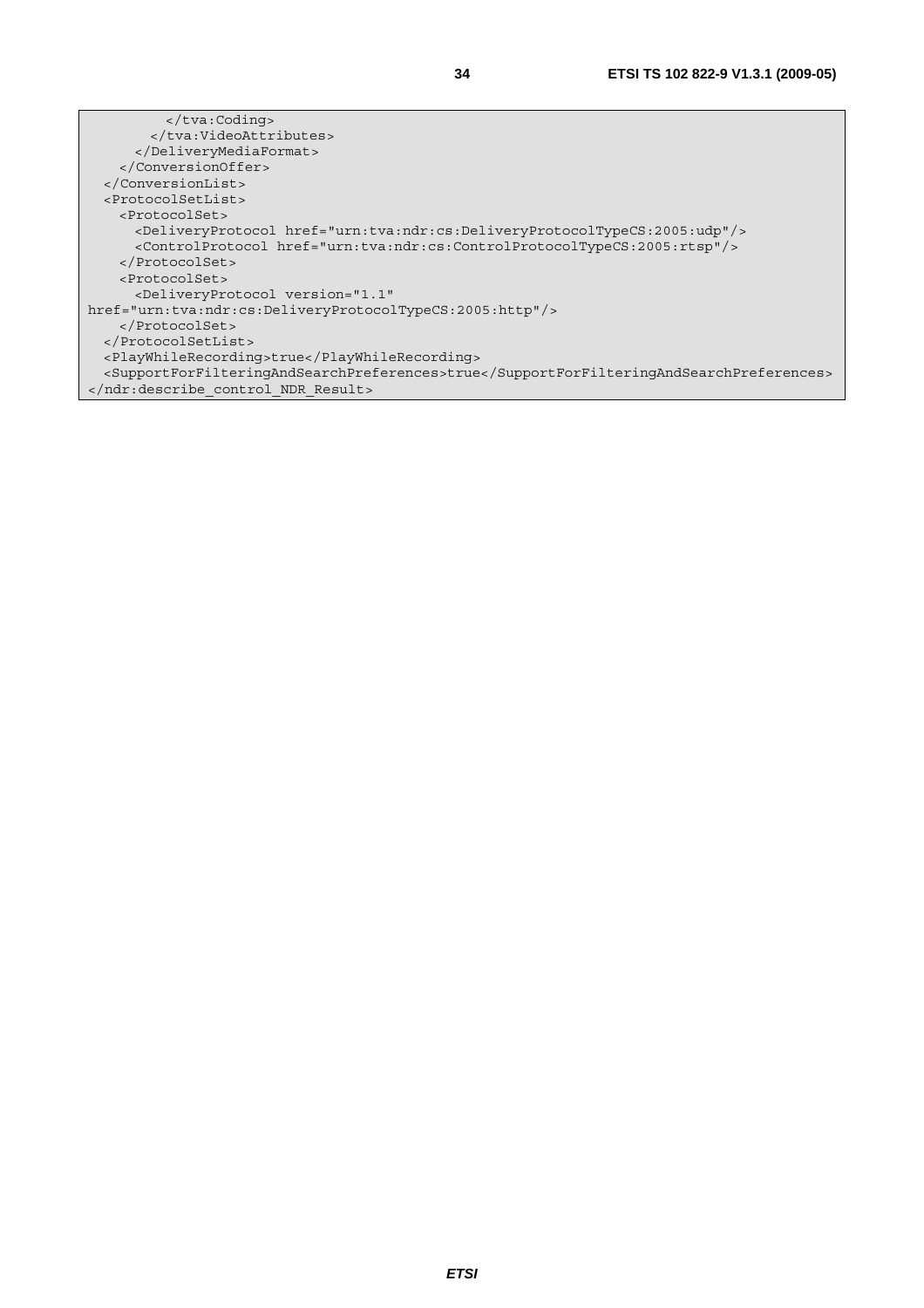## Annex C (normative): XML Schema for NDR operation

In this annex, we define the normative "Control\_NDR", "Control\_NDR\_Result" and "NDR\_Subscription" schemas. Instances of this schema are used to subscribe to NDR services and to control them.

# C.1 NDR subscription and operation schema

This clause contains the NDR subscription and operation schema (file "tva\_ndr\_9\_v121.xsd").

```
<?xml version="1.0" encoding="UTF-8"?> 
<schema targetNamespace="urn:tva:ndr:2008" xmlns:ndr="urn:tva:ndr:2008" 
xmlns:mpeg7="urn:tva:mpeg7:2008" xmlns="http://www.w3.org/2001/XMLSchema" 
xmlns:tva="urn:tva:metadata:2008" xmlns:cr="urn:tva:ContentReferencing:2008" 
elementFormDefault="qualified" attributeFormDefault="unqualified"> 
  <import namespace="urn:tva:metadata:2008" schemaLocation="tva_metadata_3-1_v151.xsd"/> 
  <import namespace="urn:tva:mpeg7:2008" schemaLocation="tva_mpeg7_2008.xsd"/> 
   <import namespace="urn:tva:ContentReferencing:2008" 
schemaLocation="tva_content_referencing_4_v141.xsd"/> 
   <annotation> 
    <documentation xml:lang="en">NDR schema</documentation> 
   </annotation> 
   <!-- ########### 
  Description of the requests from client to NDR and responses from NDR to client 
   ########### --> 
   <!-- ########### Description of the record request ########### --> 
   <complexType name="ContentIdType"> 
    <sequence> 
      <element name="InstanceMetadataId" type="tva:InstanceMetadataIdType" 
      minOccurs="0" maxOccurs="unbounded"/> 
    </sequence> 
    <attribute name="CRID" type="tva:CRIDType" use="required"/> 
   </complexType> 
   <complexType name="DeliveryProtocolType"> 
    <complexContent> 
      <extension base="tva:ControlledTermType"> 
        <attribute name="version" type="float" use="optional"/> 
       </extension> 
    </complexContent> 
   </complexType> 
   <complexType name="ControlProtocolType"> 
    <complexContent> 
      <extension base="tva:ControlledTermType"> 
         <attribute name="version" type="float" use="optional"/> 
       </extension> 
     </complexContent> 
   </complexType> 
    <complexType name="ProtocolSetType"> 
    <sequence> 
      <element name="DeliveryProtocol" type="ndr:DeliveryProtocolType" minOccurs="0"/> 
       <element name="ControlProtocol" type="ndr:ControlProtocolType" minOccurs="0"/> 
     </sequence> 
   </complexType> 
   <complexType name="RecordRequestType"> 
     <sequence> 
      <element name="SubscriptionId" type="string"/> 
       <element name="ContentId" type="ndrR:ContentIdType" minOccurs="0"/> 
      <element name="Locator" type="cr:LocatorType" minOccurs="0" maxOccurs="unbounded"/> 
      <element name="DeliveryMediaFormat" type="tva:AVAttributesType" minOccurs="0"/> 
      <element name="ProtocolSet" type="ndr:ProtocolSetType" minOccurs="0"/> 
      <element name="StartTime" type="dateTime" minOccurs="0"/> 
       <element name="EndTime" type="dateTime" minOccurs="0"/>
```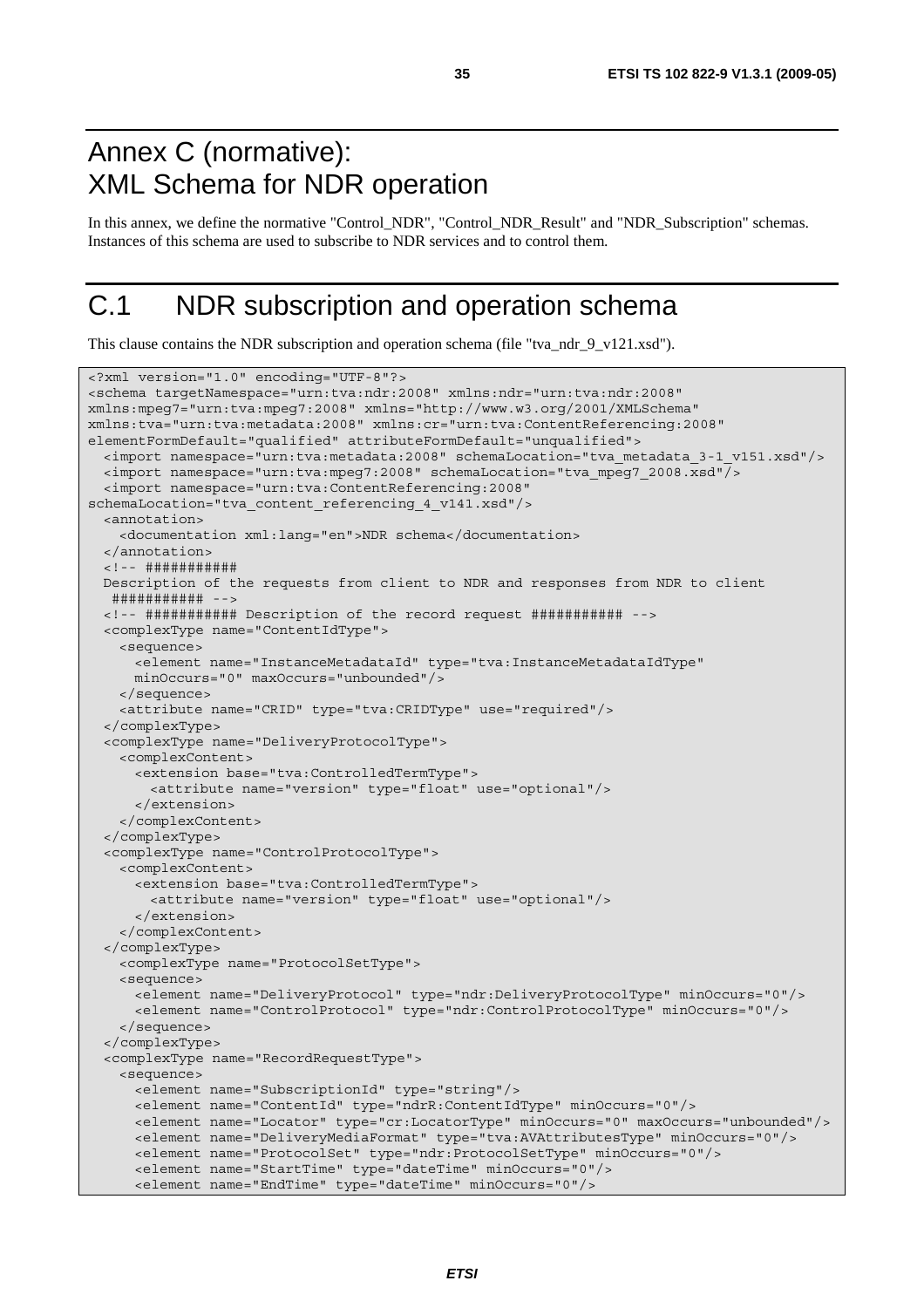```
 <element name="FilteringAndSearchPreferences" 
type="mpeg7:FilteringAndSearchPreferencesType" minOccurs="0"/> 
    </sequence> 
  </complexType> 
  <!-- ########### Description of the status request for a previously accepted record 
request ########### --> 
  <complexType name="RecordStatusType"> 
    <attribute name="requestId" type="string" use="required"/> 
  </complexType> 
  <!-- ########### Description of the cancel request for a previously accepted record 
request ########### --> 
  <complexType name="RecordCancelType"> 
    <attribute name="requestId" type="string" use="required"/> 
  </complexType> 
  <element name="Control_NDR_Result" type="ndr:ControlNDRResultType"/> 
  <complexType name="ControlNDRResultType"> 
    <choice> 
      <element name="RecordRequestResult" type="ndr:RecordRequestResultType"/> 
      <element name="RecordStatusResult" type="ndr:RecordStatusResultType"/> 
      <element name="RecordCancelResult" type="ndr:RecordCancelResultType"/> 
      <element name="RecordListRequestResult" type="ndr:RecordListRequestResultType"/> 
    </choice> 
   </complexType> 
  <complexType name="Control_NDRType"> 
    <choice> 
      <element name="RecordRequest" type="ndr:RecordRequestType"/> 
      <element name="RecordStatus" type="ndr:RecordStatusType"/> 
      <element name="RecordCancel" type="ndr:RecordCancelType"/> 
      <element name="RecordListRequest" type="ndr:RecordListRequestType"/> 
    </choice> 
   </complexType> 
  <element name="Control_NDR" type="ndr:Control_NDRType"/> 
  <complexType name="describe_control_NDRType"/> 
  <element name="describe_control_NDR" type="ndr:describe_control_NDRType"/> 
  <annotation> 
    <documentation xml:lang="en"> Control_NDR_Result schema </documentation> 
   </annotation> 
   <!-- ######## Description of the list of previously accepted record requests ######## -
->
     <complexType name="RecordListRequestType"> 
         <sequence> 
             <element name="SubscriptionId" type="string"/> 
         </sequence> 
     </complexType> 
     <complexType name="RecordListRequestResultType"> 
         <sequence> 
             <element name="RecordRequestStatus" 
                 type="ndr:RecordStatusResultType" minOccurs="0" maxOccurs="unbounded"/> 
         </sequence> 
         <attribute name="serviceVersion" type="unsignedInt" use="required"/> 
     </complexType> 
  <!-- ########### Description of the response to a record request ########### --> 
  <complexType name="RecordRequestOKType"> 
    <sequence> 
      <element name="RequestId" type="string"/> 
      <element name="Time2Call" type="dateTime"/> 
      <element name="RecordingCharge" type="tva:PriceType" minOccurs="0"/> 
      <element name="ConservationDelay" type="duration" minOccurs="0"/> 
    </sequence> 
   </complexType> 
  <simpleType name="RecordRequestErrorType"> 
    <restriction base="string"> 
      <enumeration value="unknownSubscriptionId"/> 
      <enumeration value="unknownCRID"/> 
      <enumeration value="unavailableServiceURL"/> 
      <enumeration value="unavailableNDRService"/> 
      <enumeration value="unknownDeliveryProtocol"/> 
      <enumeration value="unknownControlProtocol"/>
```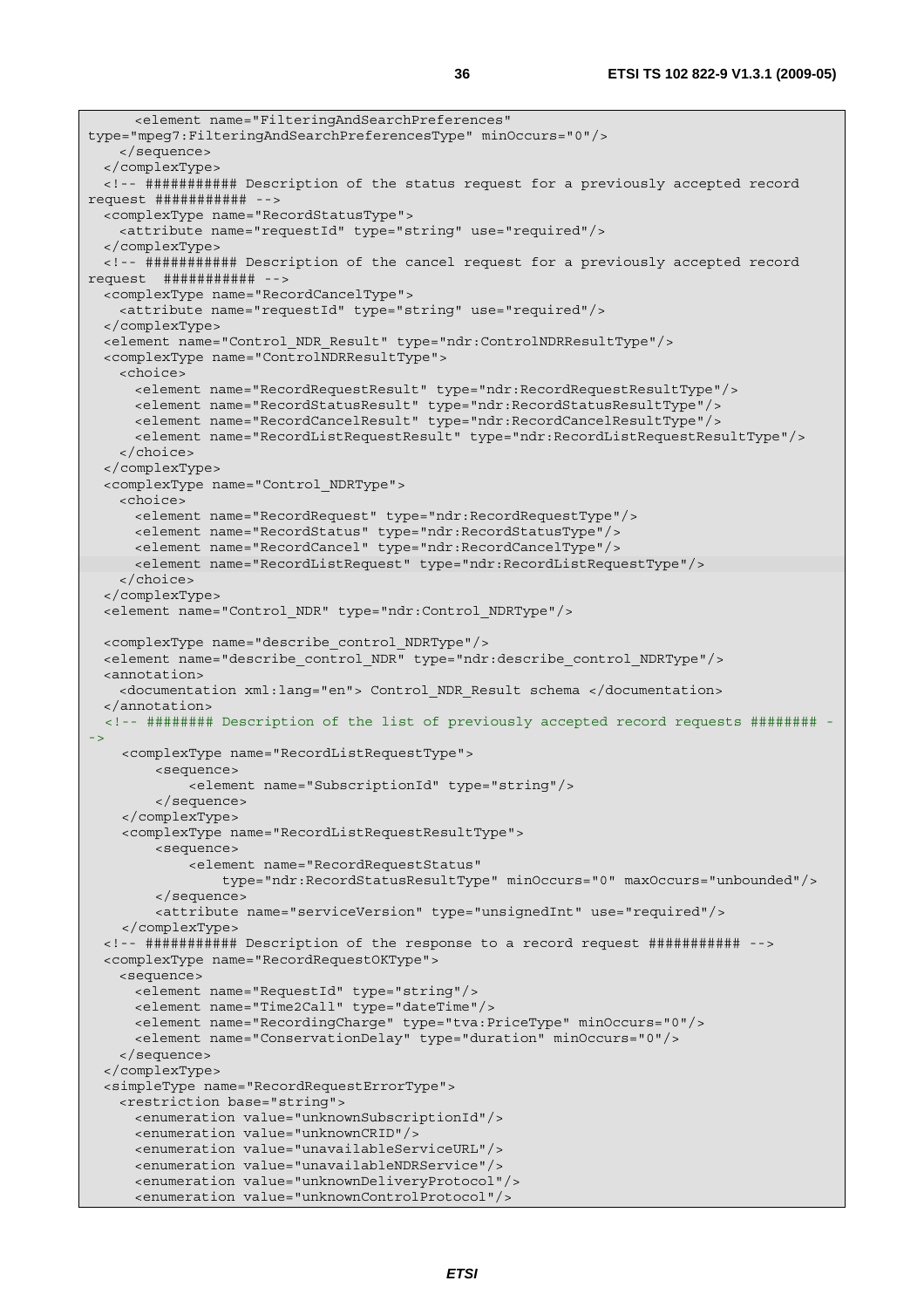```
 <enumeration value="unsupportedDeliveryProtocol"/> 
      <enumeration value="unsupportedControlProtocol"/> 
      <enumeration value="unknownOriginalMediaFormat"/> 
      <enumeration value="unsupportedOriginalMediaFormat"/> 
      <enumeration value="unknownDeliveryMediaFormat"/> 
       <enumeration value="unsupportedDeliveryMediaFormat"/> 
    </restriction> 
  </simpleType> 
  <complexType name="RecordRequestResultType"> 
    <sequence> 
      <choice> 
        <element name="RecordRequestOK" type="ndr:RecordRequestOKType"/> 
        <element name="RecordRequestError" type="ndr:RecordRequestErrorType"/> 
      </choice> 
    </sequence> 
     <attribute name="serviceVersion" type="unsignedInt" use="required"/> 
   </complexType> 
   <!-- ########### Description of the response to a record status request ########### --
\overline{ } <simpleType name="FailureType"> 
    <restriction base="string"> 
      <enumeration value="unknownRequest"/> 
      <enumeration value="cancelledBroadcast"/> 
      <enumeration value="cancelledByNDR"/> 
    </restriction> 
   </simpleType> 
   <complexType name="RecordStatusResultType"> 
     <choice> 
      <element name="Running"> 
        <complexType> 
          <sequence> 
            <element name="Time2Call" type="dateTime"/> 
           </sequence> 
        </complexType> 
      </element> 
       <element name="ContentAvailable"> 
        <complexType> 
          <sequence> 
             <element name="ContentURL" type="anyURI"/> 
             <element name="ConservationDeadline" type="dateTime" minOccurs="0"/> 
          </sequence> 
        </complexType> 
       </element> 
       <element name="Failure" type="ndr:FailureType"/> 
    </choice> 
    <attribute name="requestId" type="string" use="required"/> 
   </complexType> 
  <!-- ########### Description of the response to a cancel request ########### --> 
  <simpleType name="RecordCancelResultType"> 
    <restriction base="string"> 
      <enumeration value="unknownRequest"/> 
      <enumeration value="OK"/> 
      <enumeration value="removedAfterRecording"/> 
     </restriction> 
   </simpleType> 
   <!-- ########### Description of the general error reports ########### --> 
  <simpleType name="errorCodeType"> 
    <restriction base="string"> 
      <enumeration value="FatalError"/> 
      <enumeration value="InvalidRequest"/> 
      <enumeration value="Unsupported"/> 
      <enumeration value="UnrecognizedVersion"/> 
      <enumeration value="UnspecifiedError"/> 
    </restriction> 
   </simpleType> 
   <complexType name="ErrorType"> 
     <sequence> 
      <element name="Reason" type="mpeg7:TextualType" minOccurs="0" 
maxOccurs="unbounded"/>
```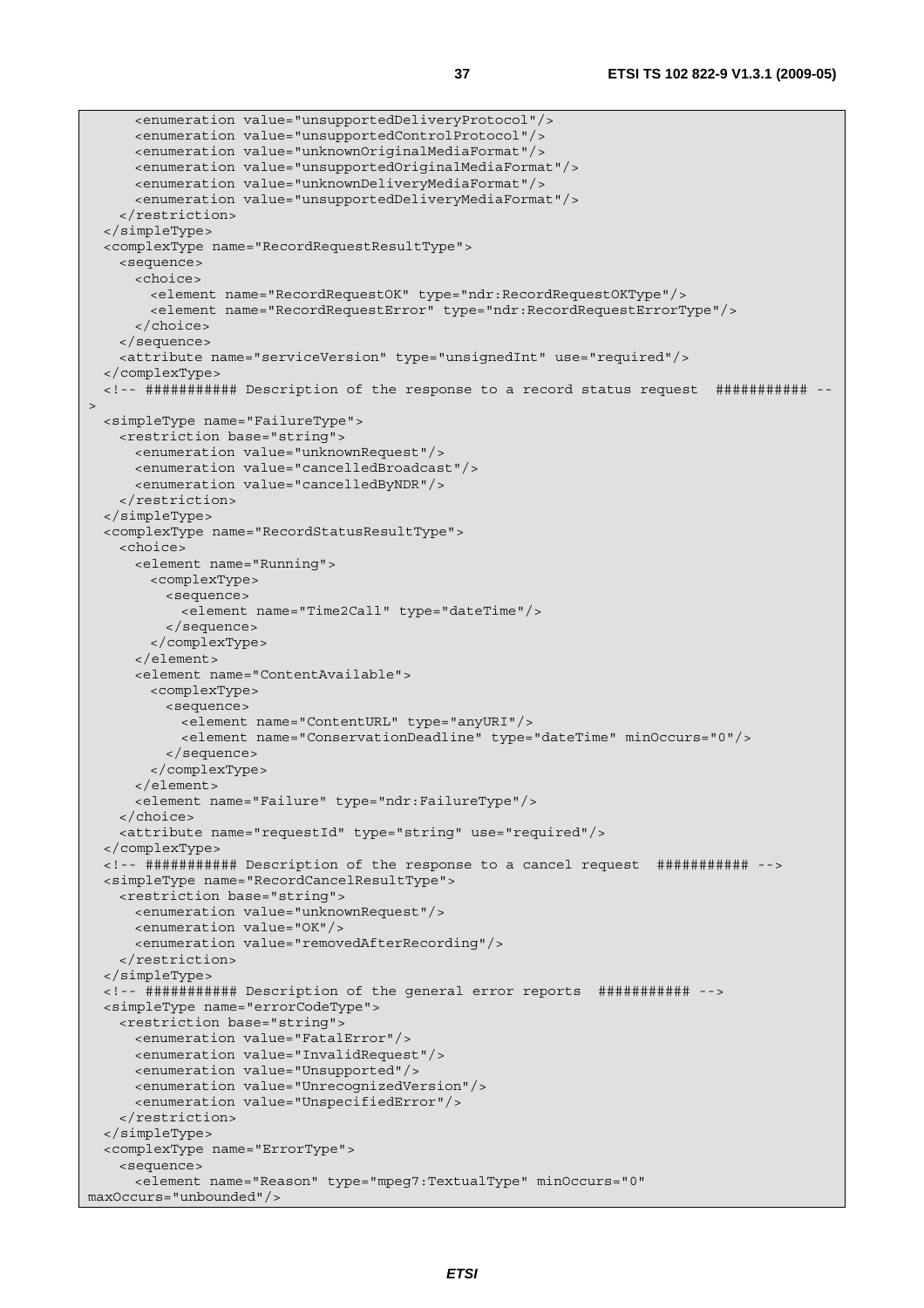```
 </sequence> 
     <attribute name="errorCode" type="ndr:errorCodeType" use="required"/> 
   </complexType> 
   <element name="ErrorReport" type="ndr:ErrorReportType"/> 
   <complexType name="ErrorReportType"> 
     <sequence> 
      <element name="Error" type="ndr:ErrorType" maxOccurs="unbounded"/> 
     </sequence> 
   </complexType> 
   <!-- ########### 
  Description of the network digital recorder capabilities 
   ########### --> 
   <complexType name="ServiceURLListType"> 
    <sequence> 
      <element name="ServiceURL" type="anyURI" maxOccurs="unbounded"/> 
     </sequence> 
   </complexType> 
   <complexType name="ConversionListType"> 
     <sequence> 
      <element name="ConversionOffer" type="ndr:ConversionOfferType" 
maxOccurs="unbounded"/> 
     </sequence> 
   </complexType> 
   <complexType name="ConversionOfferType"> 
     <sequence> 
      <element name="OriginalMediaFormat" type="tva:AVAttributesType" minOccurs="0"/> 
       <element name="DeliveryMediaFormat" type="tva:AVAttributesType" minOccurs="0"/> 
     </sequence> 
   </complexType> 
   <complexType name="ProtocolSetListType"> 
    <sequence> 
      <element name="ProtocolSet" type="ndr:ProtocolSetType" maxOccurs="unbounded"/> 
     </sequence> 
   </complexType> 
   <complexType name="describe_control_NDR_ResultType"> 
     <sequence> 
      <element name="Name" type="mpeg7:TextualType" minOccurs="0" maxOccurs="unbounded"/> 
      <element name="Description" type="mpeg7:TextualType" minOccurs="0" 
maxOccurs="unbounded"/> 
      <element name="SubscriptionURL" type="anyURI" minOccurs="0"/> 
      <element name="ServiceURLList" type="ndr:ServiceURLListType"/> 
      <element name="ConversionList" type="ndr:ConversionListType" minOccurs="0"/> 
      <element name="ProtocolSetList" type="ndr:ProtocolSetListType" minOccurs="0"/> 
      <element name="PlayWhileRecording" type="boolean" default="false" minOccurs="0"/> 
      <element name="SupportForFilteringAndSearchPreferences" type="boolean" 
default="false" minOccurs="0"/> 
     </sequence> 
     <attribute name="serviceVersion" type="unsignedInt" use="required"/> 
   </complexType> 
   <element name="describe_control_NDR_Result" 
type="ndr:describe_control_NDR_ResultType"/> 
   <!-- ########### 
  Description of the subscription structure returned from the NDR Web site after 
subscription to an NDR Service 
   ########### --> 
   <complexType name="NDR_Subscription_dataType"> 
    <sequence> 
      <choice> 
        <element name="Name" type="mpeg7:TextualType" maxOccurs="unbounded"/> 
         <element name="SubscriptionURL" type="anyURI"/> 
       </choice> 
      <element name="SubscriptionId" type="string"/> 
     </sequence> 
   </complexType> 
   <element name="NDR_Subscription_data" type="ndr:NDR_Subscription_dataType"/> 
</schema>
```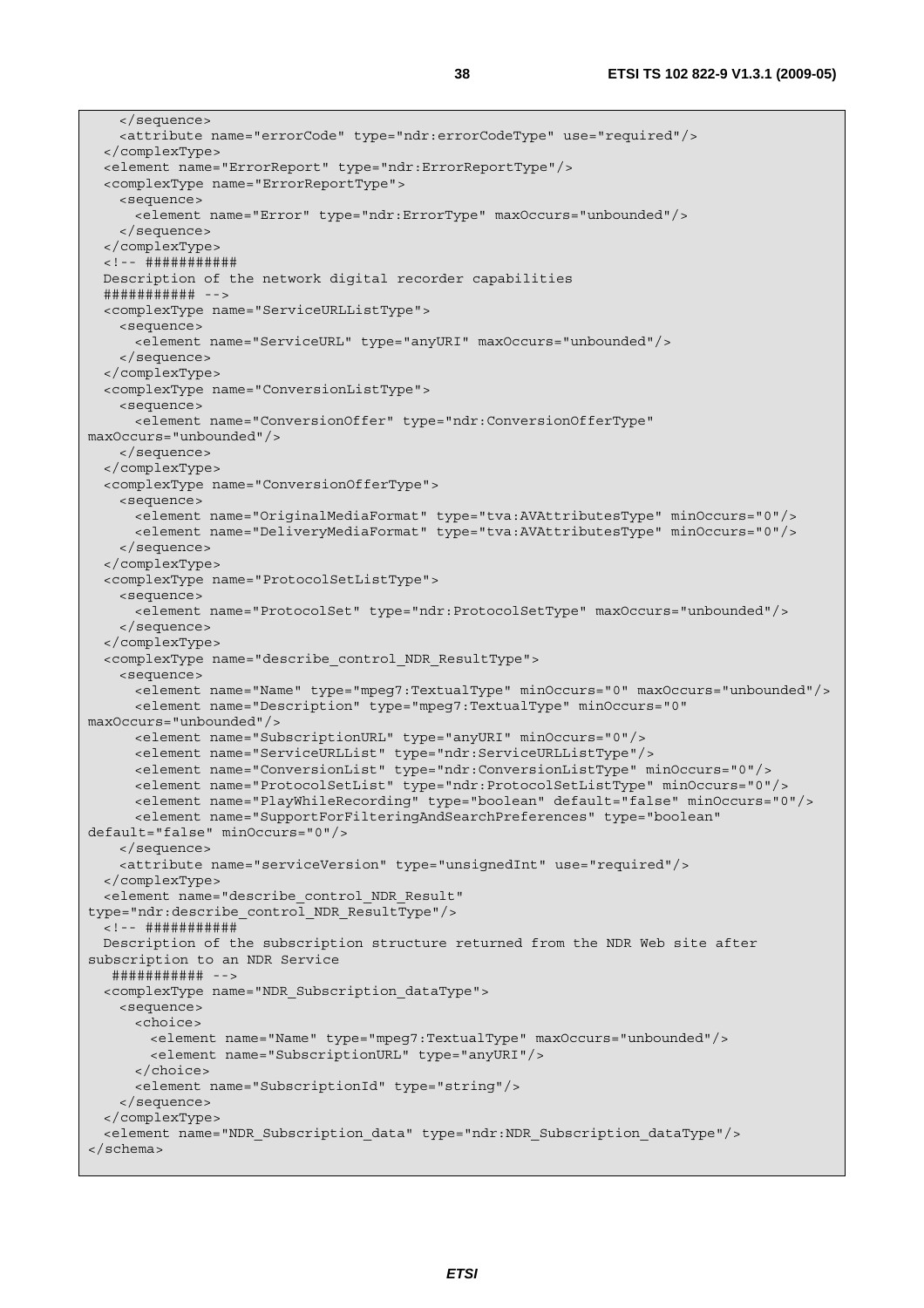# C.2 Classification scheme for DeliveryProtocolType (DeliveryProtocolTypeCS.xml)

```
<?xml version="1.0" encoding="UTF-8"?> 
<ClassificationScheme uri="urn:tva:ndr:cs:DeliveryProtocolTypeCS:2005"> 
  <annotation>Terms for recorded content delivery protocol</annotation> 
  <Term termID="rtp"> 
    <Name xml:lang="en">rtp</Name> 
    <Definition>Real-Time Transport Protocol</Definition> 
   </Term> 
  <Term termID="udp"> 
    <Name xml:lang="en">udp</Name> 
     <Definition>User Datagram Protocol</Definition> 
  </Term> 
  <Term termID="http"> 
    <Name xml:lang="en">http</Name> 
    <Definition>Hypertext Transfer Protocol</Definition> 
  </Term> 
  <Term termID="ftp"> 
    <Name xml:lang="en">ftp</Name> 
    <Definition>File Transfer Protocol</Definition> 
   </Term> 
</ClassificationScheme>
```
# C.3 Classification scheme for ControlProtocolType (ControlProtocolTypeCS.xml)

```
<?xml version="1.0" encoding="UTF-8"?> 
<ClassificationScheme uri="urn:tva:ndr:cs:ControlProtocolTypeCS:2005"> 
  <annotation>Terms for recorded content control protocol</annotation> 
  <Term termID="rtsp"> 
    <Name xml:lang="en">rtsp</Name> 
    <Definition>Real Time Streaming Protocol</Definition> 
   </Term> 
</ClassificationScheme>
```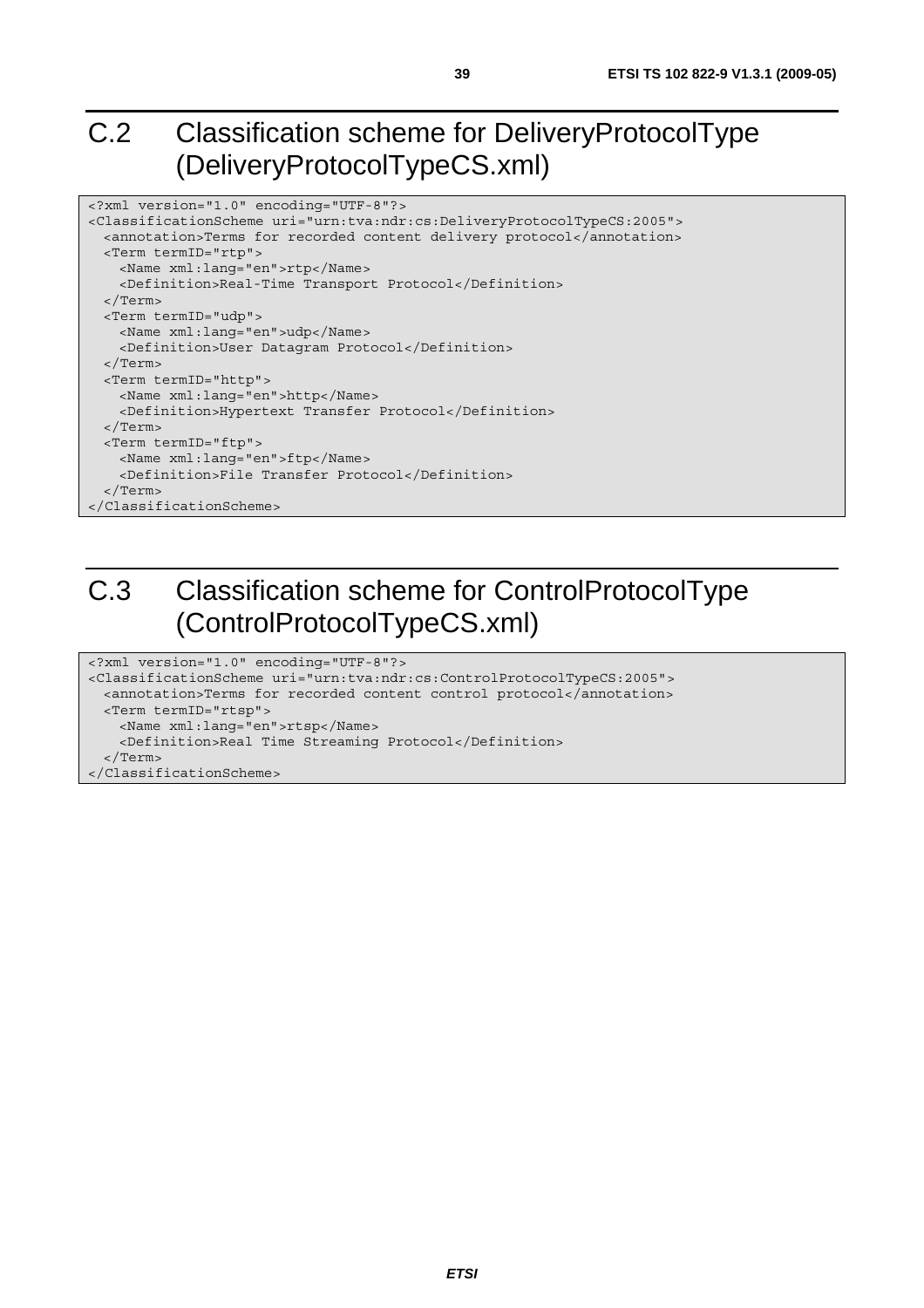# Annex D (informative): Examples of Control\_NDR requests

This annex gives some examples of how the different NDR Service requests can be used to control the NDR operation.

# D.1 Record request for a currently broadcast Content on a specific channel

To obtain content currently broadcast over a TV channel, the following command might be used.

```
<RecordRequest> 
   <SubscriptionId>3456-4567-5677-4321</SubscriptionId> 
   <Locator>dvb://1.4ee2.3fa;4f5</Locator> 
</RecordRequest>
```
The response might be negative if the NDR service has no access to the TV channel indicated by "Locator".

```
<RecordRequestResult serviceVersion="12"> 
   <RecordRequestError>unavailableServiceURL</RecordRequestError> 
</RecordRequestResult>
```
The response might be positive as follows.

```
<RecordRequestResult serviceVersion="12"> 
  <RecordRequestOK> 
     <RequestId>45U753-452</RequestId> 
     <Time2Call>2009-07-15T20:35:00.00</Time2Call> 
     <RecordingCharge currency="EUR">2</RecordingCharge> 
     <ConservationDelay>PT12H</ConservationDelay> 
   </RecordRequestOK> 
</RecordRequestResult>
```
# D.2 Record request for content identified by a CRID

To obtain content recorded by an NDR service limiting the CRID resolution to a set of specific channels, the following command might be used.

```
<RecordRequest> 
   <SubscriptionId>3456-4567-5677-4321</SubscriptionId> 
   <ContentId CRID="crid://broadcaster.com/ajcnd"/> 
   <Locator>dvb://1.4ee2.3fa;4f5</Locator> 
   <Locator>dvb://1.3fc4.431;9bC</Locator> 
</RecordRequest>
```
The response might be negative if the NDR service can not find a location for the requested content on the specified TV channel(s).

```
<RecordRequestResult serviceVersion="12"> 
   <RecordRequestError>unknownCRID</RecordRequestError> 
</RecordRequestResult>
```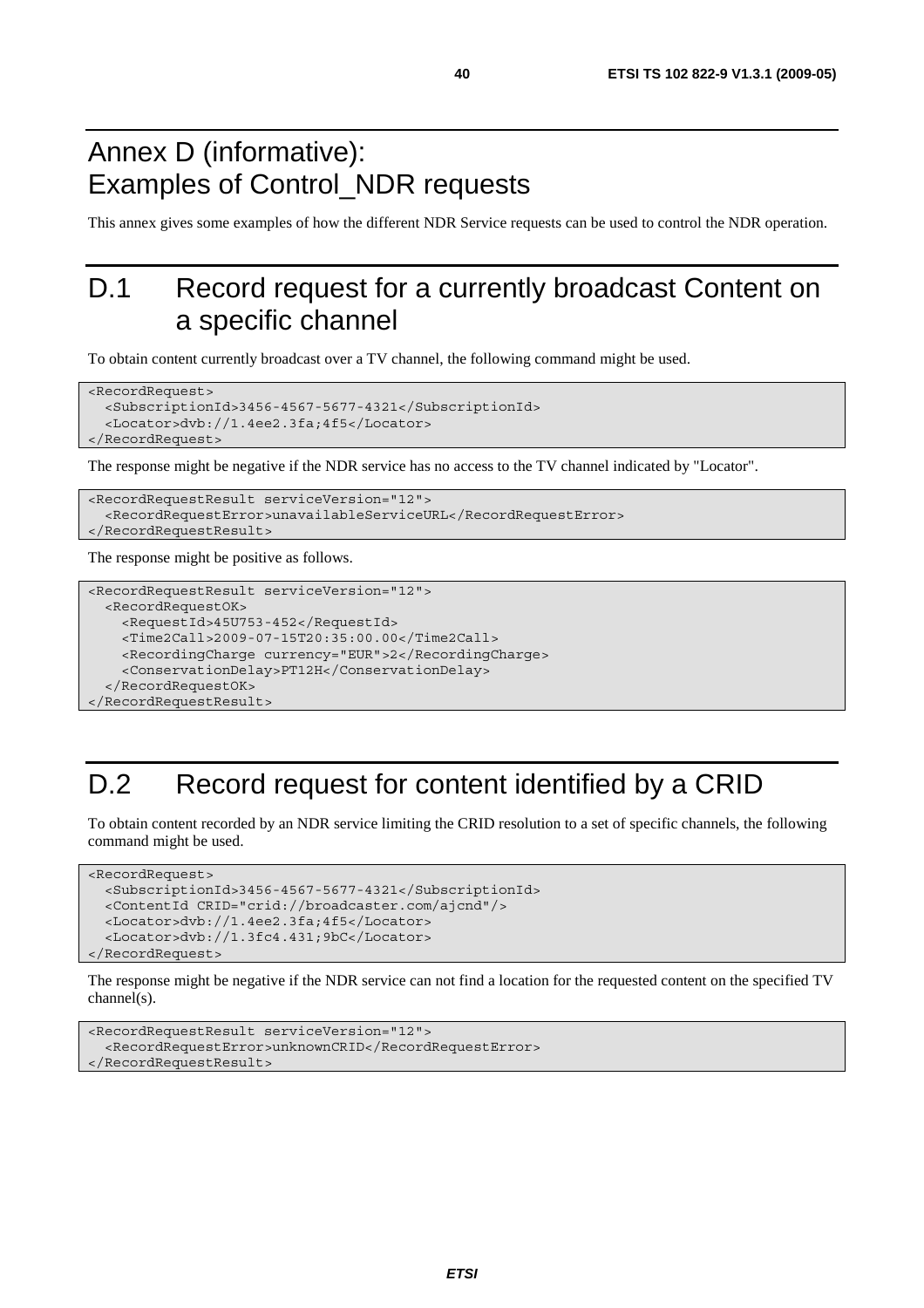# D.3 Requesting status of a previously accepted record request

To obtain the status of a previously accepted record request, the following command might be used.

<RecordStatus requestId="45U753-452"/>

Here is a possible response when the requested content is available from the NDR Service.

```
<RecordStatusResult requestId="45U753-452"> 
  <ContentAvailable> 
   <ContentURL>ftp://ccett.fr/content1.mp2</ContentURL> 
   <ConservationDeadline>2009-07-17T20:30:00.00</ConservationDeadline> 
  </ContentAvailable> 
</RecordStatusResult>
```
Here is a possible response when the requested content is not yet available.

```
<RecordStatusResult requestId="45U753-452"> 
  <Running> 
   <Time2Call>2009-07-15T22:30:00.00</Time2Call> 
  </Running> 
</RecordStatusResult>
```
Here is a possible response when the Record Request Identifier is unknown.

```
<RecordStatusResult requestId="45U753-452"> 
  <UnknownRequest/> 
</RecordStatusResult>
```
Here is a possible response when the content broadcast has been cancelled.

```
<RecordStatusResult requestId="45U753-452"> 
  <CancelledBroadcast/> 
</RecordStatusResult>
```
Here is a possible response when the NDR Service has not been able to execute the previously accepted Record Request.

```
<RecordStatusResult requestId="45U753-452"> 
  <CancelledByNDR/> 
</RecordStatusResult>
```
# D.4 Requesting cancellation of a previously accepted record request

To cancel a previously accepted record request, the following command might be used.

<RecordCancel requestId="45U753-452"/>

The response might be negative if the Record Request Identifier provided in the record cancel request is unknown.

<RecordCancelResult>unknownRequest</RecordCancelResult>

The response might be positive as follows.

<RecordCancelResult>OK</RecordCancelResult>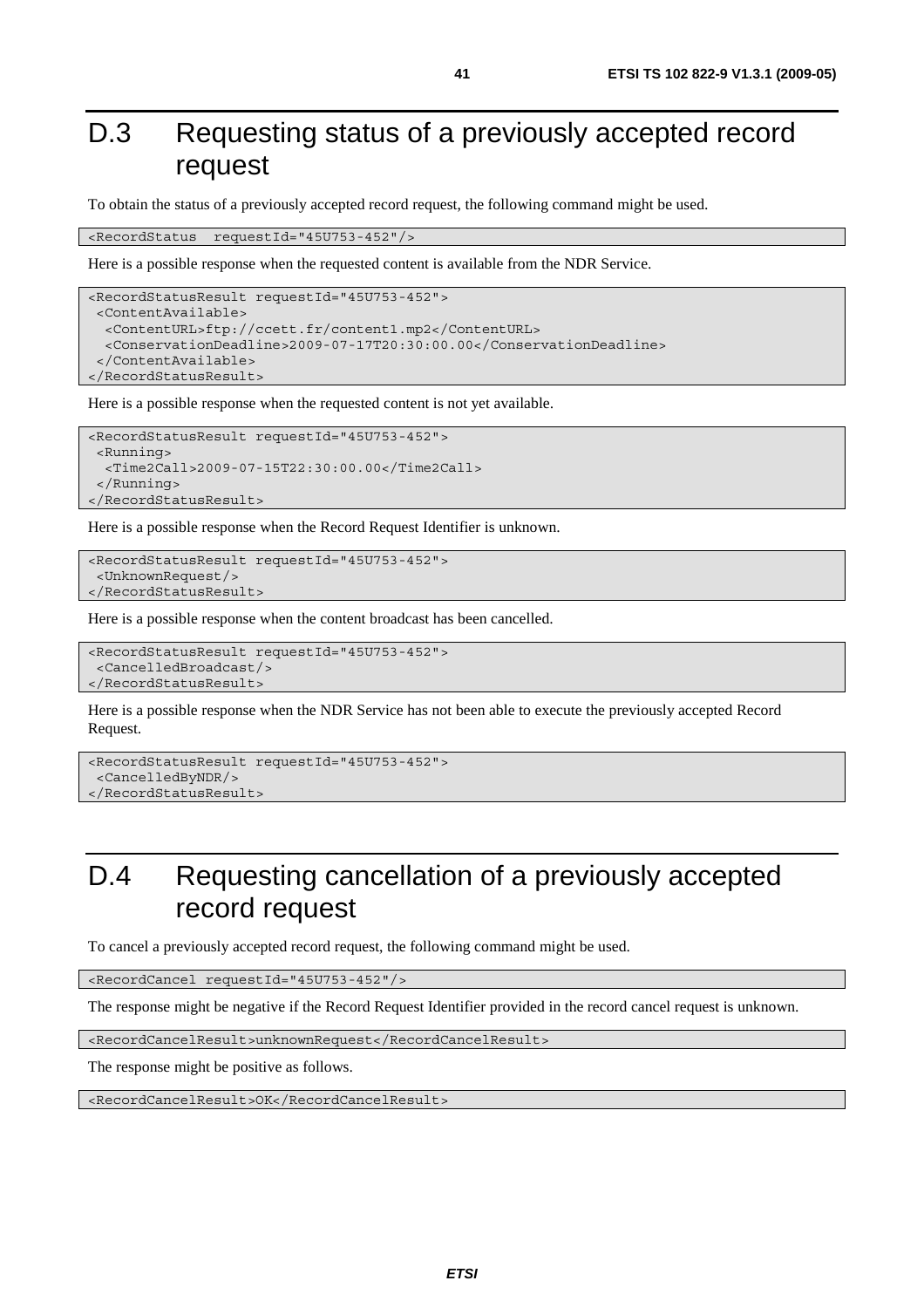# Annex E (informative): Example of UDDI usage

# E.1 Example publication of control\_NDR operation

The NDR service provider registers the new operation using the UDDI save\_binding publication API (assuming that the appropriate parent businessEntity and businessService structures have already been registered).

```
<save binding xmlns="urn:uddi-org:api v3">
   <bindingTemplate> 
     <description xml:lang="en">Recording service</description> 
     <accessPoint useType="endPoint"> 
             http://www.tf1.fr/services/enregistrement</accessPoint> 
    <tModelInstanceDetails> 
       <tModelInstanceInfo tModelKey="uddi:TV-Anytime.org:control_NDR"> 
         <instanceDetails> 
           <instanceParms><![CDATA[ 
                  <?xml version="1.0" encoding="utf-8"?> 
                    <describe_control_NDR_Result serviceVersion="3" 
                          xmlns="urn:tva:transport:2005"> 
                      <!—- see describe_control_NDR_result --> 
                    </describe_control_NDR_Result> 
                  ]]></instanceParms> 
         </instanceDetails> 
       </tModelInstanceInfo> 
    </tModelInstanceDetails> 
    <categoryBag> 
       <keyedReference tModelKey="uddi:TV-Anytime.org:serviceURL" 
                        keyValue="dvb://1.2.a"/> 
       <keyedReference tModelKey="uddi:TV-Anytime.org:serviceURL" 
                        keyValue="dvb://1.2.f"/> 
     </categoryBag> 
   </bindingTemplate> 
</save_binding>
```
The bindingTemplate structure contains a reference to the tModel for the control\_NDR operation. In this way, the tModel behaves as a technical fingerprint that formally indicates the *TV-Anytime* compliance of the web service.

The categorization information allows a client to establish the following:

• The NDR service can record contents available on channels dvb://1.2.a and dvb://1.2.f.

# E.2 Example search for TV-Anytime NDR service

Consider the example of an end-user with a newly purchased PDR trying to get a movie broadcast tonight on channel A while a football match is broadcast on channel B.

The PDR wishes to discover NDRs able to record contents broadcast on channel A.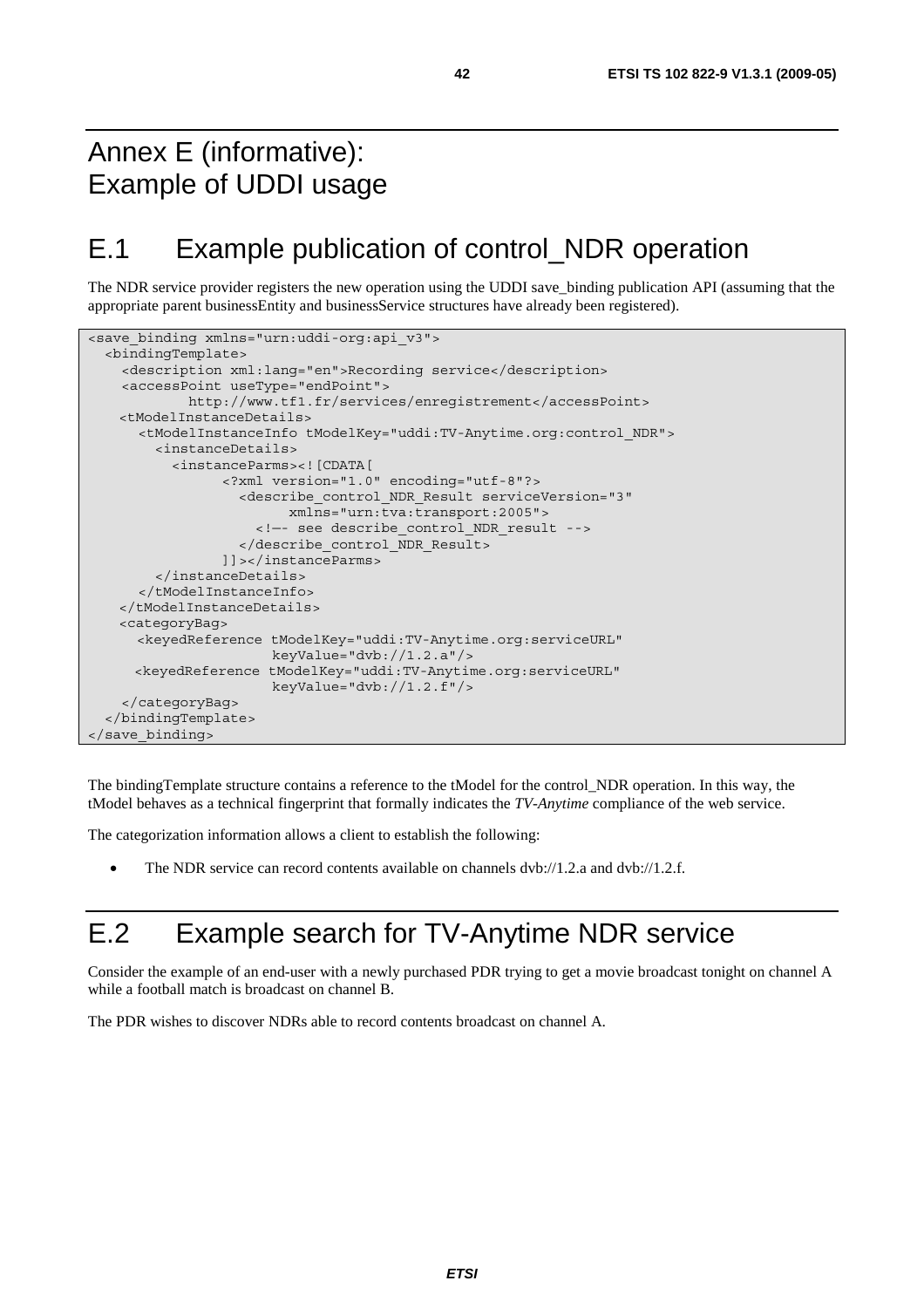The following search could be used to find appropriate bindings.

```
<find_binding xmlns="urn:uddi-org:api_v3"> 
   <tModelBag> 
     <tModelKey>uddi:TV-Anytime.org:control_NDR_v10</tModelKey> 
   </tModelBag> 
   <categoryBag> 
     <keyedReference tModelKey="uddi:TV-Anytime.org:serviceURL" 
                      keyValue="dvb://1.2.a"/> 
     <keyedReference tModelKey="uddi:TV-Anytime.org:serviceURL" 
                      keyValue="dvb://1.2.b"/> 
     <keyedReference tModelKey="uddi:TV-Anytime.org:serviceURL" 
                      keyValue="dvb://1.2.c"/> 
   </categoryBag> 
</find_binding>
```
The data structure returned to the device will contain a list of bindingTemplate elements that satisfy the above query. The list can then be refined by the user (based on brand preferences, recommendations, languages used, etc.), or automatically by the PDR (based on the capability description, and other taxonomies provided in each bindingTemplate element).

*TV-Anytime* clients may also register their interest in a particular type of NDR service, by registering with a node using the subscription API (see clause 5.5 of the UDDI specification [19]). In this case, the same find\_binding element above could be used in the subscriptionFilter of the subscription message, thus defining the types of services that the PDR is interested in being notified about.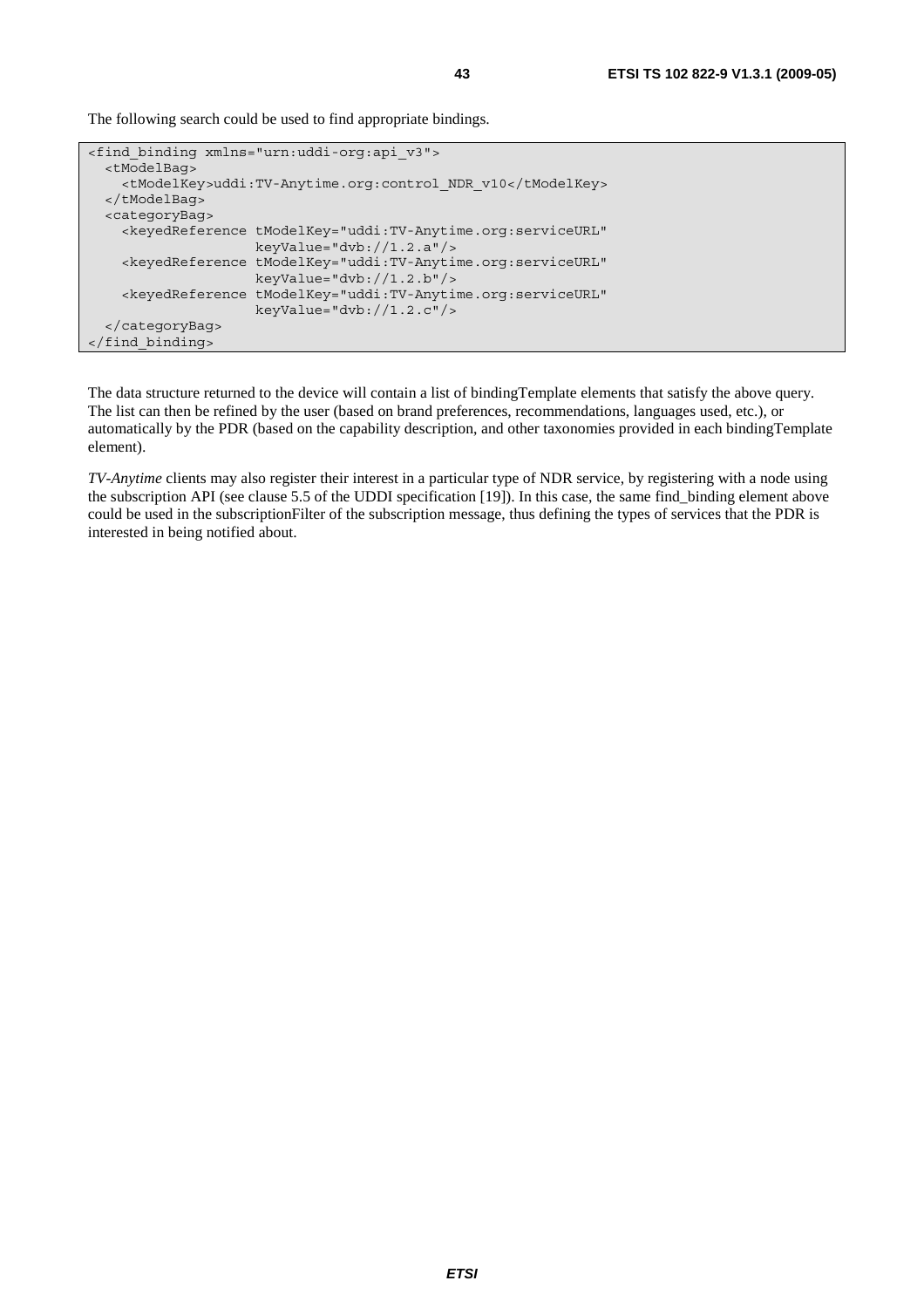# Annex F (informative): Referencing a WSDL implementation description using WS-Inspection

The following WS-Inspection [21] file contains a reference to a *TV-Anytime* NDR service providing a control\_NDR port.

www.dummy.com/inspection.wsil

```
<inspection xmlns="http://schemas.xmlsoap.org/ws/2001/10/inspection/" 
    xmlns:wsdl="http://schemas.xmlsoap.org/ws/2001/10/inspection/wsdl/" 
    xmlns:tns="urn:tva:transport_wsdl:2008"> 
 <service> 
   <description referencedNamespace="http://schemas.xmlsoap.org/wsdl/" 
            location="http://www.channel1.com/services/record/record.wsdl"> 
   <wsdl:reference endpointPresent="true"> 
    <wsdl:implementedBinding>tva:control_NDR_SOAP</wsdl:implementedBinding> 
    </wsdl:reference> 
  </description> 
  </service> 
</inspection>
```
The location attribute in the above description allows a client to download a WSDL implementation description.

http://www.dummy.com/services/record/record.wsdl

```
<definitions targetNamespace="http://example.com/tva" 
     xmlns:tns="urn:tva:transport_wsdl:2008" 
    xmlns:soap="http://schemas.xmlsoap.org/wsdl/soap/" 
     xmlns="http://schemas.xmlsoap.org/wsdl/"> 
   <import namespace="urn:tva:transport_wsdl:2008"/> 
      location=" http://www.channel1.com/services/record/TVAGeneralRecord.wsdl"> 
   <service name="Channel1RecordingService"> 
     <port name="control_NDR_Port" binding="tva:control_NDR_SOAP"> 
       <soap:address location="http://www.channel1.com/services/record"/> 
     </port> 
   </service> 
</definitions>
```
The referenced WSDL implementation definition is simple, and allows a client to establish the URL of the *TV-Anytime* control NDR port. Also, the technical version of the port is indicated via the namespace of the fully qualified binding name.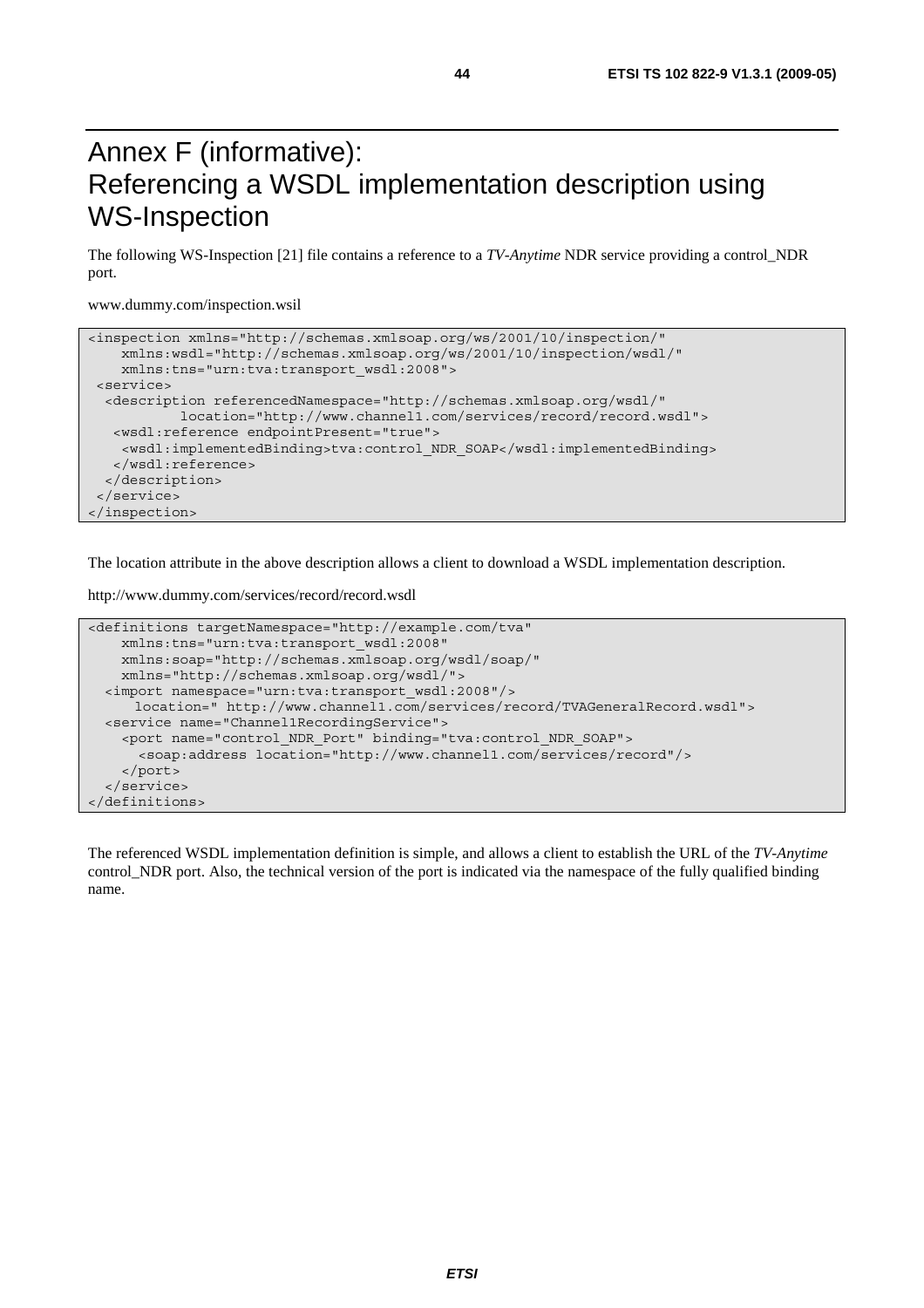# Annex G (normative): *TV-Anytime* description schemes and classification schemes

The *TV-Anytime* DSs listed in the present document have been aggregated into several **xsd files identified by the Description Schemes' names**, forming the reference documentation, contained in archive ts\_10282209v010301p0.zip which accompanies the present document:

- tva\_ndr\_9\_v131.xsd is the NDR subscription and operation schema defined in annex C.1.
- DeliveryProtocolTypeCS.xml is the Delivery Protocol Type Classification Scheme defined in annex C.2.
- ControlProtocolTypeCS.xml is the Control Protocol Type Classification Scheme defined in annex C.3.

In order to validate, tva\_ndr\_9\_v131.xsd imports several description schemes from other parts of the *TV-Anytime*  specification:

- tva\_metadata\_3-1\_v151.xsd and tva\_mpeg7\_2008.xsd and can be found in ts\_1028220301v010501p0.zip, which is a file attached to TS 1028220301v010501.
- tva\_content\_referencing\_4\_v141.xsd can be found in ts\_10282204v010401p0.zip, which is a file attached to TS\_10282204v010401.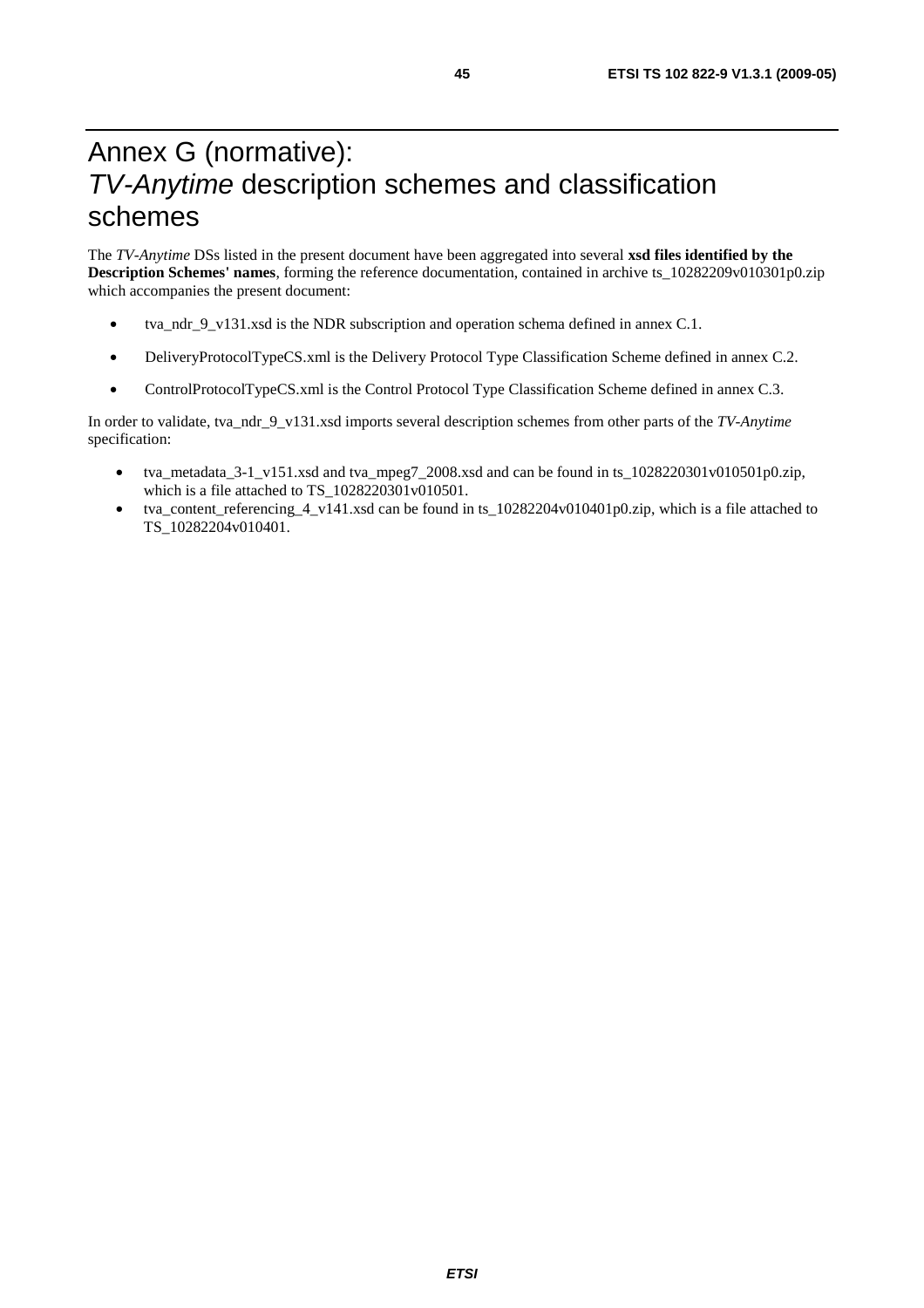- The Platform for Privacy Preferences 1.0 (P3P1.0) Specification, M. Marchiori et. al. <http://www.w3.org/TR/P3P/>
- IETF RFC 2119: Key words for use in RFCs to Indicate Requirement Levels, S. Bradner. <http://www.ietf.org/rfc/rfc2119.txt>
- IETF RFC 2396: Uniform Resource Identifiers (URI): Generic Syntax, T. Berners-Lee, R. Fielding, L. Masinter. <http://www.ietf.org/rfc/rfc2396.txt>
- Unicode Collation Algorithm, Unicode Technical Report #10, M. Davis, K. Whistler. <http://www.unicode.org/unicode/reports/tr10>
- Unicode Normalization Forms, Unicode Standard Annex #15, M. Davis, M. Dürst. <http://www.unicode.org/unicode/reports/tr15>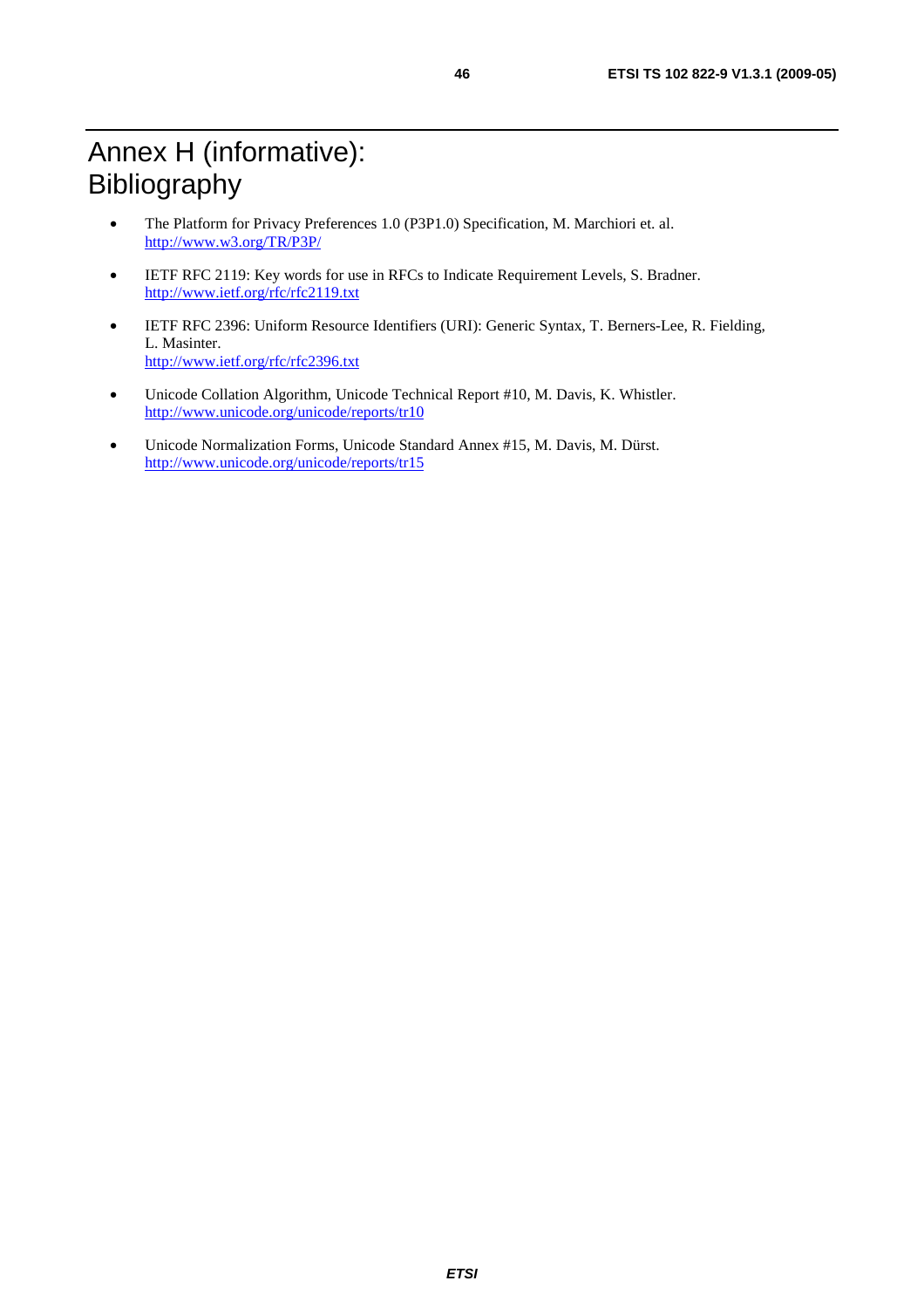# List of figures